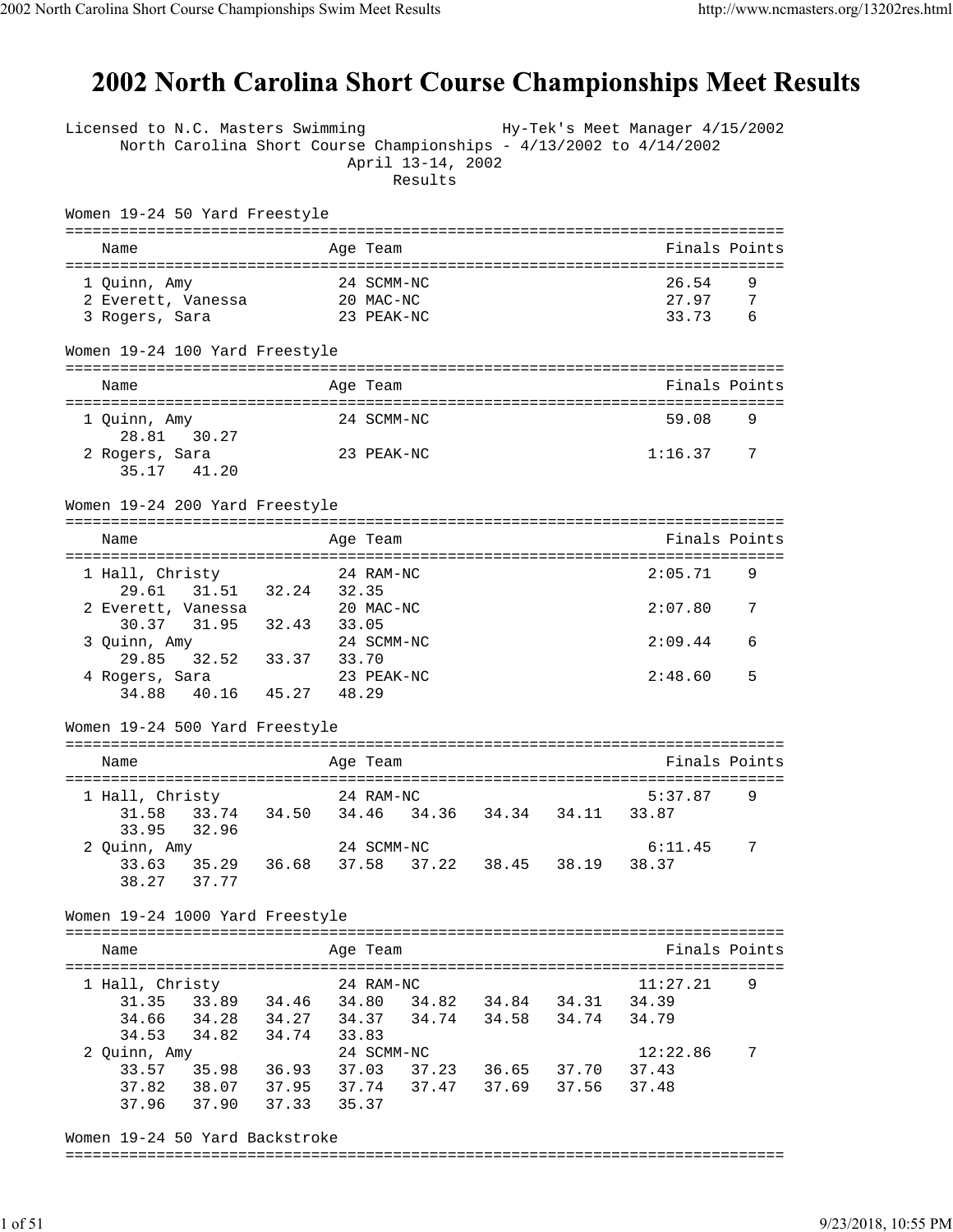| Name                                             |       | Age Team            | Finals Points |                |
|--------------------------------------------------|-------|---------------------|---------------|----------------|
| ==================================               |       | =================== |               |                |
| 1 Quinn, Amy                                     |       | 24 SCMM-NC          | 35.07         | 9              |
| 2 Nagle, Cynthia                                 |       | 23 NCAM-NC          | 35.16         | -7             |
| 3 Rogers, Sara                                   |       | 23 PEAK-NC          | 43.42         | - 6            |
| Women 19-24 100 Yard Backstroke                  |       |                     |               |                |
| Name                                             |       | Age Team            | Finals Points |                |
|                                                  |       |                     |               |                |
| 1 Rogers, Sara<br>47.28 48.01                    |       | 23 PEAK-NC          | 1:35.29       | 9              |
| Women 19-24 50 Yard Breaststroke                 |       |                     |               |                |
| Name                                             |       | Age Team            | Finals Points |                |
| 1 Nagle, Cynthia                                 |       | 23 NCAM-NC          | 34.48         | 9              |
| Women 19-24 100 Yard Breaststroke                |       |                     |               |                |
| Name                                             |       | Age Team            | Finals Points |                |
| 1 Nagle, Cynthia<br>34.84 38.92                  |       | 23 NCAM-NC          | 1:13.76       | 9              |
| Women 19-24 200 Yard Breaststroke                |       |                     |               |                |
|                                                  |       |                     |               |                |
| Name                                             |       | Age Team            | Finals Points |                |
| 1 Nagle, Cynthia                                 |       | 23 NCAM-NC          | 2:38.56       | 9              |
| 35.85 39.86 41.33                                | 41.52 |                     |               |                |
| 2 Hall, Christy 24 RA<br>37.22 40.71 41.66 40.73 |       | 24 RAM-NC           | 2:40.32       | $\overline{7}$ |
| Women 19-24 100 Yard Butterfly                   |       |                     |               |                |
| Name                                             |       | Age Team            | Finals Points |                |
|                                                  |       |                     |               |                |
| 1 Everett, Vanessa<br>33.34 39.19                |       | 20 MAC-NC           | 1:12.53       | 9              |
| Women 19-24 100 Yard IM                          |       |                     |               |                |
| Name                                             |       | Age Team            | Finals Points |                |
| 1 Hall, Christy                                  |       | 24 RAM-NC           | 1:09.75       | 9              |
| 33.59<br>36.16<br>2 Nagle, Cynthia               |       | 23 NCAM-NC          | 1:11.13       | 7              |
| 33.37<br>37.76<br>3 Quinn, Amy<br>34.21 40.19    |       | 24 SCMM-NC          | 1:14.40       | 6              |
| -- Rogers, Sara<br>43.45 49.96                   |       | 23 PEAK-NC          | DQ            |                |
| Women 19-24 200 Yard IM                          |       |                     |               |                |
| Name                                             |       | Age Team            | Finals Points |                |
|                                                  |       |                     |               |                |
| 1 Hall, Christy<br>40.53  41.19  31.12<br>32.12  |       | 24 RAM-NC           | 2:24.96       | 9              |
| Women 25-29 50 Yard Freestyle                    |       |                     |               |                |
| Name                                             |       | Age Team            | Finals Points |                |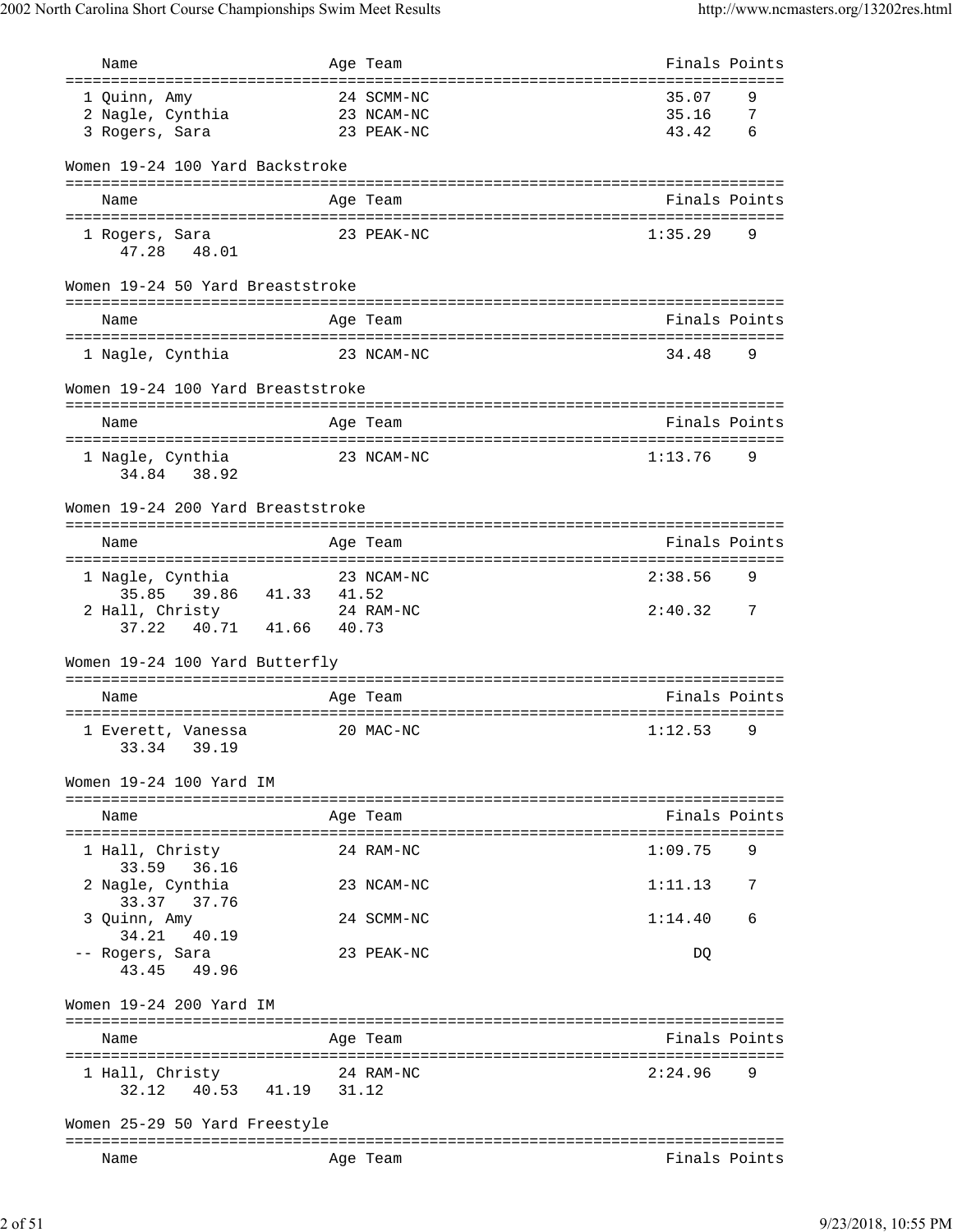| 1 Stringer, Jennifer                                              |       | 26 RAM-NC                                    | 24.39            | 9 |
|-------------------------------------------------------------------|-------|----------------------------------------------|------------------|---|
| 2 Riley, Jennifer<br>29 RAM-NC                                    |       |                                              | 27.58            | 7 |
| 3 Tone, Stacey                                                    |       | 29 CSM-NC                                    | 27.93            | 6 |
| 4 Hall, Virginia                                                  |       | 29 NCAM-NC                                   | 28.11            | 5 |
| 5 Martelle, Katherine                                             |       | 27 TMS-NC                                    | 29.54            | 4 |
| 6 Vitello, Michele                                                |       | 25 VMST-VA                                   | 31.52            | 3 |
|                                                                   |       |                                              |                  |   |
| Women 25-29 100 Yard Freestyle                                    |       |                                              |                  |   |
| Name                                                              |       | Age Team                                     | Finals Points    |   |
| 1 Stringer, Jennifer<br>25.63 27.62                               |       | 26 RAM-NC                                    | 53.25            | 9 |
| 2 Riley, Jennifer<br>29.11<br>30.99                               |       | 29 RAM-NC                                    | 1:00.10          | 7 |
| 3 Hall, Virginia<br>30.18 31.87                                   |       | 29 NCAM-NC                                   | 1:02.05          | 6 |
| 4 Tone, Stacey<br>31.38<br>33.10                                  |       | 29 CSM-NC                                    | 1:04.48          | 5 |
| 5 Burns, Sara<br>31.79<br>33.37                                   |       | 27 RAM-NC                                    | 1:05.16          | 4 |
| 6 Vitello, Michele<br>34.37<br>38.11                              |       | 25 VMST-VA                                   | 1:12.48          | 3 |
| Women 25-29 200 Yard Freestyle                                    |       |                                              |                  |   |
| Name                                                              |       | Age Team                                     | Finals Points    |   |
|                                                                   |       |                                              |                  |   |
| 1 Addison, Christine 26 SCMM-NC<br>31.42 33.63 33.99 34.29        |       |                                              | 2:13.33          | 9 |
| 2 Hall, Virginia<br>31.89 34.57 35.73 35.25                       |       | 29 NCAM-NC                                   | 2:17.44          | 7 |
| 3 Inscore, Staci<br>33.36 35.89 36.02 36.48                       |       | 29 RAM-NC                                    | 2:21.75          | 6 |
| Women 25-29 500 Yard Freestyle                                    |       |                                              |                  |   |
| Name                                                              |       | Age Team                                     | Finals Points    |   |
|                                                                   |       |                                              |                  |   |
| 1 Hall, Virginia<br>33.14 36.65<br>37.36<br>35.43                 |       | 29 NCAM-NC<br>37.11 37.50 37.43 37.43 37.71  | 6:07.18<br>37.42 | 9 |
| 2 Nojek, Larissa                                                  |       | 29 SCMM-NC                                   | 6:25.87          | 7 |
| 37.34 37.79 39.24<br>34.28<br>39.96 38.53                         |       | 39.67 39.62 39.60                            | 39.84            |   |
| Women 25-29 1000 Yard Freestyle                                   |       |                                              |                  |   |
|                                                                   |       |                                              |                  |   |
| Name                                                              |       | Age Team                                     | Finals Points    |   |
| 1 Hall, Virginia                                                  |       | 29 NCAM-NC                                   | 12:50.66         | 9 |
|                                                                   |       |                                              |                  |   |
| 35.87 38.59 39.43 39.23<br>39.67                                  |       | 39.69 39.55 39.20 39.55<br>38.44 38.33 38.16 | 38.24            |   |
| 38.11                                                             |       |                                              |                  |   |
|                                                                   |       | 25 RAM-NC                                    | 12:54.60         | 7 |
| 2 Hill, Carla<br>34.85                                            |       | 37.49 39.32 39.55 39.53 39.73 39.65 39.99    |                  |   |
|                                                                   |       |                                              | 38.59            |   |
| 39.89 39.17 38.92 38.84 38.72 38.73 38.63<br>38.81<br>38.37 38.60 | 37.22 |                                              |                  |   |
|                                                                   |       |                                              |                  |   |
| Women 25-29 1650 Yard Freestyle                                   |       |                                              |                  |   |
| Name                                                              |       | Age Team                                     | Finals Points    |   |
|                                                                   |       |                                              |                  |   |
| 1 Addison, Christine                                              |       | 26 SCMM-NC                                   | 21:06.48         | 9 |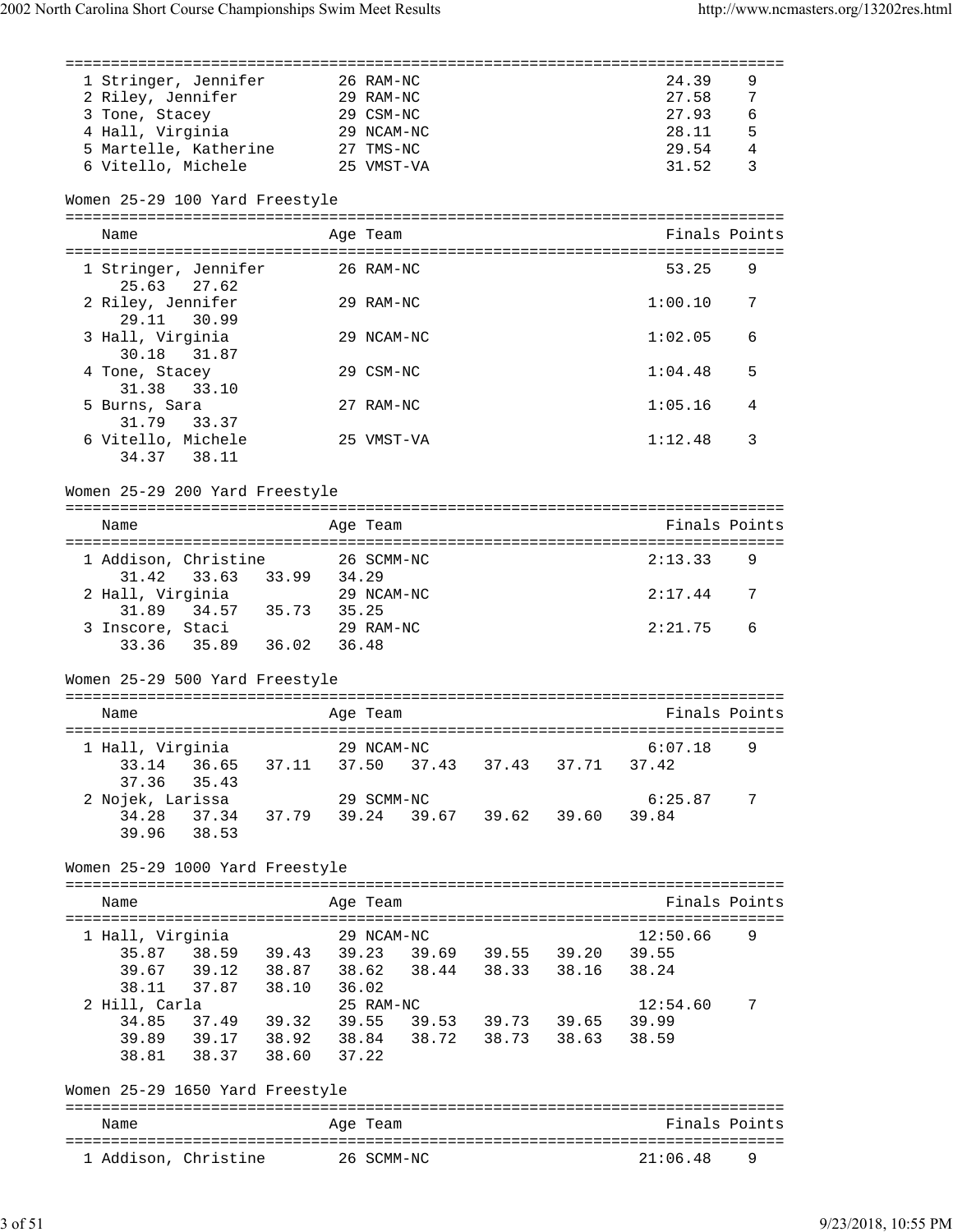| 33.93<br>38.95<br>38.63<br>38.15<br>38.08                       | 38.74 38.80          | 37.48 38.37 38.72<br>38.74 38.39 38.78 38.00 38.54 37.92 38.67<br>39.26 39.17 38.11 38.17 38.18 38.97 38.99 |                                      | 38.36 38.82 38.53<br>38.21 38.20 38.85 38.51 38.82 | 38.44                   |                                        |
|-----------------------------------------------------------------|----------------------|-------------------------------------------------------------------------------------------------------------|--------------------------------------|----------------------------------------------------|-------------------------|----------------------------------------|
|                                                                 |                      | Women 25-29 50 Yard Backstroke                                                                              |                                      |                                                    |                         |                                        |
| Name                                                            |                      |                                                                                                             | Age Team                             |                                                    | Finals Points           |                                        |
| 1 Inscore, Staci<br>2 Addison, Christine<br>3 Sandberg, Janette |                      |                                                                                                             | 29 RAM-NC<br>26 SCMM-NC<br>28 CSM-NC |                                                    | 32.53<br>34.73<br>46.53 | 9<br>$\overline{7}$<br>$6\overline{6}$ |
|                                                                 |                      | Women 25-29 100 Yard Backstroke                                                                             |                                      |                                                    |                         |                                        |
| Name                                                            |                      |                                                                                                             | Age Team                             |                                                    | Finals Points           |                                        |
| 1 Inscore, Staci                                                |                      |                                                                                                             | 29 RAM-NC                            |                                                    | 1:08.31                 | 9                                      |
| 2 Burns, Sara                                                   | 33.61 34.70          |                                                                                                             | 27 RAM-NC                            |                                                    | 1:13.05                 | 7                                      |
| 36.59<br>3 Johnson, Langdon                                     | 36.46                |                                                                                                             | 28 RAM-NC                            |                                                    | 1:14.91                 | 6                                      |
| 37.60<br>4 Hill, Carla                                          | 37.31<br>40.16 40.49 |                                                                                                             | 25 RAM-NC                            |                                                    | 1:20.65                 | 5                                      |
|                                                                 |                      | Women 25-29 200 Yard Backstroke                                                                             |                                      |                                                    |                         |                                        |
| Name                                                            |                      |                                                                                                             | Age Team                             |                                                    | Finals Points           |                                        |
| 1 Inscore, Staci                                                |                      | 36.91 37.12 38.21 37.73                                                                                     | 29 RAM-NC                            |                                                    | 2:29.97                 | 9                                      |
|                                                                 |                      | Women 25-29 50 Yard Breaststroke                                                                            |                                      |                                                    |                         |                                        |
| Name                                                            |                      |                                                                                                             | Age Team                             |                                                    | Finals Points           |                                        |
| 1 Tone, Stacey                                                  |                      |                                                                                                             | 29 CSM-NC                            |                                                    | 35.01                   | 9                                      |
|                                                                 |                      | 2 Riley, Jennifer                                                                                           | 29 RAM-NC                            |                                                    | 35.34                   | 7                                      |
| 3 Johnson, Langdon                                              |                      |                                                                                                             | 28 RAM-NC                            |                                                    | 36.54                   | 6                                      |
| 4 Brown, Laura                                                  |                      |                                                                                                             | 25 RAM-NC                            |                                                    | 38.33                   | 5<br>$\overline{4}$                    |
| 5 Vitello, Michele<br>6 Sandberg, Janette                       |                      |                                                                                                             | 25 VMST-VA<br>28 CSM-NC              |                                                    | 42.98<br>50.02          | 3                                      |
|                                                                 |                      | Women 25-29 100 Yard Breaststroke                                                                           |                                      |                                                    |                         |                                        |
| Name                                                            |                      |                                                                                                             | Age Team                             |                                                    | Finals Points           |                                        |
| 1 Tone, Stacey<br>37.36                                         | 40.97                |                                                                                                             | 29 CSM-NC                            |                                                    | 1:18.33                 | 9                                      |
| 2 Johnson, Langdon<br>37.49                                     | 41.02                |                                                                                                             | 28 RAM-NC                            |                                                    | 1:18.51                 | 7                                      |
| 3 Riley, Jennifer                                               |                      |                                                                                                             | 29 RAM-NC                            |                                                    | 1:18.70                 | 6                                      |
|                                                                 |                      |                                                                                                             |                                      |                                                    |                         |                                        |
| 4 Hill, Carla                                                   | 37.73 40.97          |                                                                                                             | 25 RAM-NC                            |                                                    | 1:20.34                 | 5                                      |
| 38.47<br>5 Brown, Laura                                         | 41.87                |                                                                                                             | 25 RAM-NC                            |                                                    | 1:24.11                 | 4                                      |
| 39.39<br>6 Vitello, Michele<br>44.32                            | 44.72<br>48.68       |                                                                                                             | 25 VMST-VA                           |                                                    | 1:33.00                 | 3                                      |

Women 25-29 200 Yard Breaststroke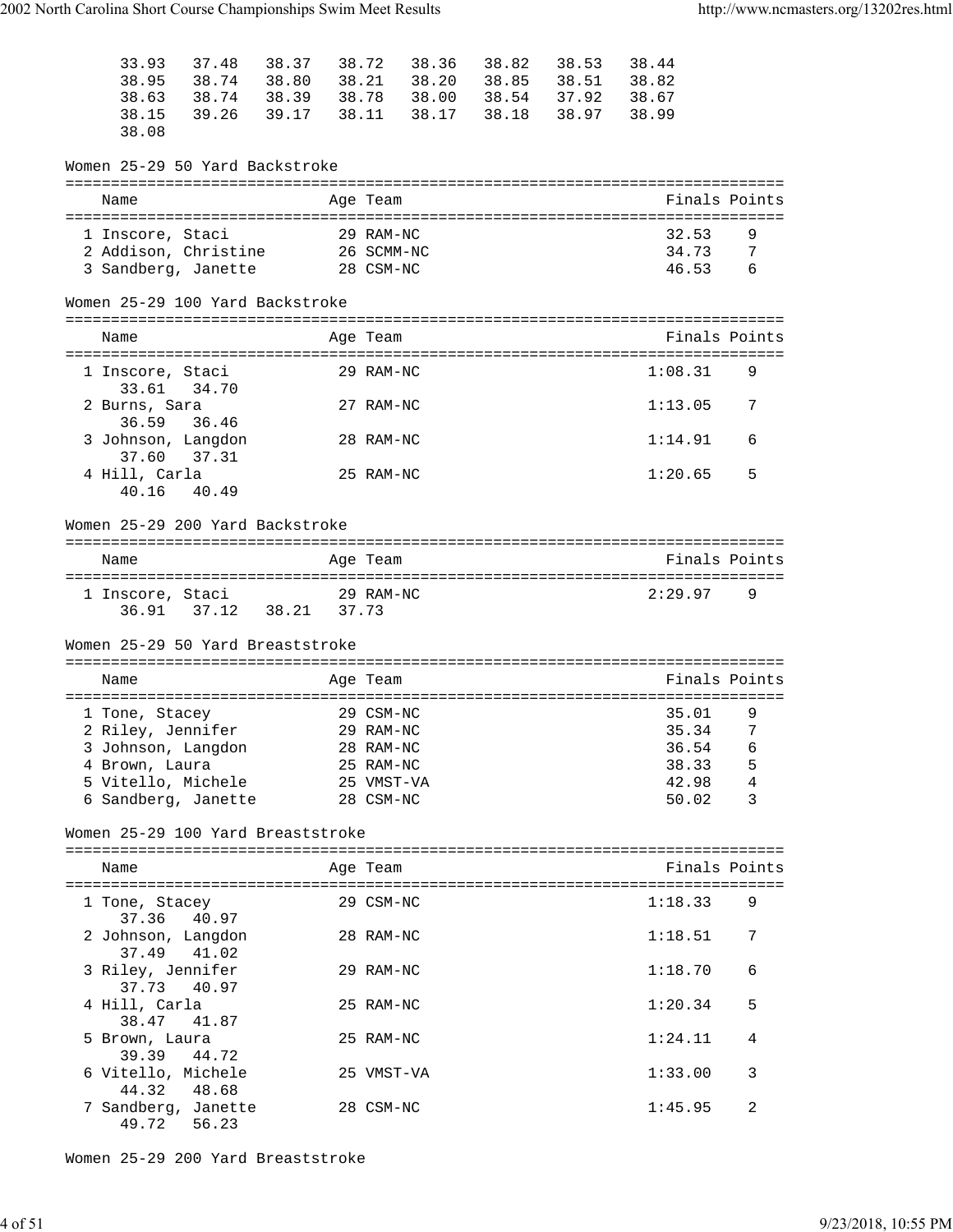| Name                                    |             | Age Team                | Finals Points  |        |
|-----------------------------------------|-------------|-------------------------|----------------|--------|
| 1 Hill, Carla                           |             | 25 RAM-NC               | 2:55.48        | 9      |
| 40.51 44.59 45.93 44.45                 |             |                         |                |        |
| Women 25-29 50 Yard Butterfly           |             |                         |                |        |
| Name                                    |             | Age Team                | Finals Points  |        |
|                                         |             |                         |                |        |
| 1 Inscore, Staci                        |             | 29 RAM-NC               | 30.86          | 9      |
| 2 Nojek, Larissa                        |             | 29 SCMM-NC              | 31.04          | 7      |
| 3 Riley, Jennifer<br>4 Vitello, Michele |             | 29 RAM-NC               | 31.64          | 6      |
| 5 Sandberg, Janette                     |             | 25 VMST-VA<br>28 CSM-NC | 37.04<br>46.54 | 5<br>4 |
|                                         |             |                         |                |        |
| Women 25-29 100 Yard Butterfly          |             |                         |                |        |
| Name                                    |             | Age Team                | Finals Points  |        |
| 1 Inscore, Staci                        |             | 29 RAM-NC               | 1:08.49        | 9      |
| 32.98<br>35.51                          |             |                         |                |        |
| 2 Riley, Jennifer<br>36.65<br>33.15     |             | 29 RAM-NC               | 1:09.80        | 7      |
| Women 25-29 100 Yard IM                 |             |                         |                |        |
|                                         |             |                         | Finals Points  |        |
| Name                                    |             | Age Team                |                |        |
| 1 Stringer, Jennifer<br>29.25 33.46     |             | 26 RAM-NC               | 1:02.71        | 9      |
| 2 Inscore, Staci                        |             | 29 RAM-NC               | 1:10.03        | 7      |
| 31.74<br>38.29<br>3 Johnson, Langdon    |             | 28 RAM-NC               | 1:12.22        | 6      |
| 38.86<br>33.36                          |             |                         |                |        |
| 4 Hall, Virginia<br>34.59<br>38.57      |             | 29 NCAM-NC              | 1:13.16        | 5      |
| 5 Nojek, Larissa<br>35.19<br>40.47      |             | 29 SCMM-NC              | 1:15.66        | 4      |
| 6 Hill, Carla                           |             | 25 RAM-NC               | 1:16.34        | 3      |
| 37.56<br>38.78<br>7 Sandberg, Janette   |             | 28 CSM-NC               | 1:39.25        | 2      |
| 49.12<br>50.13                          |             |                         |                |        |
| Women 25-29 200 Yard IM                 |             |                         |                |        |
|                                         |             |                         |                |        |
| Name                                    |             | Age Team                | Finals Points  |        |
| 1 Inscore, Staci                        |             | 29 RAM-NC               | 2:34.13        | 9      |
| 33.07 38.25 45.98 36.83                 |             |                         |                |        |
| 2 Johnson, Langdon                      |             | 28 RAM-NC               | 2:37.37        | 7      |
| 40.56<br>33.79                          | 43.99 39.03 |                         |                |        |
| 3 Martelle, Katherine                   |             | $27$ TMS-NC             | 2:38.94        | 6      |
| 46.55<br>33.04 41.01                    | 38.34       |                         |                |        |
| Women 30-34 50 Yard Freestyle           |             |                         |                |        |
| Name                                    |             | Age Team                | Finals Points  |        |
|                                         |             |                         |                |        |
| 1 Hageman, Heather                      |             | 31 CSM-NC               | 26.03          | 9      |
| 2 DeMilia, Mary                         |             | 30 RAM-NC<br>31 VMST-VA | 26.98<br>32.20 | 7<br>6 |
| 3 Petit, Sharon                         |             |                         |                |        |
| Women 30-34 100 Yard Freestyle          |             |                         |                |        |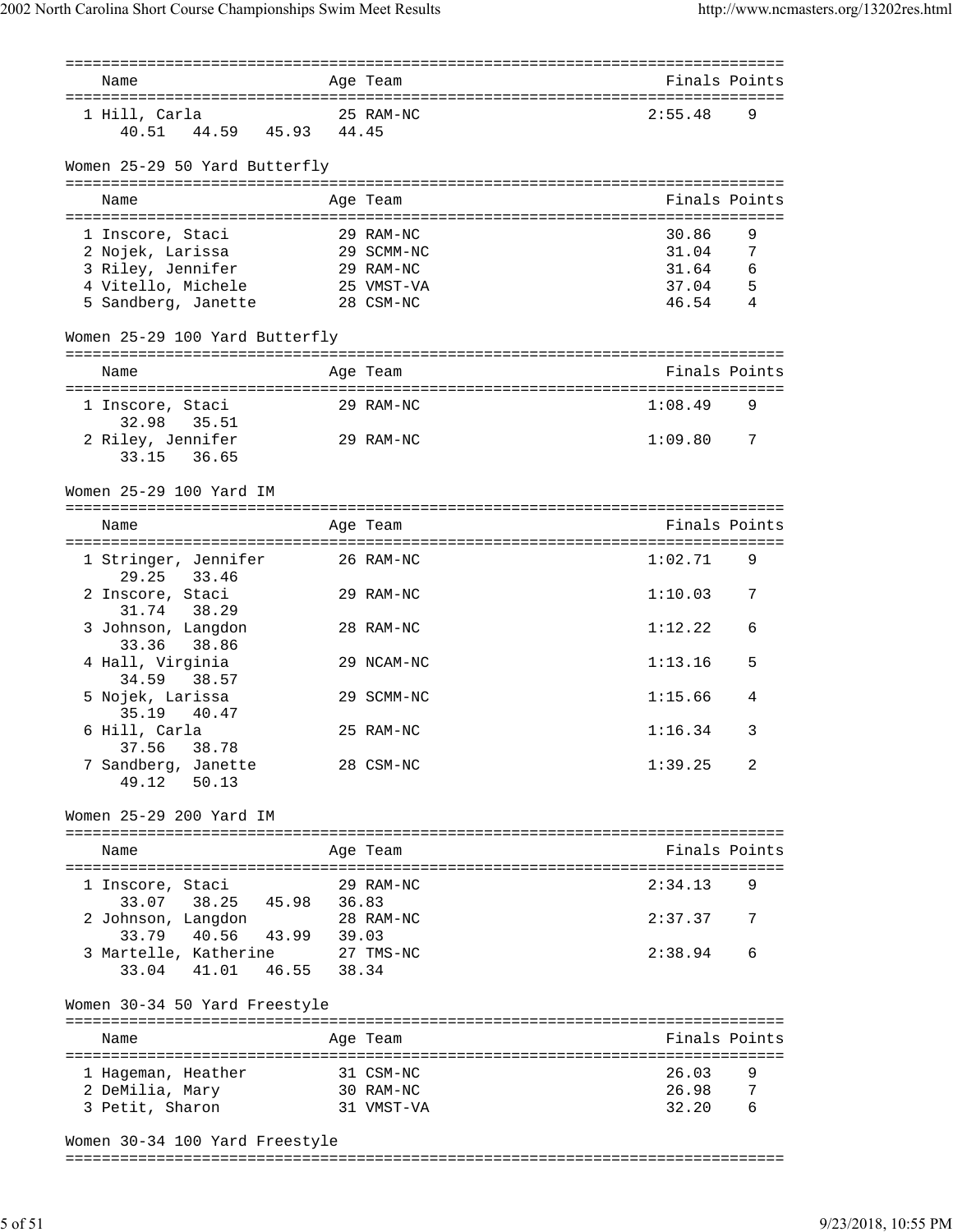| Name                                                              |       | Age Team            |       |                                                    |       |                   | Finals Points |
|-------------------------------------------------------------------|-------|---------------------|-------|----------------------------------------------------|-------|-------------------|---------------|
| 1 Williams, Heidi<br>28.56<br>29.92                               |       | 33 NCAM-NC          |       |                                                    |       | 58.48             | 9             |
| 2 Hogan, Patricia<br>31.11<br>33.56                               |       | 32 NCAM-NC          |       |                                                    |       | 1:04.67           | 7             |
| Women 30-34 200 Yard Freestyle                                    |       |                     |       |                                                    |       |                   |               |
| Name                                                              |       | Age Team            |       |                                                    |       |                   | Finals Points |
| 1 Williams, Heidi                                                 |       | 33 NCAM-NC          |       |                                                    |       | 2:07.31           | 9             |
| 32.22 33.35 32.29<br>29.45                                        |       |                     |       |                                                    |       |                   |               |
| 2 Duval, Michelle                                                 |       | 32 RAM-NC           |       |                                                    |       | 2:27.10           | 7             |
| 37.27 38.12 37.42<br>34.29                                        |       |                     |       |                                                    |       |                   |               |
| Women 30-34 500 Yard Freestyle                                    |       |                     |       |                                                    |       |                   |               |
|                                                                   |       |                     |       |                                                    |       |                   |               |
| Name                                                              |       | Age Team            |       |                                                    |       |                   | Finals Points |
| 1 Williams, Heidi                                                 |       | 33 NCAM-NC          |       |                                                    |       | 5:31.91           | 9             |
| 30.54 32.89 33.69 33.69 33.33 33.59 33.82 33.82                   |       |                     |       |                                                    |       |                   |               |
| 32.79<br>33.75                                                    |       |                     |       |                                                    |       |                   |               |
| 2 Hogan, Patricia<br>35.47 36.42 37.16 37.89 37.84 37.40<br>32.46 |       | 32 NCAM-NC          |       |                                                    |       | 6:05.61<br>37.85  | 7             |
| 37.25<br>35.87                                                    |       |                     |       |                                                    |       |                   |               |
| 3 Duval, Michelle                                                 |       | 32 RAM-NC           |       |                                                    |       | 6:34.80           | 6             |
| 39.00<br>40.37 40.27<br>35.55                                     |       |                     |       | 40.19  40.21  40.24                                |       | 40.31             |               |
| 38.71<br>39.95                                                    |       |                     |       |                                                    |       |                   |               |
| Women 30-34 1000 Yard Freestyle                                   |       |                     |       |                                                    |       |                   |               |
|                                                                   |       |                     |       |                                                    |       |                   |               |
| Name                                                              |       | Age Team            |       |                                                    |       |                   | Finals Points |
| 1 Duval, Michelle                                                 |       | 32 RAM-NC           |       |                                                    |       | 13:30.78          | 9             |
| 39.27 40.19 40.69 40.82 41.05 41.36 41.38<br>35.97                |       |                     |       |                                                    |       |                   |               |
| 41.12  41.13  40.68<br>41.40                                      |       |                     |       | 41.22 41.06 41.07 40.84                            |       |                   |               |
| 41.26<br>40.52 40.51                                              | 39.24 |                     |       |                                                    |       |                   |               |
| Women 30-34 1650 Yard Freestyle                                   |       |                     |       |                                                    |       |                   |               |
| Name                                                              |       | Age Team            |       |                                                    |       |                   | Finals Points |
|                                                                   |       |                     |       |                                                    |       |                   |               |
| 1 Williams, Heidi<br>31.50<br>33.58 34.34                         |       | 33 NCAM-NC<br>34.40 |       | 34.96 34.51                                        | 34.78 | 19:16.63<br>34.79 | 9             |
| 35.16<br>35.17 35.37                                              |       | 35.14               |       | 34.96 35.58                                        | 35.39 | 35.88             |               |
| 35.38 35.22<br>36.15                                              |       | 35.73               |       | 35.32 35.59 35.72                                  |       | 35.31             |               |
| 35.64<br>35.28<br>35.59                                           |       | 35.27               | 35.37 | 35.49                                              | 35.10 | 35.50             |               |
| 33.46<br>2 Hogan, Patricia                                        |       |                     |       |                                                    |       | 21:07.44          |               |
| 40.62<br>35.62<br>36.69                                           |       | 32 NCAM-NC<br>37.71 | 37.44 | 37.93 37.89                                        |       | 38.38             | 7             |
| 38.67<br>39.10 38.40                                              |       |                     |       |                                                    |       | 39.32             |               |
| 38.73 38.76<br>38.79                                              |       |                     |       | 38.20 39.01 38.70 38.56<br>39.38 38.31 39.07 39.35 |       | 38.66             |               |
| 38.63 37.97<br>38.97                                              |       | 38.80               | 38.96 | 38.53                                              | 39.80 | 37.64             |               |
| 34.85<br>-- Hanning, Christine                                    |       |                     |       |                                                    |       |                   |               |
| 42.63<br>38.93<br>46.11                                           |       | 34 RAM-NC           |       | 48.12                                              | 48.65 | DQ<br>47.97       |               |
| 48.36                                                             |       |                     | 47.80 | 48.24 49.32                                        |       | 48.61             |               |
| 1:37.69                                                           |       | 49.89               |       | 48.32 50.89 48.15                                  |       | 48.55             |               |
| 48.61<br>50.02<br>50.02                                           |       |                     |       | 47.41 47.94 48.29 48.24 47.75                      |       | 46.74             |               |
| Women 30-34 50 Yard Backstroke                                    |       |                     |       |                                                    |       |                   |               |
| Name                                                              |       | Age Team            |       |                                                    |       |                   | Finals Points |
|                                                                   |       |                     |       |                                                    |       |                   |               |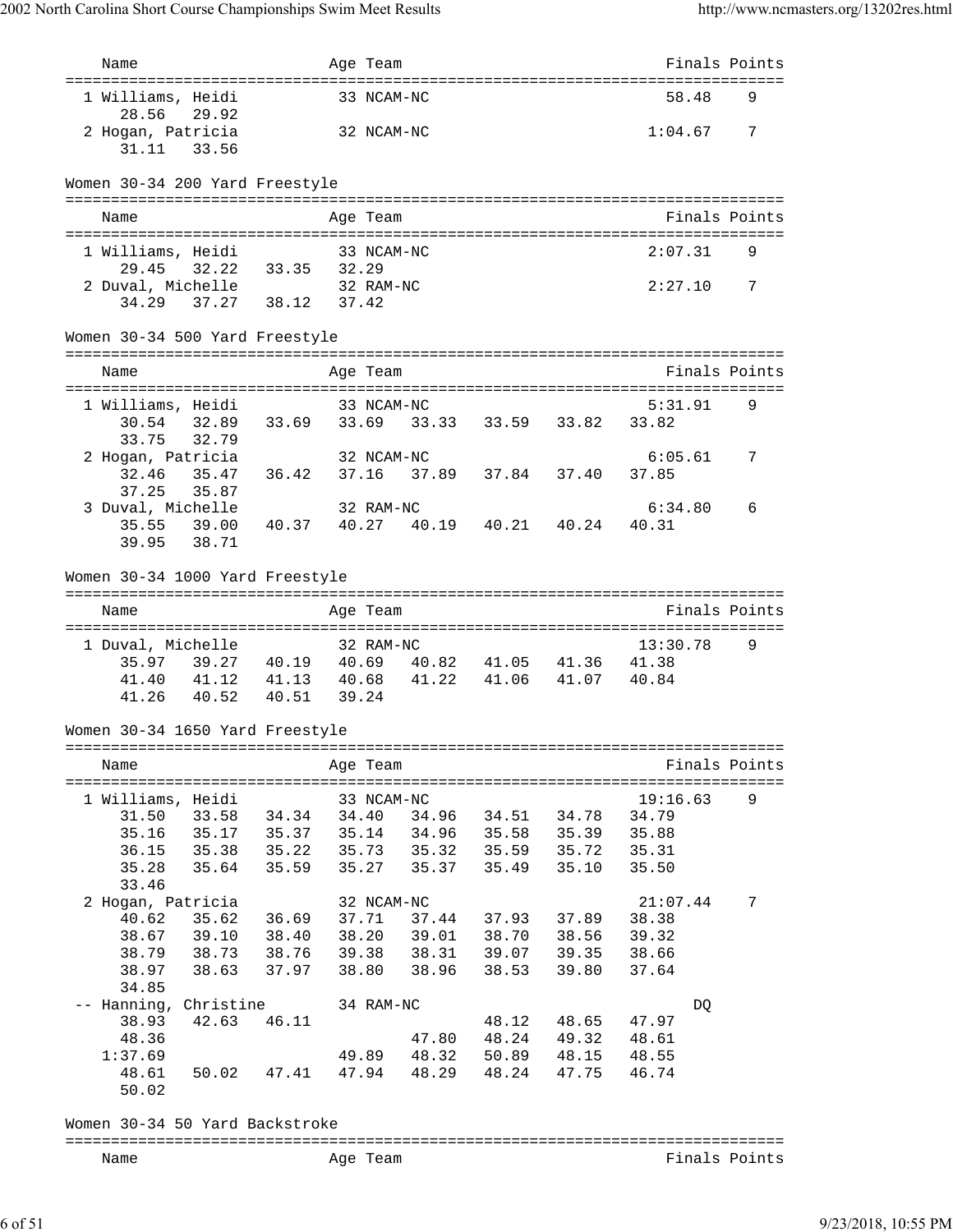=============================================================================== 1 Hageman, Heather 31 CSM-NC 30.79 9 Women 30-34 100 Yard Backstroke =============================================================================== Name **Age Team** Age Team **Finals Points** =============================================================================== 1 Williams, Heidi 33 NCAM-NC 32.69 33.27 2 DeMilia, Mary 30 RAM-NC 1:10.40 7 33.93 36.47 3 Hogan, Patricia 32 NCAM-NC 1:12.60 6 35.67 36.93 Women 30-34 200 Yard Backstroke =============================================================================== Name Age Team Age Team Finals Points =============================================================================== 33 NCAM-NC 2:25.01 34.80 36.78 37.10 36.33 Women 30-34 50 Yard Breaststroke =============================================================================== Name Age Team Age Team Finals Points =============================================================================== 1 Hageman, Heather 31 CSM-NC 37.27 9 2 Petit, Sharon 31 VMST-VA 51.97 7 Women 30-34 100 Yard Breaststroke =============================================================================== Name Age Team Finals Points =============================================================================== 1 DeMilia, Mary 30 RAM-NC 1:14.20 9 35.01 39.19 2 Hageman, Heather 31 CSM-NC 1:20.24 7 38.16 42.08 Women 30-34 50 Yard Butterfly =============================================================================== Name **Age Team** Age Team **Finals Points** =============================================================================== 1 Hageman, Heather 31 CSM-NC 28.73 2 DeMilia, Mary 30 RAM-NC 28.76 7 Women 30-34 100 Yard Butterfly =============================================================================== Name **Age Team Age Team** Reserve Rinals Points =============================================================================== 1 DeMilia, Mary 30 RAM-NC 1:02.81 29.41 33.40 2 Duval, Michelle 32 RAM-NC 1:26.12 7 40.03 46.09 Women 30-34 200 Yard Butterfly =============================================================================== Name Age Team Finals Points =============================================================================== 1 DeMilia, Mary 30 RAM-NC 2:31.40 9 32.14 39.94 40.46 38.86 Women 30-34 100 Yard IM =============================================================================== Name **Age Team** Age Team Finals Points =============================================================================== 1 Hageman, Heather 31 CSM-NC 1:06.32 9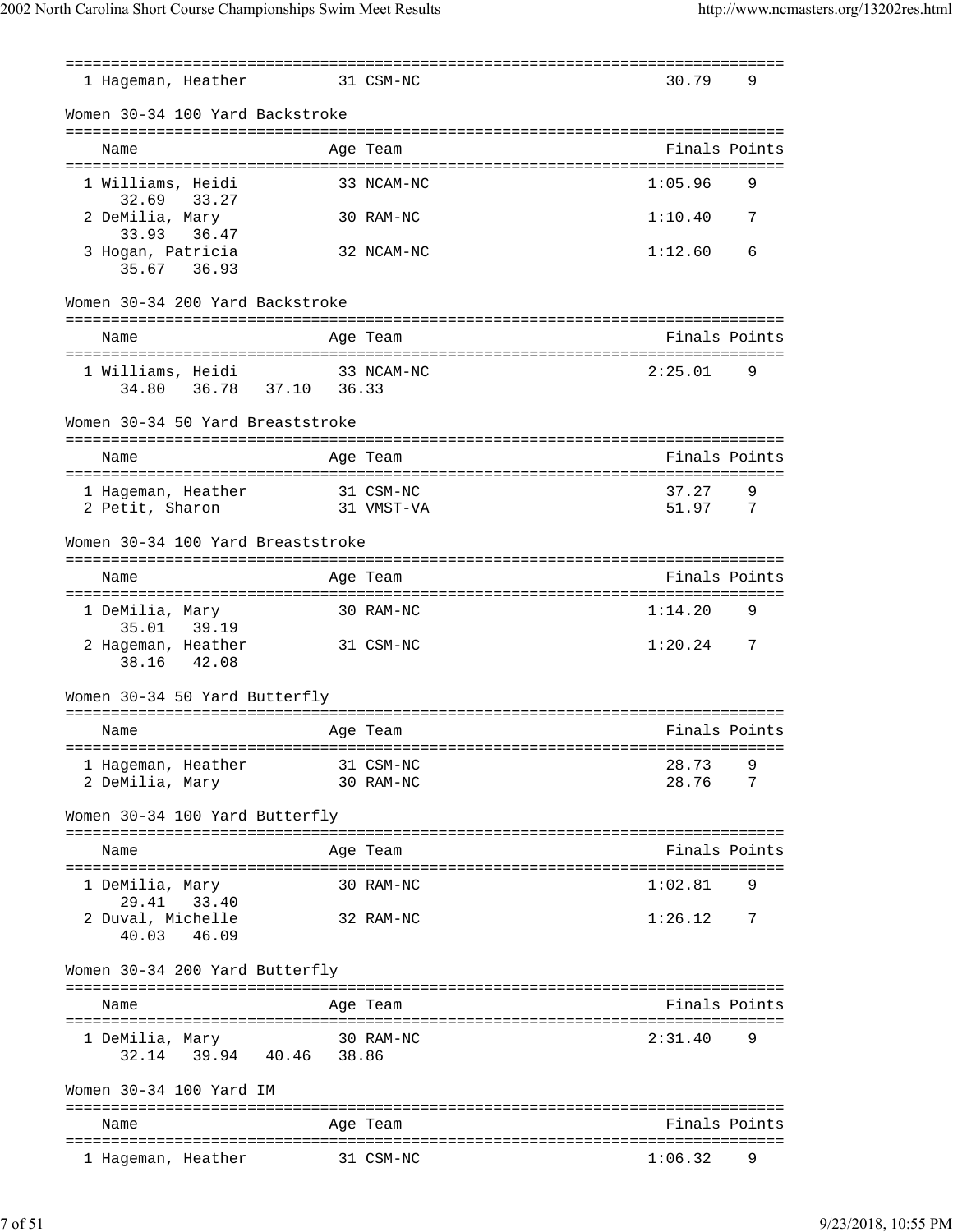| 30.34<br>35.98                                     |                |                    |                      |       |                                  |                |
|----------------------------------------------------|----------------|--------------------|----------------------|-------|----------------------------------|----------------|
| 2 Williams, Heidi<br>31.96<br>35.65                |                | 33 NCAM-NC         |                      |       | 1:07.61                          | 7              |
| 3 Hogan, Patricia<br>35.45<br>40.94                |                | 32 NCAM-NC         |                      |       | 1:16.39                          | 6              |
| Women 30-34 200 Yard IM                            |                |                    |                      |       |                                  |                |
| Name                                               |                | Age Team           |                      |       |                                  | Finals Points  |
| 1 Williams, Heidi                                  |                | 33 NCAM-NC         |                      |       | 2:24.53                          | 9              |
| 30.44 38.19 43.97 31.93                            |                |                    |                      |       |                                  |                |
| Women 35-39 50 Yard Freestyle                      |                |                    |                      |       |                                  |                |
| Name                                               |                | Age Team           |                      |       |                                  | Finals Points  |
| 1 Vess, Christine                                  |                | 37 CSM-NC          |                      |       | 27.35                            | 9              |
| 2 Geiss, Angelique                                 |                | 37 NCAM-NC         |                      |       | 27.79                            | 7              |
| 3 Coneys, Suzanne                                  |                | 37 MAC-NC          |                      |       | 28.26                            | 6              |
| 4 Pender, Danielle                                 |                | 35 RAM-NC          |                      |       | 28.32                            | -5             |
| 5 Waldbauer-Yonta, Christi 39 NIAG-NI              |                |                    |                      |       | 30.71                            | $\overline{4}$ |
| Women 35-39 100 Yard Freestyle                     |                |                    |                      |       |                                  |                |
| Name                                               |                | Age Team           |                      |       |                                  | Finals Points  |
| 1 Vess, Christine                                  |                | 37 CSM-NC          |                      |       | 59.23                            | 9              |
| 27.96<br>31.27<br>2 Geiss, Angelique               |                | 37 NCAM-NC         |                      |       | 1:03.62                          | 7              |
| 31.28 32.34                                        |                |                    |                      |       |                                  |                |
| Women 35-39 200 Yard Freestyle                     |                |                    |                      |       |                                  |                |
| Name                                               |                | Age Team           |                      |       |                                  | Finals Points  |
| 1 Moore, Wendy                                     |                | 35 RAM-NC          |                      |       | 2:41.21                          | 9              |
| 40.83 42.59 41.34<br>36.45                         |                |                    |                      |       |                                  |                |
| Women 35-39 500 Yard Freestyle                     |                |                    |                      |       |                                  |                |
| Name                                               |                | Age Team           |                      |       |                                  | Finals Points  |
|                                                    |                |                    |                      |       | ==============                   |                |
| 1 Moore, Wendy<br>37.94<br>42.36<br>42.39          |                | 35 RAM-NC<br>43.94 | 43.67 44.85          | 44.25 | 7:11.92<br>44.83                 | 9              |
| 42.93<br>44.76                                     |                |                    |                      |       |                                  |                |
| Women 35-39 1000 Yard Freestyle                    |                |                    |                      |       |                                  |                |
| Name                                               |                | Age Team           |                      |       |                                  | Finals Points  |
|                                                    |                |                    |                      |       |                                  |                |
| 1 Coneys, Suzanne                                  |                | 37 MAC-NC          |                      |       | 13:37.94                         | 9              |
| 39.79<br>40.89<br>37.27<br>41.47<br>41.37<br>41.61 | 41.19<br>41.20 | 41.50<br>41.30     | 41.85 41.68<br>41.34 | 41.10 | 41.45<br>40.93                   |                |
| 41.27<br>40.89<br>41.13                            | 38.71          |                    |                      |       |                                  |                |
| Women 35-39 50 Yard Backstroke                     |                |                    |                      |       |                                  |                |
|                                                    |                |                    |                      |       | ================================ |                |
| Name                                               |                | Age Team           |                      |       |                                  | Finals Points  |
| 1 McLuskie, Brenda                                 |                | 35 MAC-NC          |                      |       | 32.37                            | 9              |
| 2 Vess, Christine                                  |                | 37 CSM-NC          |                      |       | 32.93                            | 7              |
| 3 Geiss, Angelique                                 |                | 37 NCAM-NC         |                      |       | 33.80                            | 6              |
| 4 Waterson, Adrienne                               |                | 35 RAM-NC          |                      |       | 36.31                            | 5              |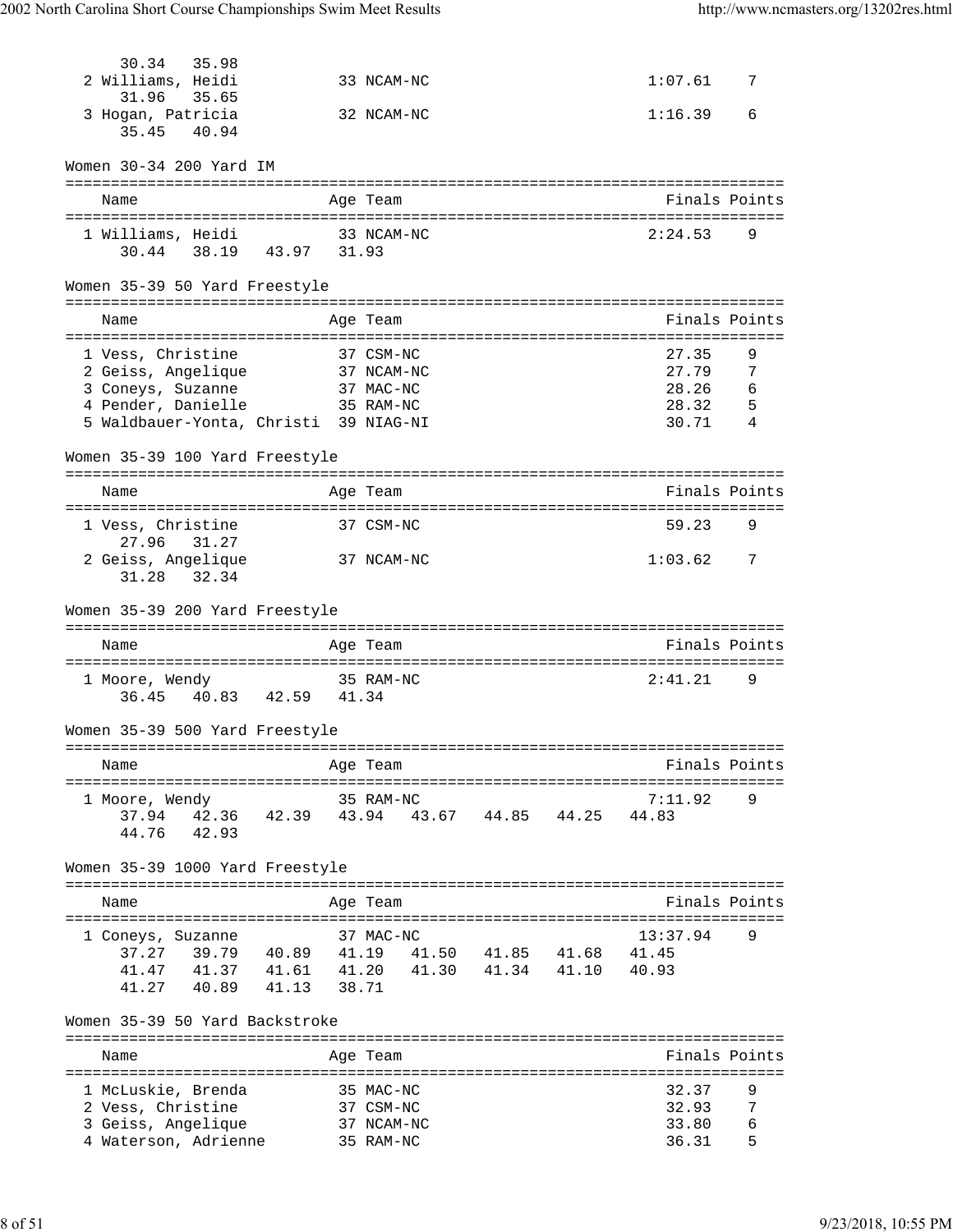| Women 35-39 100 Yard Backstroke                                           |                   |            |                |                |
|---------------------------------------------------------------------------|-------------------|------------|----------------|----------------|
| Name                                                                      |                   | Age Team   |                | Finals Points  |
| 1 Vess, Christine                                                         |                   | 37 CSM-NC  | 1:09.49        | 9              |
| 34.18 35.31<br>2 McLuskie, Brenda<br>33.86 35.98                          |                   | 35 MAC-NC  | 1:09.84        | 7              |
| Women 35-39 200 Yard Backstroke                                           |                   |            |                |                |
| Name                                                                      |                   | Age Team   |                | Finals Points  |
| 1 Vess, Christine                                                         |                   | 37 CSM-NC  | 2:28.50        | 9              |
| 34.45 37.05 38.23 38.77<br>2 McLuskie, Brenda<br>34.75 38.35 38.95 40.40  |                   | 35 MAC-NC  | 2:32.45        | $\overline{7}$ |
| Women 35-39 50 Yard Breaststroke                                          |                   |            |                |                |
| Name                                                                      |                   | Age Team   |                | Finals Points  |
| 1 Pender, Danielle                                                        | 35 RAM-NC         |            | 35.99          | 9              |
| 2 Waldbauer-Yonta, Christi 39 NIAG-NI                                     |                   |            | 37.21          | - 7            |
| 3 Geiss, Angelique 37 NCAM-NC                                             |                   |            | 37.36          | - 6            |
| 4 Coneys, Suzanne                                                         | 37 MAC-NC         |            | 39.23          | $-5$           |
| Women 35-39 100 Yard Breaststroke                                         |                   |            |                |                |
| Name                                                                      |                   | Age Team   |                | Finals Points  |
| 1 Waterson, Adrienne                                                      |                   | 35 RAM-NC  | 1:15.59        | 9              |
| 35.55 40.04<br>2 Pender, Danielle                                         | 35 RAM-NC         |            | 1:21.82        | 7              |
| 37.60<br>44.22<br>3 Waldbauer-Yonta, Christi 39 NIAG-NI<br>42.69<br>40.05 |                   |            | 1:22.74        | 6              |
| 4 Coneys, Suzanne<br>41.62  45.06                                         |                   | 37 MAC-NC  | 1:26.68        | 5              |
| Women 35-39 200 Yard Breaststroke                                         |                   |            |                |                |
| Name                                                                      |                   | Age Team   |                | Finals Points  |
|                                                                           |                   |            |                |                |
| 1 Waldbauer-Yonta, Christi 39 NIAG-NI<br>41.79                            | 45.93 47.28 46.35 |            | 3:01.35        | 9              |
| Women 35-39 50 Yard Butterfly                                             |                   |            |                |                |
| Name                                                                      |                   | Age Team   |                | Finals Points  |
|                                                                           |                   |            |                |                |
| 1 Waterson, Adrienne<br>2 Waldbauer-Yonta, Christi 39 NIAG-NI             | 35 RAM-NC         |            | 31.40<br>39.23 | 9<br>7         |
| Women 35-39 100 Yard IM                                                   |                   |            |                |                |
| Name                                                                      |                   | Age Team   |                | Finals Points  |
| 1 Vess, Christine<br>32.35 39.07                                          |                   | 37 CSM-NC  | 1:11.42        | 9              |
| 2 Waterson, Adrienne<br>37.76<br>34.53                                    |                   | 35 RAM-NC  | 1:12.29        | 7              |
| 3 McLuskie, Brenda<br>32.91 39.99                                         |                   | 35 MAC-NC  | 1:12.90        | 6              |
| 4 Geiss, Angelique                                                        |                   | 37 NCAM-NC | 1:14.21        | 5              |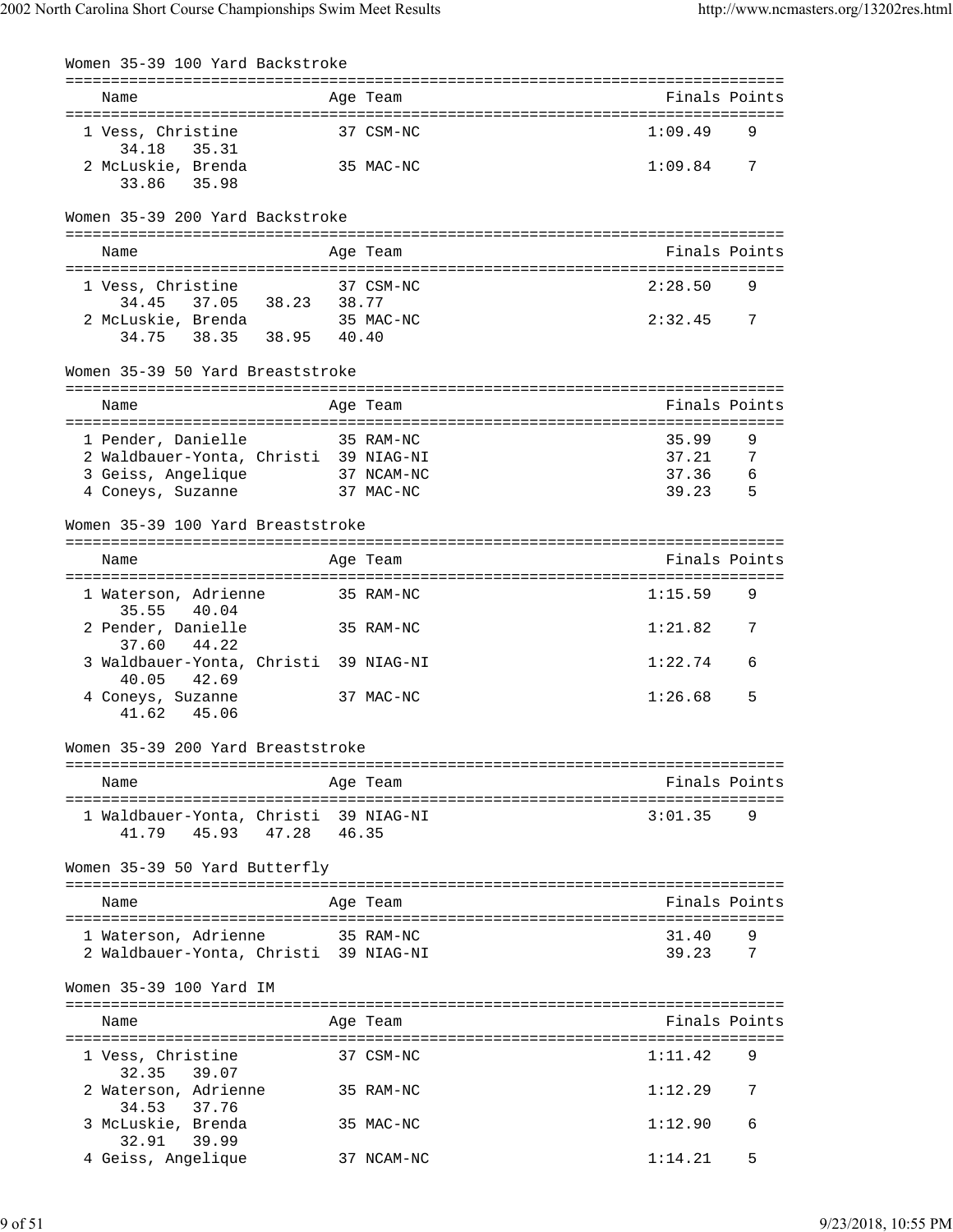| 33.95<br>40.26                                                            |       |                         |                         |                               |                |
|---------------------------------------------------------------------------|-------|-------------------------|-------------------------|-------------------------------|----------------|
| 5 Coneys, Suzanne                                                         |       | 37 MAC-NC               |                         | 1:17.08                       | 4              |
| 37.49<br>39.59<br>6 Waldbauer-Yonta, Christi 39 NIAG-NI<br>41.06<br>38.80 |       |                         |                         | 1:19.86                       | 3              |
| Women 35-39 200 Yard IM                                                   |       |                         |                         |                               |                |
| Name                                                                      |       | Age Team                |                         | Finals Points                 |                |
|                                                                           |       |                         |                         |                               |                |
| 1 McLuskie, Brenda                                                        |       | 35 MAC-NC               |                         | 2:35.49                       | 9              |
| 34.55 37.04 48.07 35.83<br>2 Waterson, Adrienne 35 RAM-NC                 |       |                         |                         | 2:36.49                       | 7              |
| 42.91 42.97 37.96<br>32.65                                                |       |                         |                         |                               |                |
| 3 Waldbauer-Yonta, Christi 39 NIAG-NI                                     |       |                         |                         | 2:53.62                       | 6              |
| 39.32 46.74 48.10                                                         | 39.46 |                         |                         |                               |                |
| Women 35-39 400 Yard IM                                                   |       |                         |                         |                               |                |
| Name                                                                      |       | Age Team                |                         | Finals Points                 |                |
|                                                                           |       |                         |                         |                               |                |
| 1 Coneys, Suzanne                                                         |       | 37 MAC-NC               |                         | 6:01.44                       | 9              |
| 39.64 46.71 47.61 47.32                                                   |       | 50.91 51.30 40.53 37.42 |                         |                               |                |
| 2 Waldbauer-Yonta, Christi 39 NIAG-NI<br>43.98 50.16                      |       |                         | 48.86 49.14 42.38 39.67 | 6:17.87                       | $\overline{7}$ |
|                                                                           |       |                         |                         |                               |                |
| Women 40-44 50 Yard Freestyle                                             |       |                         |                         |                               |                |
|                                                                           |       |                         |                         | ============================= |                |
| Name                                                                      |       | Age Team                |                         | Finals Points                 |                |
| 1 Springer, Margie                                                        |       | 41 RAM-NC               |                         | 29.91                         | 9              |
| 2 Wood, Loraine                                                           |       | 42 RAM-NC               |                         | 30.53                         | $\overline{7}$ |
| 3 Alfieri, Anne                                                           |       | 42 VMST-VA              |                         | 30.72                         | 6              |
| 4 Sutton, Miriam                                                          |       | 44 SCMM-NC              |                         | $31.04$ 5                     |                |
| 5 Mathews, Barbara                                                        |       | 43 NCAM-NC              |                         | 31.72                         | $\overline{4}$ |
| 6 Green, Lynn                                                             |       | 44 VMST-VA              |                         | 36.00                         | 3              |
| 7 Miller, Bette                                                           |       | 42 CSM-NC               |                         | 39.10                         | 2              |
| Women 40-44 100 Yard Freestyle                                            |       |                         |                         |                               |                |
| Name                                                                      |       | Age Team                |                         | Finals Points                 |                |
|                                                                           |       |                         |                         |                               |                |
| 1 Springer, Margie                                                        |       | 41 RAM-NC               |                         | 1:06.25                       | 9              |
| 31.75 34.50<br>2 Sutton, Miriam                                           |       | 44 SCMM-NC              |                         | 1:07.36                       | 7              |
| 32.71 34.65                                                               |       |                         |                         |                               |                |
| 3 Mathews, Barbara                                                        |       | 43 NCAM-NC              |                         | 1:09.09                       | 6              |
| 33.43 35.66                                                               |       |                         |                         |                               |                |
| 4 Green, Lynn                                                             |       | 44 VMST-VA              |                         | 1:23.47                       | 5              |
| 41.54 41.93                                                               |       |                         |                         |                               |                |
| 5 Miller, Bette<br>41.31 49.30                                            |       | 42 CSM-NC               |                         | 1:30.61                       | 4              |
|                                                                           |       |                         |                         |                               |                |
| Women 40-44 200 Yard Freestyle                                            |       |                         |                         |                               |                |
|                                                                           |       |                         |                         |                               |                |
| Name                                                                      |       | Age Team                |                         | Finals Points                 |                |
| 1 Springer, Margie 641 RAM-NC                                             |       |                         |                         | 2:25.36                       | 9              |
|                                                                           |       |                         |                         |                               |                |
| 2 Sutton, Miriam 44 SCMM-NC<br>32.56 36.31 38.85 39.70                    |       |                         |                         | 2:27.42                       | 7              |
|                                                                           |       |                         |                         |                               |                |
| 3 Mathews, Barbara                                                        |       | 43 NCAM-NC              |                         | 2:32.26                       | 6              |
| 34.75 38.24 39.64 39.63                                                   |       |                         |                         | 2:41.08                       | 5              |
| 4 Batchelor, Robbin<br>37.47 40.35 41.44 41.82                            |       | 44 SMAC-NC              |                         |                               |                |
|                                                                           |       |                         |                         |                               |                |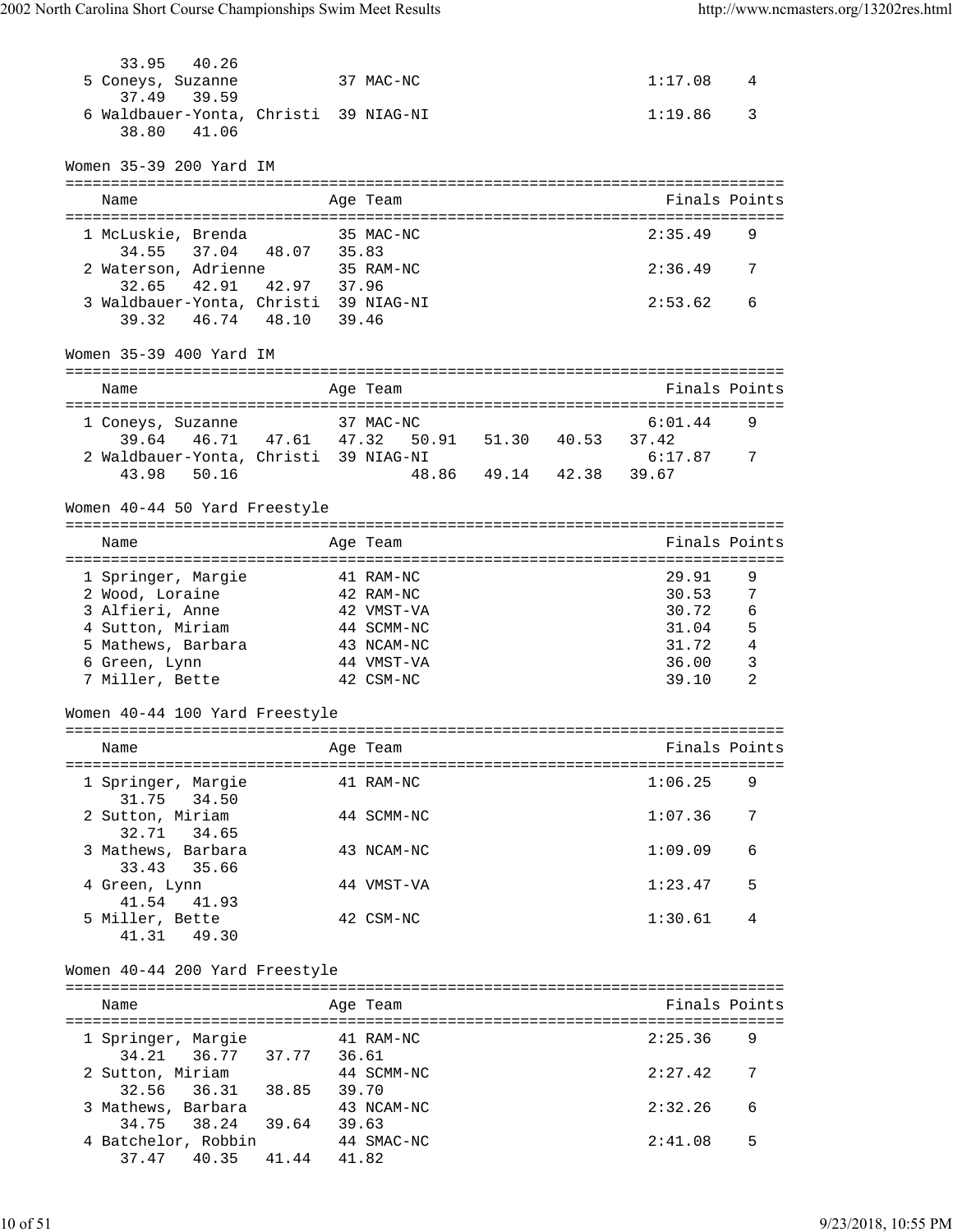5 Attias, Dorit 40 NCMS-NC 2:49.78 4 36.11 41.19 46.45 46.03 Women 40-44 500 Yard Freestyle =============================================================================== Name **Age Team** Age Team **Finals Points** =============================================================================== 1 Wilber, Dara 5:55.58 92 PALM-SC 32.47 34.66 35.13 35.54 36.24 36.08 36.22 36.64 36.69 35.91 2 Sutton, Miriam 44 SCMM-NC 6:39.34 7 33.68 38.16 41.09 42.25 42.12 41.45 41.17 40.74 40.49 38.19<br>3 Mathews, Barbara 43 NCAM-NC 3 Mathews, Barbara 43 NCAM-NC 6:49.52 6 36.42 39.60 41.22 41.21 41.91 41.57 42.06 42.41 42.24 40.88 4 Batchelor, Robbin 44 SMAC-NC 7:10.80 5 38.58 41.54 43.02 43.42 44.00 44.21 44.23 44.20 44.24 43.36 Women 40-44 1000 Yard Freestyle =============================================================================== Name Age Team Age Team Finals Points =============================================================================== 1 Wood, Loraine 42 RAM-NC 13:14.78 35.25 37.96 39.22 39.70 39.60 39.82 39.90 39.83 40.20 40.90 40.14 40.69 40.14 40.82 40.85 40.40 40.45 40.04 40.52 38.35 2 Springer, Margie 41 RAM-NC 13:30.31 7 37.58 40.56 40.99 41.41 41.19 40.97 40.70 41.22 40.67 40.68 40.78 40.64 40.52 40.78 40.51 40.90 40.48 40.31 40.13 39.29 3 Green, Lynn 44 VMST-VA 19:00.33 6 49.12 55.04 56.92 58.36 59.58 1:01.65 1:00.29 59.95 1:00.28 57.66 58.27 56.89 58.14 56.83 56.70 54.31 55.43 59.06 53.59 52.26 Women 40-44 1650 Yard Freestyle =============================================================================== Name Age Team Age Team Finals Points =============================================================================== 1 Sutton, Miriam 44 SCMM-NC 22:26.50 9 33.81 37.99 39.62 40.89 40.56 40.89 41.30 41.49 41.68 41.35 41.64 41.16 41.40 41.23 41.63 41.54 40.89 40.58 41.05 41.29 41.18 41.89 41.37 41.59 41.52 41.24 41.67 41.69 41.21 40.93 40.69 1:19.53 Women 40-44 50 Yard Backstroke =============================================================================== Name Age Team Finals Points =============================================================================== 1 Stott, Kim 43 RAM-NC 35.39 2 Batchelor, Robbin 44 SMAC-NC 37.31 7 3 Green, Lynn 44 VMST-VA 39.72 6 4 Alfieri, Anne 42 VMST-VA 40.64 5 Women 40-44 100 Yard Backstroke =============================================================================== Name **Age Team Age Team** Research Rinals Points =============================================================================== 1 Stott, Kim 43 RAM-NC 35.56 37.95 2 Batchelor, Robbin 44 SMAC-NC 1:21.34 7 40.81 40.53 3 Green, Lynn 44 VMST-VA 1:28.33 6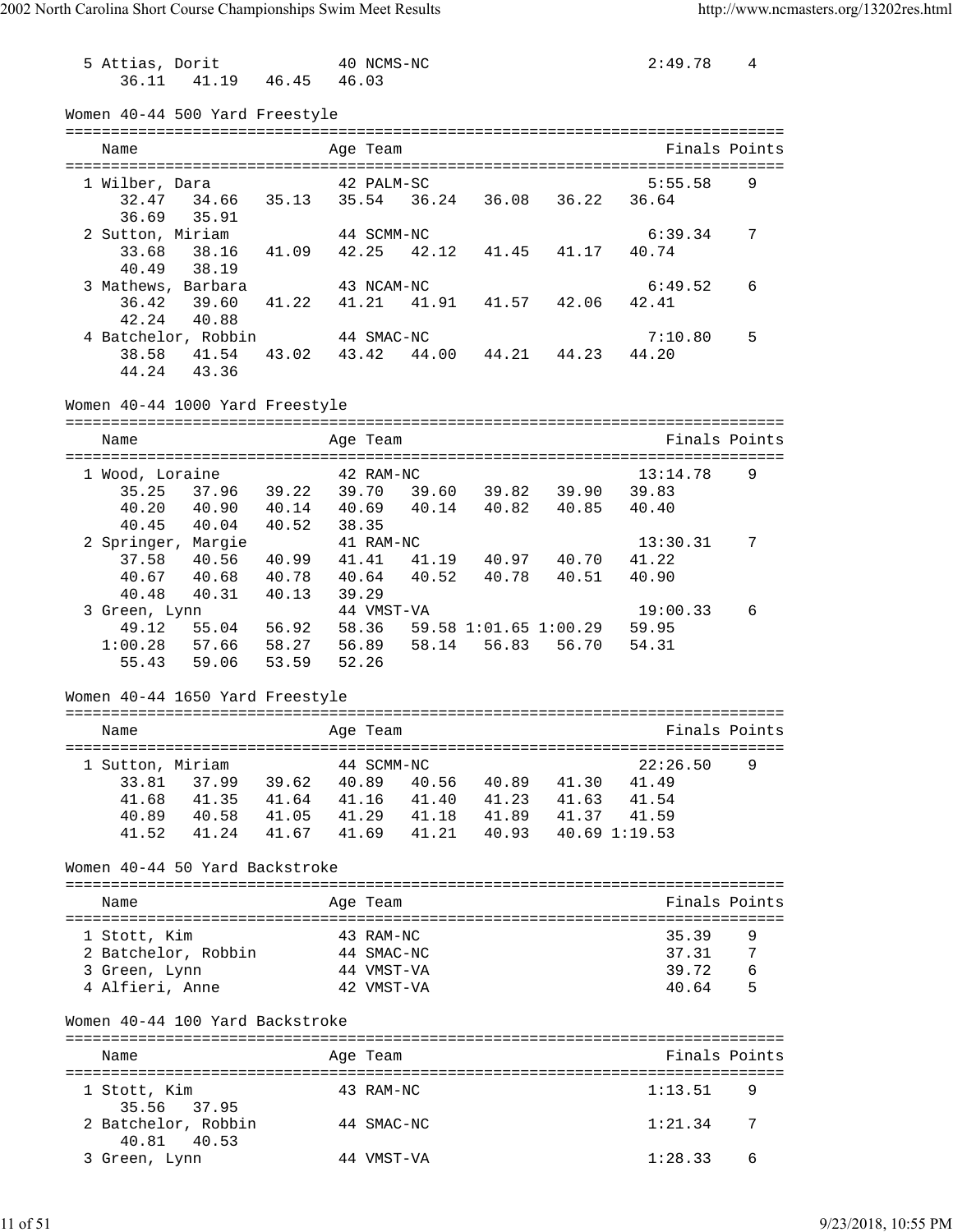43.81 44.52

| Women 40-44 200 Yard Backstroke         |            |               |               |
|-----------------------------------------|------------|---------------|---------------|
| Name                                    | Age Team   | Finals Points |               |
|                                         |            |               |               |
| 1 Stott, Kim<br>37.14 39.31 40.81 40.50 | 43 RAM-NC  | 2:37.76       | 9             |
| 2 Batchelor, Robbin 44 SMAC-NC          |            | 2:55.17       | 7             |
| 42.45 44.26 44.45 44.01                 |            |               |               |
| Women 40-44 50 Yard Breaststroke        |            |               |               |
|                                         |            |               |               |
| Name                                    | Age Team   | Finals Points |               |
| 1 Wilber, Dara                          | 42 PALM-SC | 34.99         | 9             |
| 2 Springer, Margie                      | 41 RAM-NC  | 39.73 7       |               |
| 3 Miller, Bette                         | 42 CSM-NC  | 45.66         | 6             |
| Women 40-44 100 Yard Breaststroke       |            |               |               |
|                                         |            |               |               |
| Name                                    | Age Team   | Finals Points |               |
| 1 Stott, Kim<br>41.26 45.53             | 43 RAM-NC  | 1:26.79       | 9             |
| 2 Batchelor, Robbin<br>45.98<br>48.33   | 44 SMAC-NC | 1:34.31       | 7             |
| 3 Miller, Bette                         | 42 CSM-NC  | 1:41.00       | 6             |
| 48.27 52.73                             |            |               |               |
| Women 40-44 200 Yard Breaststroke       |            |               |               |
| Name                                    | Age Team   | Finals Points |               |
|                                         |            |               |               |
| 1 Wilber, Dara<br>41.12  40.54  41.12   | 42 PALM-SC | 2:39.76       | 9             |
| 36.98<br>2 Batchelor, Robbin 44 SMAC-NC |            | 3:21.91 7     |               |
| 47.20 50.95 51.94 51.82                 |            |               |               |
|                                         |            |               |               |
| Women 40-44 50 Yard Butterfly           |            |               |               |
| Name                                    | Age Team   | Finals Points |               |
| 1 Stott, Kim                            | 43 RAM-NC  | 34.42         | 9             |
| 2 Batchelor, Robbin                     | 44 SMAC-NC | 36.64         | 7             |
| 3 Mathews, Barbara                      | 43 NCAM-NC | 37.54         | 6             |
| Women 40-44 100 Yard Butterfly          |            |               |               |
| Name                                    | Age Team   |               | Finals Points |
| 1 Mathews, Barbara                      | 43 NCAM-NC | 1:29.18       | 9             |
| 49.43<br>39.75                          |            |               |               |
| Women 40-44 100 Yard IM                 |            |               |               |
| Name                                    | Age Team   | Finals Points |               |
| 1 Wilber, Dara                          | 42 PALM-SC | 1:07.68       | 9             |
| 32.28<br>35.40<br>2 Springer, Margie    | 41 RAM-NC  | 1:15.21       | 7             |
| 36.37 38.84                             |            |               |               |
| 3 Stott, Kim                            | 43 RAM-NC  | 1:15.72       | 6             |
| 34.69<br>41.03<br>4 Batchelor, Robbin   | 44 SMAC-NC | 1:22.11       | 5             |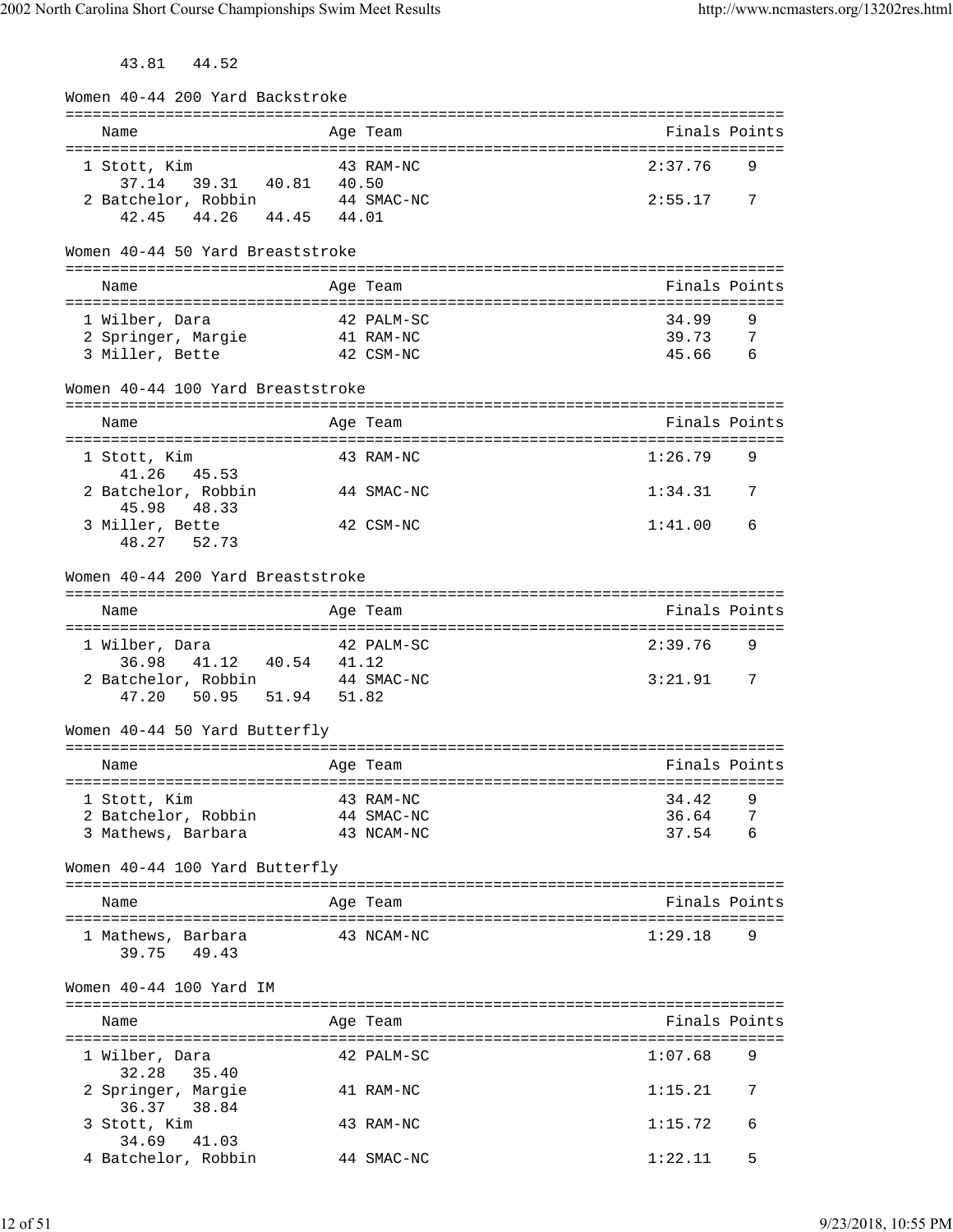| 38.81<br>43.30                             |       |                         |                   |  |                   |        |
|--------------------------------------------|-------|-------------------------|-------------------|--|-------------------|--------|
| 5 Mathews, Barbara<br>39.33<br>44.51       |       | 43 NCAM-NC              |                   |  | 1:23.84           | 4      |
| 6 Miller, Bette<br>52.63<br>52.88          |       | 42 CSM-NC               |                   |  | 1:45.51           | 3      |
| 7 Green, Lynn                              |       | 44 VMST-VA              |                   |  | 1:46.13           | 2      |
| 52.21 53.92                                |       |                         |                   |  |                   |        |
|                                            |       |                         |                   |  |                   |        |
| Women 40-44 200 Yard IM                    |       |                         |                   |  |                   |        |
| Name                                       |       | Age Team                |                   |  | Finals Points     |        |
|                                            |       |                         |                   |  |                   |        |
| 1 Alfieri, Anne<br>37.25 46.97 50.08 39.18 |       | 42 VMST-VA              |                   |  | 2:53.48           | 9      |
| 2 Batchelor, Robbin 44 SMAC-NC             |       |                         |                   |  | 2:54.90           | 7      |
| 39.14 43.92 50.72 41.12                    |       |                         |                   |  |                   |        |
| Women 45-49 50 Yard Freestyle              |       |                         |                   |  |                   |        |
| Name                                       |       | Age Team                |                   |  | Finals Points     |        |
|                                            |       |                         |                   |  |                   |        |
| 1 Sargeant, Pat                            |       | 48 RAM-NC               |                   |  | 28.41             | 9      |
| 2 Brown, Jann                              |       | 47 VMST-VA              |                   |  | 35.16             | 7      |
| 3 Phillips, Rita                           |       | 48 CSM-NC               |                   |  | 50.05             | 6      |
| Women 45-49 100 Yard Freestyle             |       |                         |                   |  |                   |        |
| Name                                       |       | Age Team                |                   |  | Finals Points     |        |
|                                            |       |                         |                   |  |                   |        |
| 1 Sargeant, Pat<br>30.93 32.71             |       | 48 RAM-NC               |                   |  | 1:03.64           | 9      |
| 2 Brown, Jann                              |       | 47 VMST-VA              |                   |  | 1:23.75           | 7      |
| 39.35<br>44.40                             |       |                         |                   |  |                   |        |
| 3 Warner, Mary Ann                         |       | 46 DAMA-NC              |                   |  | 1:31.72           | 6      |
| 44.47 47.25<br>4 Phillips, Rita            |       | 48 CSM-NC               |                   |  | 1:52.88           | 5      |
| $51.75$ $1:01.13$                          |       |                         |                   |  |                   |        |
| Women 45-49 200 Yard Freestyle             |       |                         |                   |  |                   |        |
|                                            |       | ==========              |                   |  |                   |        |
| Name                                       |       | Age Team                |                   |  | Finals Points     |        |
| 1 Sargeant, Pat                            |       | 48 RAM-NC               |                   |  | 2:19.32           | 9      |
| 36.40 35.68<br>33.46                       |       | 33.78                   |                   |  |                   |        |
|                                            |       |                         |                   |  |                   |        |
| Women 45-49 1000 Yard Freestyle            |       |                         |                   |  |                   |        |
| Name                                       |       | Age Team                |                   |  | Finals Points     |        |
|                                            |       |                         |                   |  |                   |        |
| 1 Rogers, Jennie<br>42.58<br>47.97 49.20   | 49.10 | 49 PEAK-NC              | 48.76 48.69 48.00 |  | 15:59.63<br>47.72 | 9      |
| 48.22<br>48.57 48.66                       |       | 48.59 48.73 47.99 48.50 |                   |  | 48.10             |        |
| 47.78<br>48.75 48.21                       | 45.51 |                         |                   |  |                   |        |
|                                            |       |                         |                   |  |                   |        |
| Women 45-49 50 Yard Backstroke             |       |                         |                   |  |                   |        |
| Name                                       |       | Age Team                |                   |  | Finals Points     |        |
|                                            |       |                         |                   |  |                   |        |
| 1 Amick, Beverly                           |       | 47 AWSM-NC              |                   |  | 33.92             | 9      |
| 2 Sargeant, Pat                            |       | 48 RAM-NC<br>47 VMST-VA |                   |  | 35.55<br>46.95    | 7<br>6 |
| 3 Brown, Jann<br>4 Phillips, Rita          |       | 48 CSM-NC               |                   |  | 55.04             | 5      |
|                                            |       |                         |                   |  |                   |        |

Women 45-49 100 Yard Backstroke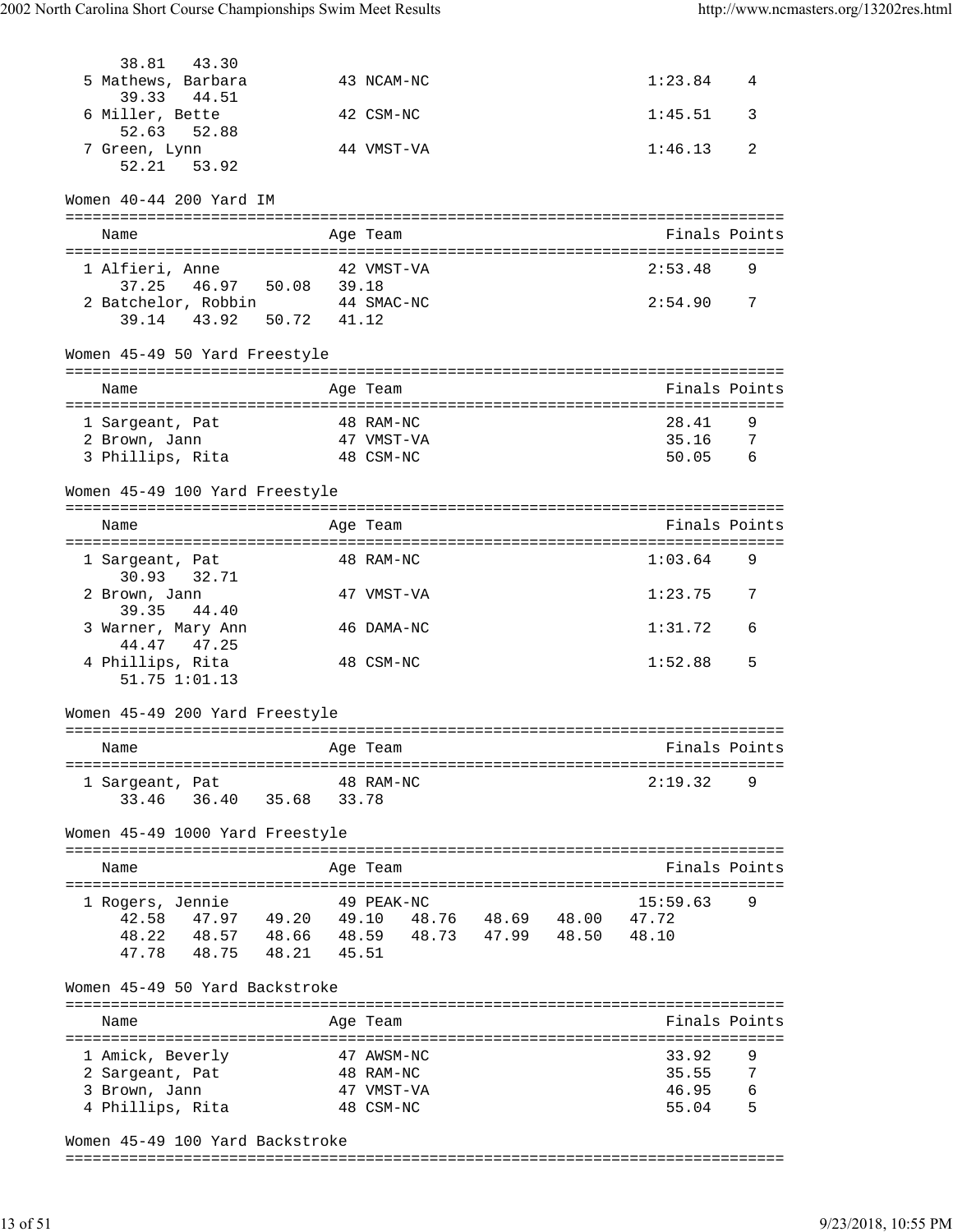| Name                                                                  | Age Team    | Finals Points |               |
|-----------------------------------------------------------------------|-------------|---------------|---------------|
| ===================================<br>1 Sargeant, Pat<br>38.08 39.53 | 48 RAM-NC   | 1:17.61       | 9             |
| 2 Rogers, Jennie<br>43.43 45.41                                       | 49 PEAK-NC  | 1:28.84       | 7             |
| 3 Warner, Mary Ann<br>57.24 59.06                                     | 46 DAMA-NC  | 1:56.30       | 6             |
| 4 Phillips, Rita<br>58.78 58.91                                       | 48 CSM-NC   | 1:57.69       | 5             |
| Women 45-49 200 Yard Backstroke                                       |             |               |               |
| Name                                                                  | Age Team    | Finals Points |               |
| 1 Sargeant, Pat                                                       | 48 RAM-NC   | 2:49.30       | 9             |
| 42.30  45.16  42.06  39.78                                            |             |               |               |
| 2 Rogers, Jennie 49 PEAK-NC<br>45.04 47.18 49.94 49.24                |             | 3:11.40       | 7             |
| Women 45-49 50 Yard Breaststroke                                      |             |               |               |
| Name                                                                  | Age Team    |               | Finals Points |
|                                                                       |             |               |               |
| 1 Brown, Jann                                                         | 47 VMST-VA  | 44.67         | 9             |
| 2 Warner, Mary Ann 46 DAMA-NC                                         |             | 52.97 7       |               |
| Women 45-49 100 Yard Breaststroke                                     |             |               |               |
| Name                                                                  | Age Team    | Finals Points |               |
| 1 Rogers, Jennie<br>45.84 52.78                                       | 49 PEAK-NC  | 1:38.62       | 9             |
| 2 Brown, Jann<br>51.23 57.11                                          | 47 VMST-VA  | $1:48.34$ 7   |               |
| Women 45-49 200 Yard Breaststroke                                     |             |               |               |
| Name                                                                  | Age Team    |               | Finals Points |
| 1 Rogers, Jennie 19 PEAK-NC                                           | $3:31.05$ 9 |               |               |
| 47.51 53.86 54.76 54.92                                               |             |               |               |
| Women 45-49 50 Yard Butterfly                                         |             |               |               |
| Name                                                                  | Age Team    |               | Finals Points |
| 1 Sargeant, Pat                                                       | 48 RAM-NC   | 32.19         | 9             |
| Women 45-49 100 Yard Butterfly                                        |             |               |               |
| Name                                                                  | Age Team    |               | Finals Points |
| 1 Rogers, Jennie<br>45.45 55.29                                       | 49 PEAK-NC  | 1:40.74       | 9             |
| Women 45-49 200 Yard Butterfly                                        |             |               |               |
| Name                                                                  | Age Team    |               | Finals Points |
| 1 Rogers, Jennie<br>49 PEAK-NC<br>47.03 58.95 1:03.11 1:00.53         |             | 3:49.62       | 9             |
| Women 45-49 100 Yard IM                                               |             |               |               |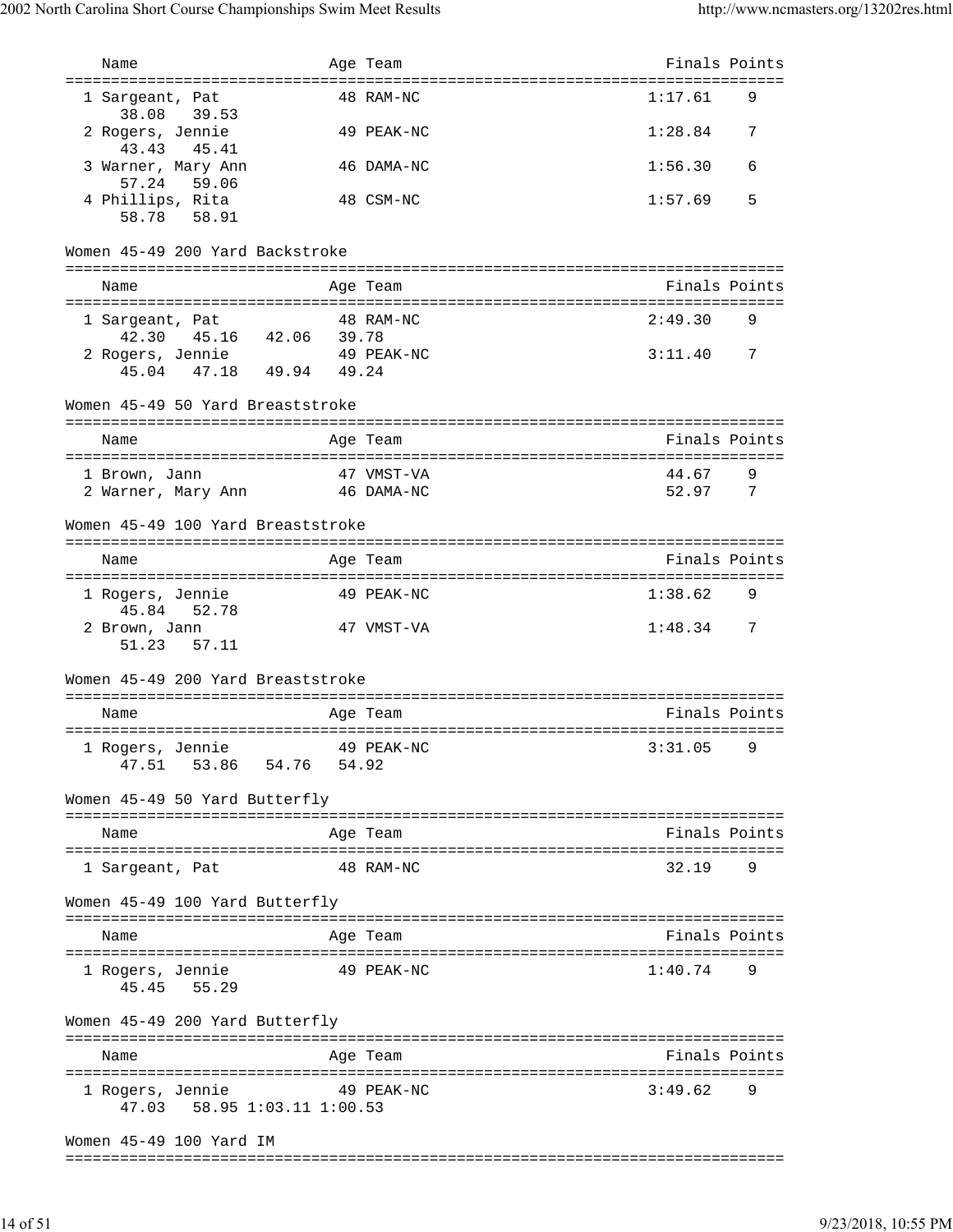| Name                                                             |       | Age Team                                  | Finals Points    |   |
|------------------------------------------------------------------|-------|-------------------------------------------|------------------|---|
| =====================================                            |       |                                           |                  |   |
| 1 Sargeant, Pat<br>34.09<br>40.11                                |       | 48 RAM-NC                                 | 1:14.20          | 9 |
| 2 Brown, Jann<br>44.94<br>50.08                                  |       | 47 VMST-VA                                | 1:35.02          | 7 |
| 3 Warner, Mary Ann<br>52.18 54.42                                |       | 46 DAMA-NC                                | 1:46.60          | 6 |
| 4 Phillips, Rita<br>$1:03.11$ $1:05.95$                          |       | 48 CSM-NC                                 | 2:09.06          | 5 |
| Women 45-49 200 Yard IM                                          |       |                                           |                  |   |
| Name                                                             |       | Age Team                                  | Finals Points    |   |
| 1 Sargeant, Pat                                                  |       | 48 RAM-NC                                 | 2:39.07          | 9 |
| 40.65<br>49.66<br>34.16<br>2 Amick, Beverly<br>32.73 40.43 48.68 | 34.60 | 47 AWSM-NC                                | 2:39.31          | 7 |
| 3 Brown, Jann<br>45.71 1:04.37 1:02.66 49.79                     | 37.47 | 47 VMST-VA                                | 3:42.53          | 6 |
| Women 45-49 400 Yard IM                                          |       |                                           |                  |   |
| Name                                                             |       | Age Team                                  | Finals Points    |   |
|                                                                  |       |                                           |                  |   |
| 1 Amick, Beverly<br>38.61 43.72 42.70<br>33.49                   |       | 47 AWSM-NC<br>51.40 51.45 39.51           | 5:38.97<br>38.09 | 9 |
| Women 55-59 50 Yard Freestyle                                    |       |                                           |                  |   |
| Name                                                             |       | Age Team                                  | Finals Points    |   |
| 1 Dawson, Rosemary                                               |       | 56 VMST-VA                                | 39.56            | 9 |
|                                                                  |       |                                           |                  |   |
| Women 55-59 100 Yard Freestyle                                   |       |                                           |                  |   |
| Name                                                             |       | Age Team                                  | Finals Points    |   |
| 1 Mitchell, Jeannie<br>34.50<br>37.47                            |       | 55 PEAK-NC                                | 1:11.97          | 9 |
| Women 55-59 500 Yard Freestyle                                   |       |                                           |                  |   |
| Name                                                             |       | Age Team                                  | Finals Points    |   |
| 1 Mitchell, Jeannie 55 PEAK-NC<br>45.93 43.64                    |       | 37.27 41.33 43.84 45.19 45.21 45.47 45.96 | 7:19.65<br>45.81 | 9 |
| Women 55-59 100 Yard Backstroke                                  |       |                                           |                  |   |
| Name                                                             |       | Age Team                                  | Finals Points    |   |
| 1 Mitchell, Jeannie<br>38.63 40.68                               |       | 55 PEAK-NC                                | 1:19.31          | 9 |
| Women 55-59 200 Yard Backstroke                                  |       |                                           |                  |   |
| Name                                                             |       | Age Team                                  | Finals Points    |   |
| 1 Mitchell, Jeannie<br>40.65 42.48 45.93 44.67                   |       | 55 PEAK-NC                                | 2:53.73          | 9 |

```
Women 55-59 50 Yard Breaststroke
```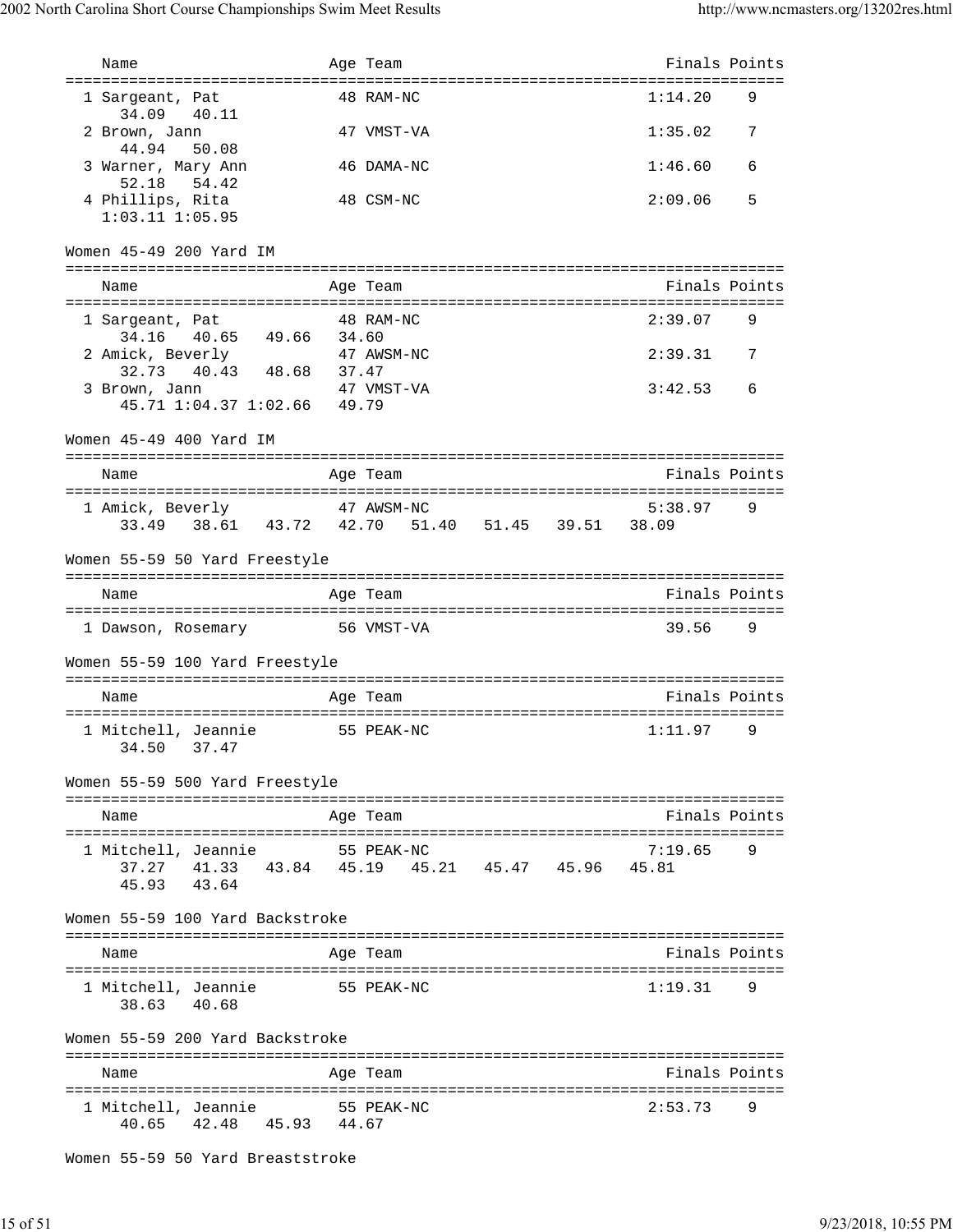| Name                                                           | Age Team                                        | Finals Points    |   |
|----------------------------------------------------------------|-------------------------------------------------|------------------|---|
| 1 Dawson, Rosemary                                             | 56 VMST-VA                                      | 51.80            | 9 |
| Women 55-59 100 Yard Breaststroke                              |                                                 |                  |   |
| Name                                                           | Age Team                                        | Finals Points    |   |
| 1 Dawson, Rosemary<br>54.65 56.93                              | 56 VMST-VA                                      | 1:51.58          | 9 |
| Women 55-59 200 Yard Breaststroke                              |                                                 |                  |   |
| Name                                                           | Age Team                                        | Finals Points    |   |
| 1 Dawson, Rosemary 56 VMST-VA<br>55.34 1:01.34 1:03.65 1:01.05 |                                                 | 4:01.38          | 9 |
| Women 55-59 100 Yard IM                                        |                                                 |                  |   |
| Name                                                           | Age Team                                        | Finals Points    |   |
| 1 Mitchell, Jeannie<br>38.33<br>45.70                          | 55 PEAK-NC                                      | 1:24.03          | 9 |
| 2 Dawson, Rosemary<br>50.37<br>50.31                           | 56 VMST-VA                                      | 1:40.68          | 7 |
| Women 55-59 200 Yard IM                                        |                                                 |                  |   |
| Name                                                           | Age Team                                        | Finals Points    |   |
| 1 Mitchell, Jeannie<br>41.27 54.88 44.80<br>44.10              | 55 PEAK-NC                                      | 3:05.05          | 9 |
| 2 Dawson, Rosemary 56 VMST-VA<br>49.84 1:05.30 1:00.90 49.82   |                                                 | 3:45.86          | 7 |
| Women 55-59 400 Yard IM                                        |                                                 |                  |   |
| Name                                                           | Age Team                                        | Finals Points    |   |
| 1 Mitchell, Jeannie<br>52.19<br>43.28                          | 55 PEAK-NC<br>47.61  45.82  56.82  57.75  46.14 | 6:32.79<br>43.18 | 9 |
| Women 60-64 50 Yard Freestyle                                  |                                                 |                  |   |
| Name                                                           | Age Team                                        | Finals Points    |   |
| 1 Blackwell, Ceil                                              | 61 RAM-NC                                       | 35.75            | 9 |
| Women 60-64 100 Yard Freestyle                                 |                                                 |                  |   |
| Name                                                           | Age Team                                        | Finals Points    |   |
| 1 Torrance, Ellen<br>$1:21.26$ $1:25.86$                       | 61 VMST-VA                                      | 2:47.12          | 9 |
| Women 60-64 200 Yard Freestyle                                 |                                                 |                  |   |
| Name                                                           | Age Team                                        | Finals Points    |   |
| 1 Stroupe, Dawn<br>47.27 53.58 56.44 55.37                     | 63 RAM-NC                                       | 3:32.66          | 9 |

```
Women 60-64 50 Yard Backstroke
```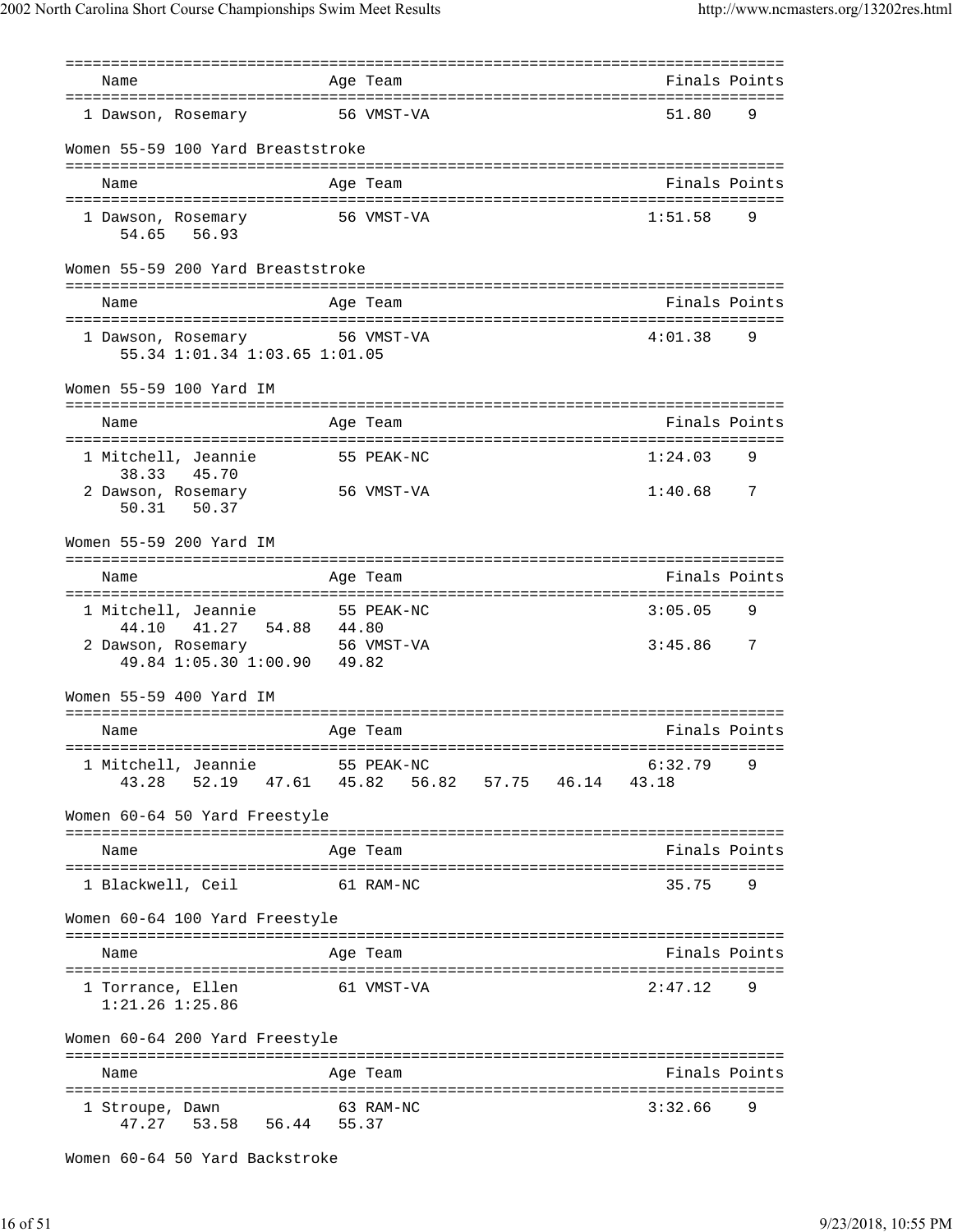| Name                                                                  |       | Age Team                                                        | Finals Points    |                |
|-----------------------------------------------------------------------|-------|-----------------------------------------------------------------|------------------|----------------|
| 1 Blackwell, Ceil                                                     |       | 61 RAM-NC                                                       | 42.76            | 9              |
| Women 60-64 100 Yard Backstroke                                       |       |                                                                 |                  |                |
| Name                                                                  |       | Age Team                                                        | Finals Points    |                |
| 1 Blackwell, Ceil<br>45.55<br>47.45                                   |       | 61 RAM-NC                                                       | 1:33.00          | 9              |
| 2 Torrance, Ellen<br>$1:18.23$ $1:22.10$                              |       | 61 VMST-VA                                                      | 2:40.33          | 7              |
| Women 60-64 200 Yard Backstroke                                       |       |                                                                 |                  |                |
| Name                                                                  |       | Age Team<br>================================                    | Finals Points    |                |
| 1 Newell, Sally<br>45.05  46.65  48.81  45.48                         |       | 64 RAM-NC                                                       | 3:05.99          | 9              |
| 2 Blackwell, Ceil<br>50.94 51.82<br>47.83                             | 49.38 | 61 RAM-NC                                                       | 3:19.97          | 7              |
| -- Torrance, Ellen<br>$1:07.17$ $1:23.43$ $1:20.08$ 39.87             |       | 61 VMST-VA                                                      | DO               |                |
| Women 60-64 50 Yard Breaststroke                                      |       |                                                                 |                  |                |
| Name                                                                  |       | Age Team                                                        | Finals Points    |                |
| 1 Zucker, Janet<br>2 Stroupe, Dawn                                    |       | ====================================<br>60 NCAM-NC<br>63 RAM-NC | 44.85<br>50.17   | 9<br>- 7       |
| Women 60-64 100 Yard Breaststroke                                     |       |                                                                 |                  |                |
| Name                                                                  |       | Age Team                                                        | Finals Points    |                |
| 1 Stroupe, Dawn<br>49.30 55.63                                        |       | 63 RAM-NC                                                       | 1:44.93          | 9              |
| 2 Torrance, Ellen<br>$1:29.06$ $1:45.46$                              |       | 61 VMST-VA                                                      | 3:14.52          | 7              |
| Women 60-64 200 Yard Breaststroke<br>================================ |       |                                                                 |                  |                |
| Name                                                                  |       | Age Team                                                        | Finals Points    |                |
| 1 Stroupe, Dawn<br>51.52   58.58   1:02.02   1:02.14                  |       | 63 RAM-NC                                                       | 3:54.26          | 9              |
| 2 Torrance, Ellen 61 VMST-VA                                          |       |                                                                 |                  |                |
| 1:29.46 1:44.07 1:54.45 1:41.53                                       |       |                                                                 | 6:49.51          | 7              |
| Women 60-64 50 Yard Butterfly                                         |       |                                                                 |                  |                |
| Name                                                                  |       | Age Team                                                        | Finals Points    |                |
| 1 Stroupe, Dawn<br>2 Torrance, Ellen                                  |       | 63 RAM-NC<br>61 VMST-VA                                         | 52.04<br>2:00.24 | $\overline{7}$ |
| Women 60-64 100 Yard IM                                               |       |                                                                 |                  |                |
| Name                                                                  |       | Age Team                                                        | Finals Points    |                |
| 1 Zucker, Janet<br>42.15 49.59                                        |       | 60 NCAM-NC                                                      | 1:31.74          | 9              |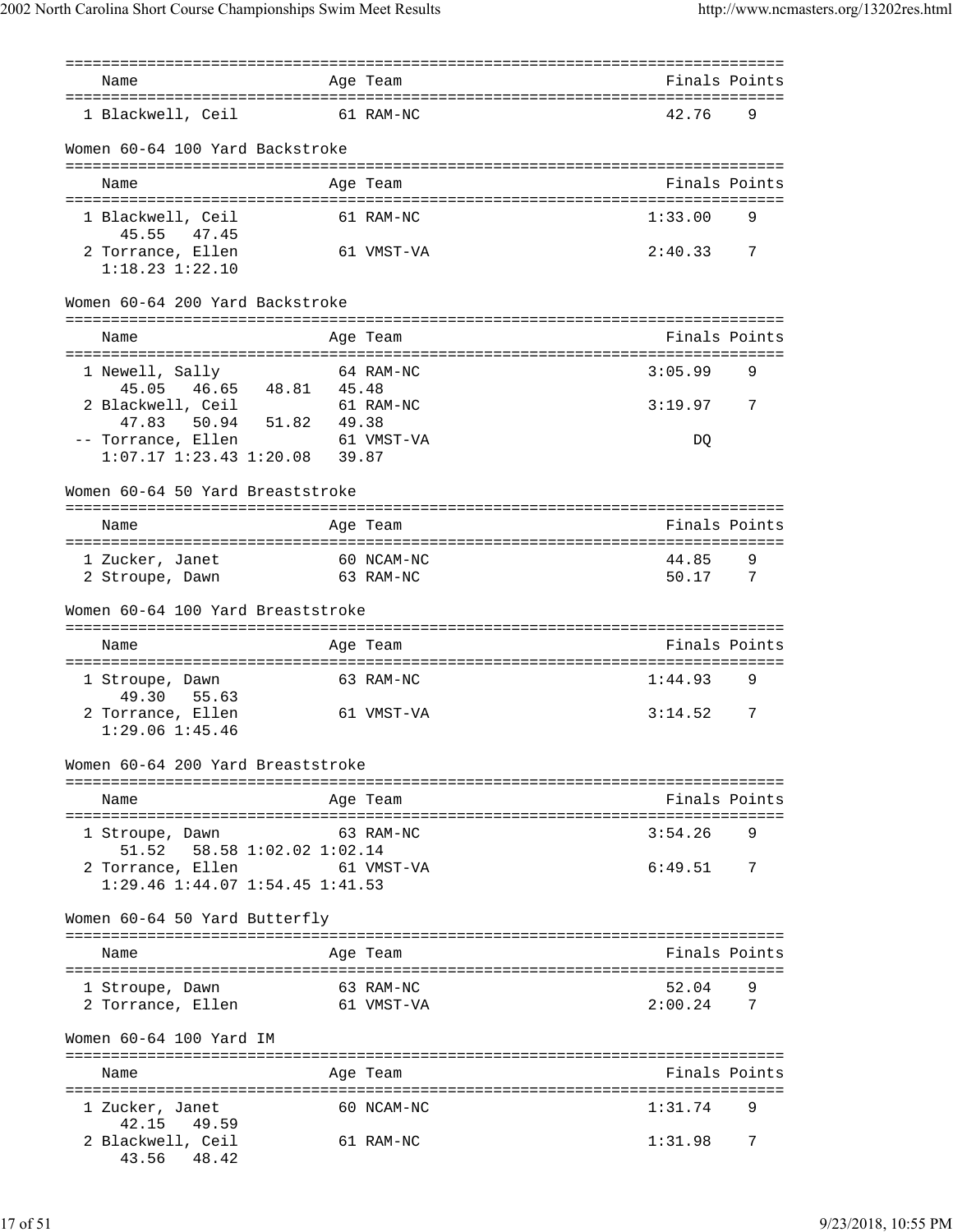| 3 Stroupe, Dawn<br>52.72                  | 51.84                                                                                             | 63 RAM-NC                              | 1:44.56          | 6             |
|-------------------------------------------|---------------------------------------------------------------------------------------------------|----------------------------------------|------------------|---------------|
| -- Torrance, Ellen<br>$1:37.85$ $1:29.64$ |                                                                                                   | 61 VMST-VA                             | DQ               |               |
| Women 60-64 200 Yard IM                   |                                                                                                   |                                        |                  |               |
| Name                                      |                                                                                                   | Age Team                               | Finals Points    |               |
| 1 Newell, Sally                           | $46.68$ $47.88$ $53.41$ $44.57$                                                                   | 64 RAM-NC                              | 3:12.54          | 9             |
| 2 Stroupe, Dawn                           |                                                                                                   | 63 RAM-NC                              | 3:51.52          | 7             |
|                                           | 52.72 1:04.59   59.96   54.25<br>-- Torrance, Ellen 61 VMST-VA<br>1:41.47 1:28.61 1:38.59 1:12.44 |                                        | DQ               |               |
| Women 65-69 50 Yard Freestyle             |                                                                                                   |                                        |                  |               |
| Name                                      |                                                                                                   | Age Team                               | Finals Points    |               |
| 1 Wright, Mary                            |                                                                                                   | 67 VMST-VA                             | 2:07.24          | 9             |
|                                           | Women 65-69 100 Yard Freestyle                                                                    |                                        |                  |               |
| Name                                      |                                                                                                   | Age Team                               | Finals Points    |               |
| 1 Wright, Mary<br>$2:13.70$ $2:18.22$     |                                                                                                   | 67 VMST-VA                             | 4:31.92          | 9             |
|                                           | Women 65-69 50 Yard Backstroke                                                                    |                                        |                  |               |
| Name                                      |                                                                                                   | Age Team                               | Finals Points    |               |
|                                           | 1 Robbins-Bonitz, Suzanne 68 WAM-NC<br>2 Wright, Mary 67 VMST-VA                                  | ====================================== | 43.65<br>1:58.60 | 9<br>7        |
|                                           | Women 65-69 100 Yard Backstroke                                                                   |                                        |                  |               |
| Name                                      |                                                                                                   | Age Team                               | Finals Points    |               |
|                                           |                                                                                                   | 1 Robbins-Bonitz, Suzanne 68 WAM-NC    | $1:38.34$ 9      |               |
| 48.12<br>2 Wright, Mary<br>2:02.992:11.26 | 50.22                                                                                             | 67 VMST-VA                             | 4:14.25          | 7             |
|                                           | Women 65-69 200 Yard Backstroke                                                                   |                                        |                  |               |
| Name                                      |                                                                                                   | Age Team                               | Finals Points    |               |
| 50.17                                     | 1 Robbins-Bonitz, Suzanne 68 WAM-NC<br>57.07<br>54.76 57.58                                       |                                        | 3:39.58          | 9             |
|                                           | Women 65-69 50 Yard Breaststroke                                                                  |                                        |                  |               |
| Name                                      |                                                                                                   | Age Team                               |                  | Finals Points |
|                                           | 1 Robbins-Bonitz, Suzanne 68 WAM-NC                                                               |                                        | 55.52            | 9             |
|                                           | Women 65-69 100 Yard Breaststroke                                                                 |                                        |                  |               |
| Name                                      |                                                                                                   | Age Team                               | Finals Points    |               |
| 56.36 1:03.59                             | 1 Robbins-Bonitz, Suzanne 68 WAM-NC                                                               |                                        | 1:59.95          | 9             |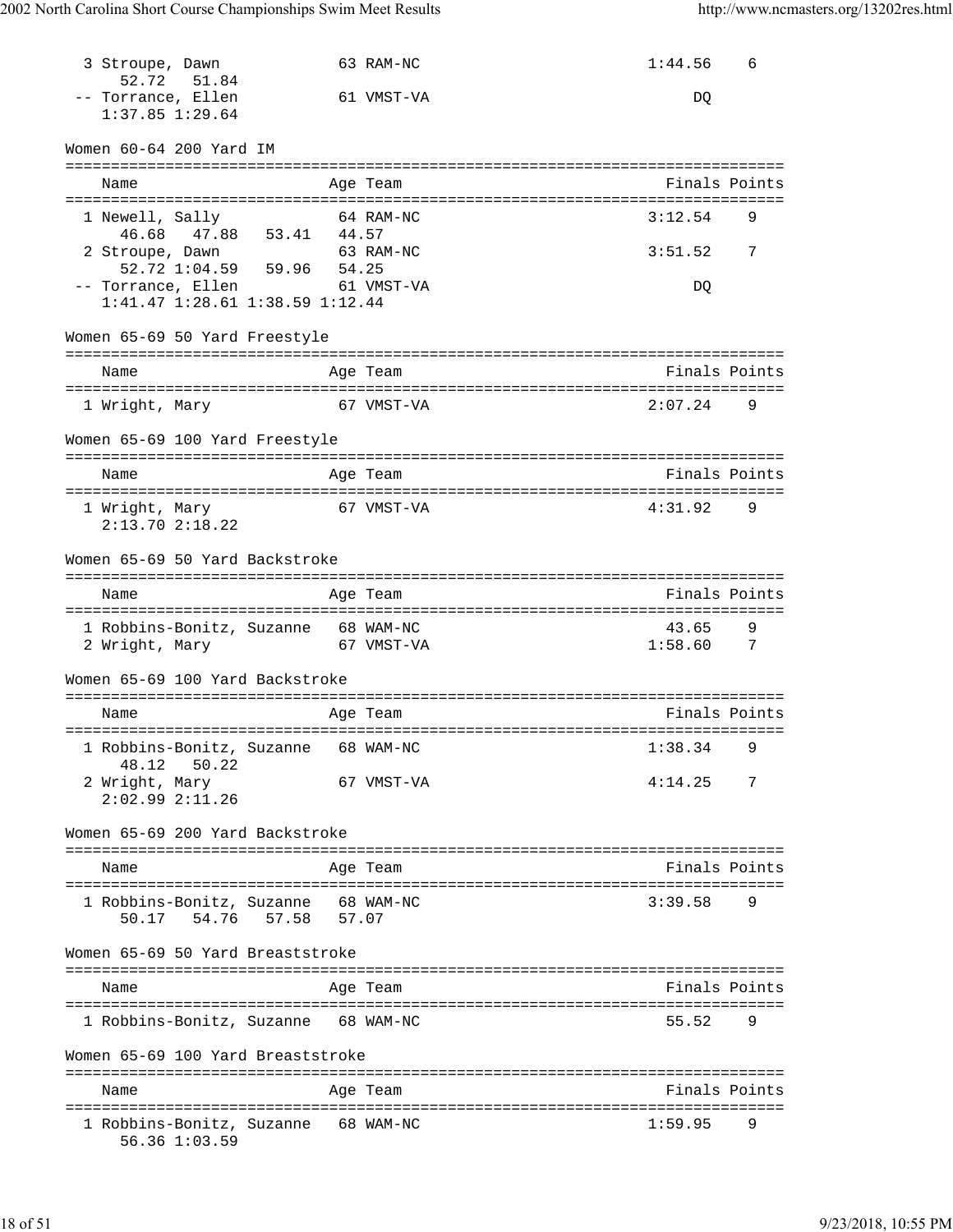| Women 85-89 50 Yard Freestyle                                                                               |       |                                                                                   |                                                    |                                     |
|-------------------------------------------------------------------------------------------------------------|-------|-----------------------------------------------------------------------------------|----------------------------------------------------|-------------------------------------|
| Name                                                                                                        |       | ============<br>Age Team                                                          |                                                    | Finals Points                       |
| 1 Sugden, Roberta                                                                                           |       | 85 VMST-VA                                                                        | 1:08.17                                            | 9                                   |
| Women 85-89 50 Yard Backstroke                                                                              |       |                                                                                   |                                                    |                                     |
| Name                                                                                                        |       | Age Team                                                                          |                                                    | Finals Points                       |
| 1 Sugden, Roberta                                                                                           |       | 85 VMST-VA                                                                        | 1:18.31                                            | 9                                   |
| Women 85-89 50 Yard Butterfly                                                                               |       |                                                                                   |                                                    |                                     |
| Name                                                                                                        |       | ==========<br>Age Team                                                            |                                                    | Finals Points                       |
| 1 Sugden, Roberta                                                                                           |       | 85 VMST-VA                                                                        | 1:43.72                                            | 9                                   |
| Women 85-89 100 Yard IM                                                                                     |       |                                                                                   |                                                    |                                     |
| Name                                                                                                        |       | Age Team                                                                          |                                                    | Finals Points                       |
| 1 Sugden, Roberta<br>$1:37.50$ $1:39.93$                                                                    |       | 85 VMST-VA                                                                        | 3:17.43                                            | 9                                   |
| Men 19-24 50 Yard Freestyle                                                                                 |       |                                                                                   |                                                    |                                     |
| Name                                                                                                        |       | =================================<br>Age Team                                     |                                                    | Finals Points                       |
| 1 Kurlander, Edward                                                                                         |       | 24 RAM-NC                                                                         | 23.82                                              | 9                                   |
| Men 19-24 200 Yard Freestyle                                                                                |       |                                                                                   |                                                    |                                     |
| Name                                                                                                        |       | Age Team                                                                          |                                                    | Finals Points                       |
| 1 DeSorbo, Todd<br>27.11<br>27.06<br>25.31                                                                  | 26.57 | 24 RAM-NC                                                                         | 1:46.05                                            | 9                                   |
| Men 19-24 200 Yard Backstroke                                                                               |       |                                                                                   |                                                    |                                     |
| Name                                                                                                        |       | Age Team                                                                          |                                                    | Finals Points                       |
| -- DeSorbo, Todd<br>28.79 29.13<br>27.69                                                                    |       | 24 RAM-NC<br>28.95                                                                | DO                                                 |                                     |
| Men 19-24 200 Yard IM                                                                                       |       |                                                                                   |                                                    |                                     |
| Name                                                                                                        |       | Age Team                                                                          |                                                    | Finals Points                       |
| 1 Kurlander, Edward<br>26.79<br>34.75<br>40.52 34.79                                                        |       | 24 RAM-NC                                                                         | 2:16.85                                            | 9                                   |
| Men 25-29 50 Yard Freestyle                                                                                 |       |                                                                                   |                                                    |                                     |
| Name                                                                                                        |       | Age Team                                                                          |                                                    | Finals Points                       |
| 1 Petcu, Razvan<br>2 Fletcher, Van<br>3 Lind, Erik<br>4 Crankshaw, Erik<br>5 Nosal, Peter<br>6 Shinn, David |       | 28 CSM-NC<br>26 RAM-NC<br>25 SCMM-NC<br>29 NCAM-NC<br>27 Unattached<br>26 DYNA-GA | 20.97<br>22.31<br>22.92<br>23.51<br>23.98<br>26.24 | 9<br>7<br>$\epsilon$<br>5<br>4<br>3 |
| Men 25-29 100 Yard Freestyle                                                                                |       |                                                                                   |                                                    |                                     |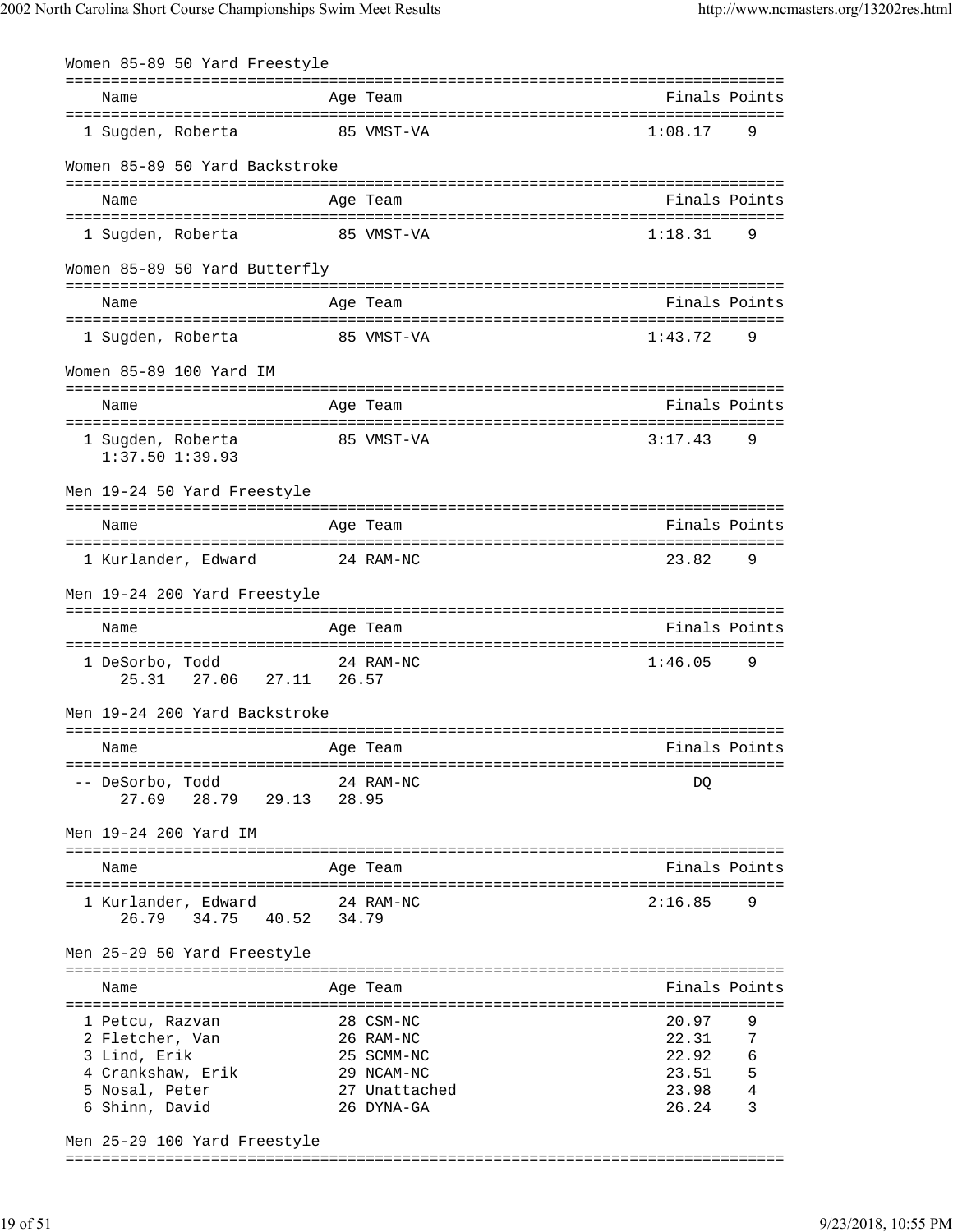| Name                                                                            |                      | Age Team                              |  | Finals Points    |   |
|---------------------------------------------------------------------------------|----------------------|---------------------------------------|--|------------------|---|
|                                                                                 |                      |                                       |  |                  |   |
| 1 Petcu, Razvan<br>22.42<br>23.51                                               |                      | 28 CSM-NC                             |  | 45.93            | 9 |
| 2 Fletcher, Van<br>23.45 25.09                                                  |                      | 26 RAM-NC                             |  | 48.54            | 7 |
| 3 Lind, Erik<br>24.56<br>25.42                                                  |                      | 25 SCMM-NC                            |  | 49.98            | 6 |
| 4 Crankshaw, Erik<br>24.41<br>26.12                                             |                      | 29 NCAM-NC                            |  | 50.53            | 5 |
| 5 Nosal, Peter<br>25.70<br>28.36                                                |                      | 27 Unattached                         |  | 54.06            | 4 |
| 6 Hooker, Brian<br>26.51<br>29.24                                               |                      | 28 SCMM-NC                            |  | 55.75            | 3 |
| 7 Shinn, David<br>28.05<br>29.72                                                |                      | 26 DYNA-GA                            |  | 57.77            | 2 |
| 8 Charney, Troy<br>32.57 35.91                                                  |                      | 28 Unattached                         |  | 1:08.48          | 1 |
| Men 25-29 200 Yard Freestyle                                                    |                      |                                       |  |                  |   |
| Name                                                                            |                      | Age Team                              |  | Finals Points    |   |
| 1 Petcu, Razvan                                                                 |                      | 28 CSM-NC                             |  | 1:45.18          | 9 |
| 24.23  26.94  27.51  26.50<br>2 Crankshaw, Erik                                 |                      | 29 NCAM-NC                            |  | 1:51.09          | 7 |
| 26.04<br>3 Lind, Erik                                                           | 28.23 28.59<br>28.23 | 25 SCMM-NC                            |  | 1:53.07          | 6 |
| 26.04 28.51 28.85 29.67<br>4 Deinlein, Risto                                    |                      |                                       |  |                  |   |
| 25.93 28.27 29.78                                                               | 30.86                | 28 TMS-NC                             |  | 1:54.84          | 5 |
| 5 Stringer, Sean<br>25.91 28.37 31.10                                           |                      | 26 RAM-NC<br>33.47                    |  | 1:58.85          | 4 |
| 6 Hooker, Brian<br>27.87 31.51 33.37                                            | 33.39                | 28 SCMM-NC                            |  | 2:06.14          | 3 |
| 7 Shinn, David<br>29.37 31.65 32.93                                             | 33.67                | 26 DYNA-GA                            |  | 2:07.62          | 2 |
| 8 Nosal, Peter<br>30.92                                                         | 38.50 41.23          | 27 Unattached<br>34.32                |  | 2:24.97          | 1 |
| Men 25-29 500 Yard Freestyle                                                    |                      |                                       |  |                  |   |
| Name                                                                            |                      | Age Team                              |  | Finals Points    |   |
|                                                                                 |                      |                                       |  |                  |   |
| 1 Crankshaw, Erik 29 NCAM-NC<br>28.43 31.59 32.12 32.30 32.26 32.08 32.12 30.03 |                      |                                       |  | 5:08.77          | 9 |
| 29.85 27.99<br>2 Lind, Erik                                                     |                      | 25 SCMM-NC                            |  | 5:31.49          | 7 |
| 30.84 34.55 33.68<br>33.39 31.37                                                |                      | 34.01 33.86 33.24 33.74 32.81         |  |                  |   |
| 3 Shinn, David<br>33.03                                                         | 35.61 35.18          | 26 DYNA-GA<br>35.53 35.82 35.70 36.43 |  | 5:52.45<br>36.14 | 6 |
| 35.19 33.82                                                                     |                      |                                       |  |                  |   |
| 4 Hooker, Brian<br>31.13 35.40 36.84                                            |                      | 28 SCMM-NC<br>37.56 37.89 37.62 37.26 |  | 6:01.28<br>37.40 | 5 |
| 36.44 33.74                                                                     |                      |                                       |  |                  |   |
| 5 Charney, Troy<br>38.26 44.34 48.41 49.58 50.69 50.77 50.25<br>49.97 46.08     |                      | 28 Unattached                         |  | 7:58.86<br>50.51 | 4 |
| Men 25-29 1000 Yard Freestyle                                                   |                      |                                       |  |                  |   |
| Name                                                                            |                      | Age Team                              |  | Finals Points    |   |
|                                                                                 |                      |                                       |  |                  |   |
| 1 Stutts, David                                                                 |                      | 29 XMEN-NC                            |  | 10:38.24         | 9 |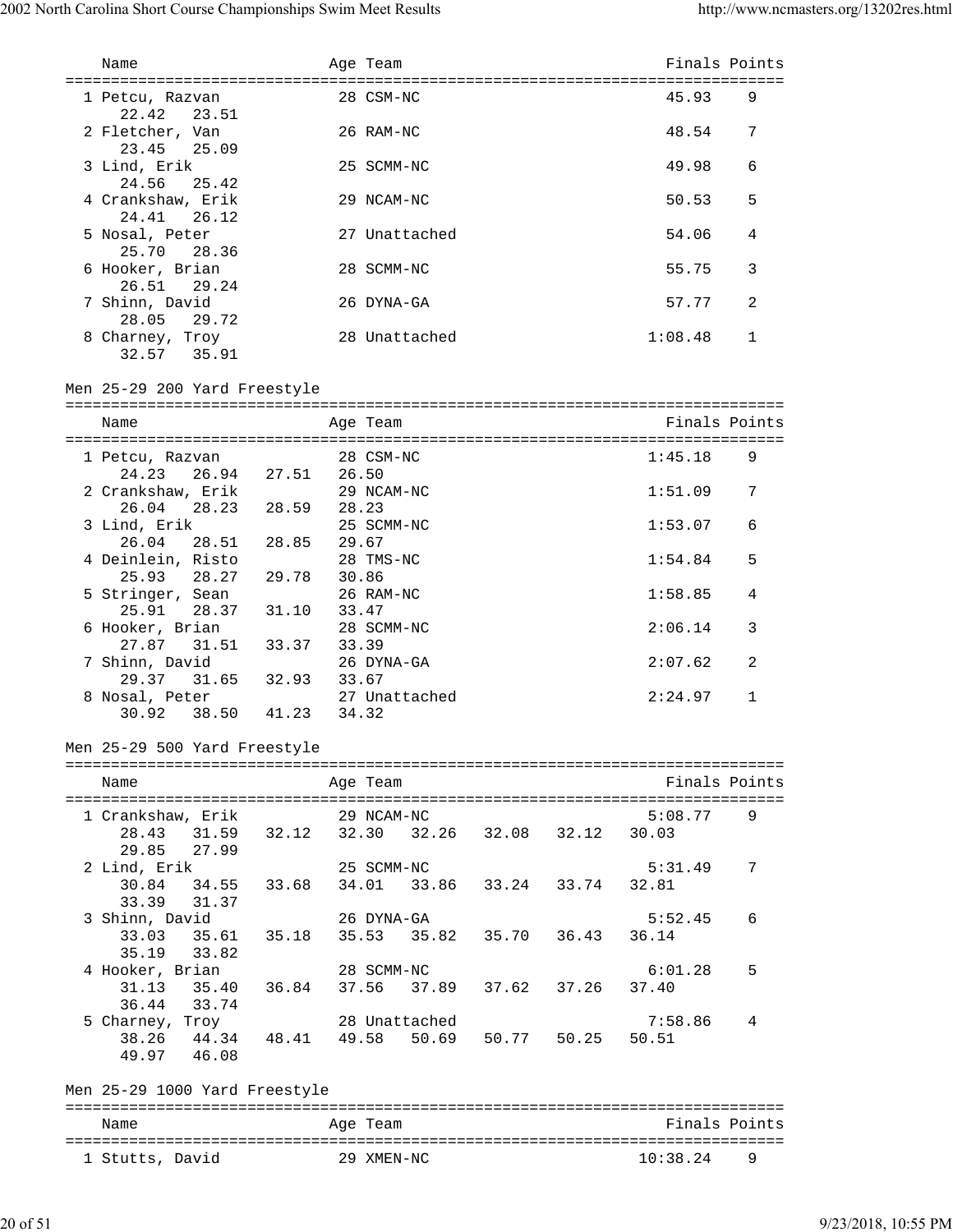| 27.69<br>31.54<br>33.58                | 33.30 32.52    | 30.72 31.67<br>31.65 31.57                                                             | 31.35<br>32.09<br>32.21     |                                  | 31.96 31.55 31.84 31.61<br>32.89 32.45 32.74 33.31 |                                |                     |
|----------------------------------------|----------------|----------------------------------------------------------------------------------------|-----------------------------|----------------------------------|----------------------------------------------------|--------------------------------|---------------------|
| 2 Su, Billy<br>31.85<br>35.22<br>36.39 | 34.08<br>37.28 | 34.77<br>35.37 35.18 35.42 35.65<br>37.17                                              | 28 RAM-NC<br>35.29<br>37.28 | 34.97 35.10 35.02<br>35.55 35.95 |                                                    | $11:48.56$ 7<br>35.07<br>35.95 |                     |
| Men 25-29 1650 Yard Freestyle          |                |                                                                                        |                             |                                  |                                                    |                                |                     |
| Name                                   |                |                                                                                        | Age Team                    |                                  |                                                    |                                | Finals Points       |
|                                        |                |                                                                                        |                             |                                  |                                                    |                                |                     |
| 1 Shinn, David                         |                | 33.50 35.69 35.88 35.86 36.42 36.95 36.94 37.35                                        | 26 DYNA-GA                  |                                  |                                                    | 21:03.89                       | 9                   |
| 38.15                                  |                | 38.43 38.00 39.17 38.89 38.59 38.76 38.21                                              |                             |                                  |                                                    |                                |                     |
| 39.54<br>39.22                         |                | 39.40 39.21 40.04 39.36 39.24 39.32 39.16<br>39.18 39.99 38.75 39.94 39.28 39.24 38.89 |                             |                                  |                                                    |                                |                     |
| 37.34                                  |                |                                                                                        |                             |                                  |                                                    |                                |                     |
| Men 25-29 50 Yard Backstroke           |                |                                                                                        |                             |                                  |                                                    |                                |                     |
| Name                                   |                |                                                                                        | Age Team                    |                                  |                                                    |                                | Finals Points       |
| 1 Oman, William                        |                |                                                                                        | 28 TMS-NC                   |                                  |                                                    | 26.85                          | 9                   |
| 2 Fletcher, Van<br>3 Caraher, Joe      |                |                                                                                        | 26 RAM-NC<br>27 Unattached  |                                  |                                                    | 27.07<br>27.41                 | $\overline{7}$<br>6 |
| 4 Su, Billy                            |                |                                                                                        | 28 RAM-NC                   |                                  |                                                    | 32.36                          | 5                   |
| Men 25-29 100 Yard Backstroke          |                |                                                                                        |                             |                                  |                                                    |                                |                     |
| Name                                   |                |                                                                                        | Age Team                    |                                  |                                                    |                                | Finals Points       |
|                                        |                |                                                                                        |                             |                                  |                                                    |                                |                     |
| 1 Stringer, Sean<br>26.99              | 28.37          |                                                                                        | 26 RAM-NC                   |                                  |                                                    | 55.36                          | 9                   |
| 2 Fletcher, Van<br>28.43               | 28.96          |                                                                                        | 26 RAM-NC                   |                                  |                                                    | 57.39                          | 7                   |
| 3 Crankshaw, Erik                      |                |                                                                                        | 29 NCAM-NC                  |                                  |                                                    | 58.68                          | 6                   |
| 28.67 30.01<br>4 Shinn, David          |                |                                                                                        | 26 DYNA-GA                  |                                  |                                                    | 1:14.15                        | 5                   |
| 37.11                                  | 37.04          |                                                                                        |                             |                                  |                                                    |                                |                     |
| Men 25-29 50 Yard Breaststroke         |                |                                                                                        |                             |                                  |                                                    |                                |                     |
| Name                                   |                |                                                                                        | Age Team                    |                                  |                                                    |                                | Finals Points       |
|                                        |                |                                                                                        | 27 CSM-NC                   |                                  |                                                    | 29.77                          | 9                   |
| 1 Green, Marcus<br>2 Hooker, Brian     |                |                                                                                        | 28 SCMM-NC                  |                                  |                                                    | 34.54                          | 7                   |
| Men 25-29 100 Yard Breaststroke        |                |                                                                                        |                             |                                  |                                                    |                                |                     |
|                                        |                |                                                                                        |                             |                                  |                                                    |                                |                     |
| Name                                   |                |                                                                                        | Age Team                    |                                  |                                                    |                                | Finals Points       |
| 1 Oman, William                        |                |                                                                                        | 28 TMS-NC                   |                                  | ==================================                 | 1:04.60                        | 9                   |
| 29.36                                  | 35.24          |                                                                                        |                             |                                  |                                                    |                                |                     |
| 2 Green, Marcus<br>32.67 37.40         |                |                                                                                        | 27 CSM-NC                   |                                  |                                                    | 1:10.07                        | 7                   |
| Men 25-29 50 Yard Butterfly            |                |                                                                                        |                             |                                  |                                                    |                                |                     |
|                                        |                |                                                                                        |                             |                                  |                                                    |                                | Finals Points       |
| Name                                   |                |                                                                                        | Age Team                    |                                  |                                                    |                                |                     |
| 1 Petcu, Razvan                        |                |                                                                                        | 28 CSM-NC                   |                                  |                                                    | 22.99                          | 9                   |
| 2 Stringer, Sean<br>3 Fletcher, Van    |                |                                                                                        | 26 RAM-NC<br>26 RAM-NC      |                                  |                                                    | 24.89<br>25.65                 | 7<br>6              |
| 4 Caraher, Joe                         |                |                                                                                        | 27 Unattached               |                                  |                                                    | 26.02                          | 5                   |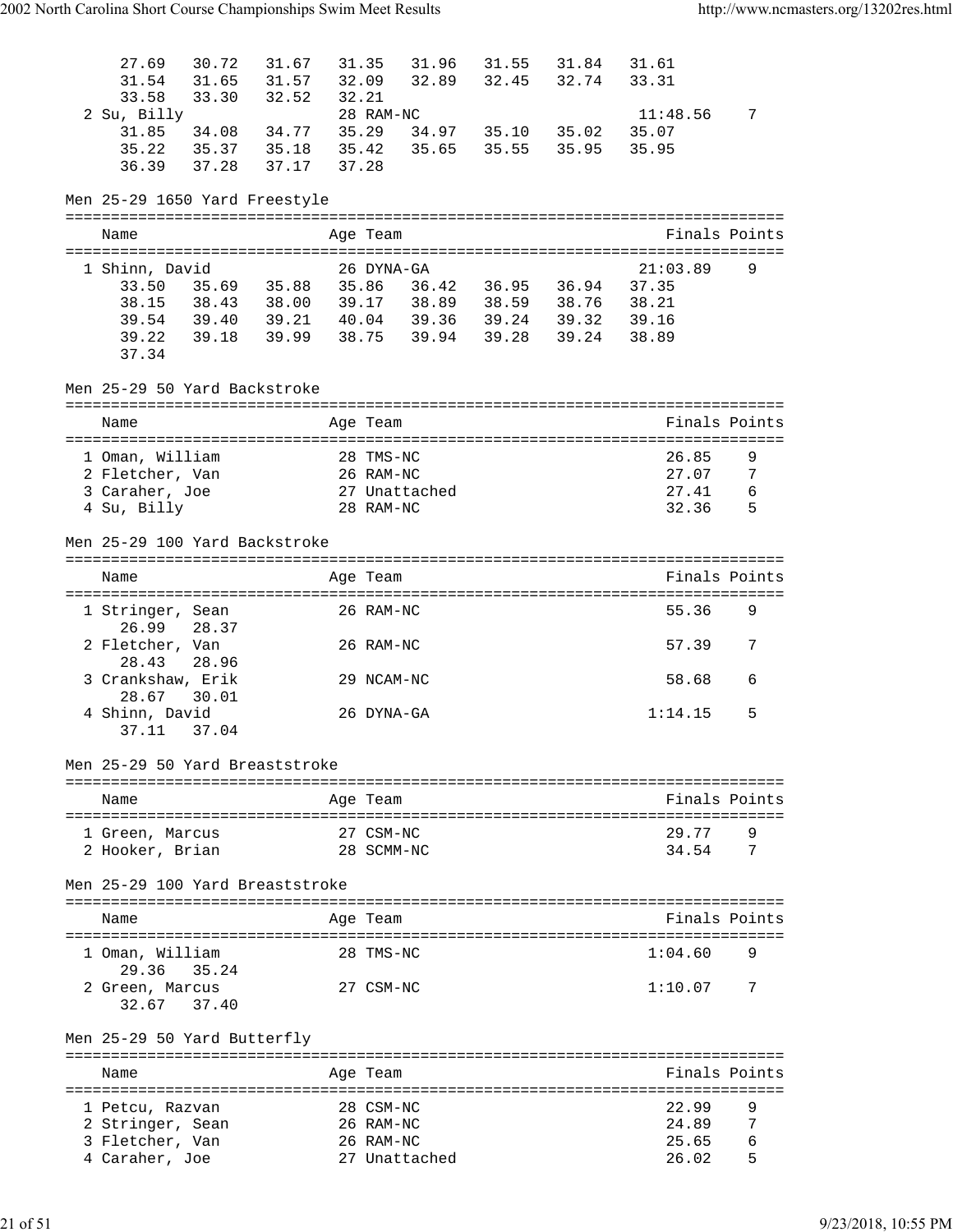| 5 Green, Marcus              |                   | 27 CSM-NC     | 28.10<br>4             |
|------------------------------|-------------------|---------------|------------------------|
| 6 Su, Billy                  |                   | 28 RAM-NC     | $\mathbf{3}$<br>28.12  |
| 7 Nosal, Peter               |                   | 27 Unattached | 2<br>30.59             |
|                              |                   |               |                        |
| Men 25-29 100 Yard Butterfly |                   |               |                        |
|                              |                   |               |                        |
| Name                         |                   | Age Team      | Finals Points          |
|                              |                   |               |                        |
| 1 Petcu, Razvan              |                   | 28 CSM-NC     | 50.63<br>9             |
| 23.97 26.66                  |                   |               |                        |
| 2 Deinlein, Risto            |                   | 28 TMS-NC     | 54.63<br>7             |
| 25.35<br>29.28               |                   |               |                        |
| 3 Caraher, Joe               |                   | 27 Unattached | 1:00.21<br>6           |
| 28.45<br>31.76               |                   |               |                        |
| 4 Su, Billy                  |                   | 28 RAM-NC     | 5<br>1:01.05           |
| 28.49<br>32.56               |                   |               |                        |
|                              |                   |               |                        |
| Men 25-29 200 Yard Butterfly |                   |               |                        |
|                              |                   |               |                        |
| Name                         |                   | Age Team      | Finals Points          |
|                              |                   |               |                        |
| 1 Deinlein, Risto            |                   | 28 TMS-NC     | 2:04.75<br>9           |
| 27.76                        | 31.41 32.54 33.04 |               |                        |
| 2 Su, Billy                  |                   | 28 RAM-NC     | 2:28.14<br>7           |
| 33.35                        | 38.10 38.42 38.27 |               |                        |
| 3 Shinn, David               |                   | 26 DYNA-GA    | 2:59.64<br>6           |
| 46.66 47.26<br>39.61         | 46.11             |               |                        |
|                              |                   |               |                        |
| Men 25-29 100 Yard IM        |                   |               |                        |
|                              |                   |               |                        |
| Name                         |                   | Age Team      | Finals Points          |
|                              |                   |               |                        |
| 1 Petcu, Razvan              |                   | 28 CSM-NC     | 54.80<br>9             |
| 25.14<br>29.66               |                   |               |                        |
| 2 Crankshaw, Erik            |                   | 29 NCAM-NC    | 56.88<br>7             |
| 25.71<br>31.17               |                   |               |                        |
| 3 Oman, William              |                   | 28 TMS-NC     | 56.97<br>6             |
| 26.20                        |                   |               |                        |
|                              |                   |               |                        |
| 30.77                        |                   |               |                        |
| 4 Caraher, Joe               |                   | 27 Unattached | 5<br>1:00.79           |
| 26.78<br>34.01               |                   |               |                        |
| 5 Lind, Erik                 |                   | 25 SCMM-NC    | 1:02.38<br>4           |
| 28.30 34.08                  |                   |               |                        |
| 6 Nosal, Peter               |                   | 27 Unattached | 1:05.58<br>3           |
| 31.27 34.31                  |                   |               |                        |
| 7 Shinn, David               |                   | 26 DYNA-GA    | 1:08.87<br>2           |
| 32.10 36.77                  |                   |               |                        |
| 8 Charney, Troy              |                   | 28 Unattached | $\mathbf 1$<br>1:22.18 |
| 37.73 44.45                  |                   |               |                        |
| -- Hooker, Brian             |                   | 28 SCMM-NC    | DQ                     |
| 31.39 37.07                  |                   |               |                        |
|                              |                   |               |                        |
| Men 25-29 200 Yard IM        |                   |               |                        |
|                              |                   |               |                        |
| Name                         |                   | Age Team      | Finals Points          |
|                              |                   |               |                        |
| 1 Crankshaw, Erik            |                   | 29 NCAM-NC    | 2:04.60<br>9           |
| 26.18 32.16 37.09 29.17      |                   |               |                        |
| 2 Oman, William              |                   | 28 TMS-NC     | 2:05.40<br>7           |
| 26.25 31.21 36.52 31.42      |                   |               |                        |
| 3 Stringer, Sean             | 26 RAM-NC         |               | 2:14.80<br>6           |
| 26.04 32.32 42.36 34.08      |                   |               |                        |
| 4 Caraher, Joe               |                   | 27 Unattached | 5<br>2:16.70           |
| 28.17 33.18 42.58 32.77      |                   |               |                        |
| 5 Shinn, David               |                   | 26 DYNA-GA    | 2:26.29<br>4           |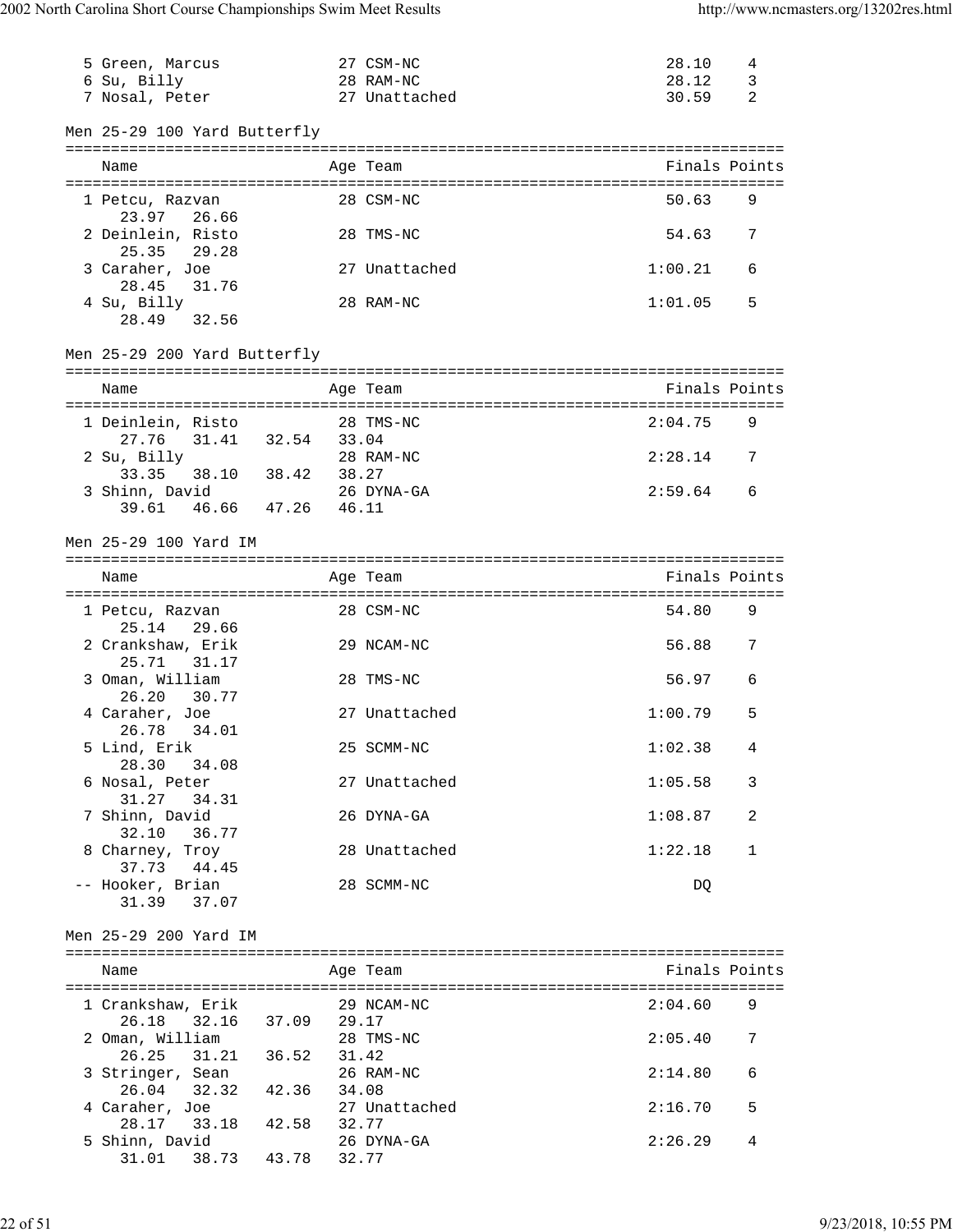| Men 25-29 400 Yard IM                                                               |                 |                         |                   |                |                         |
|-------------------------------------------------------------------------------------|-----------------|-------------------------|-------------------|----------------|-------------------------|
|                                                                                     |                 |                         |                   |                |                         |
| Name                                                                                |                 | Age Team                |                   | Finals Points  |                         |
| 1 Crankshaw, Erik                                                                   |                 | 29 NCAM-NC              |                   | 4:32.93        | 9                       |
| 32.07 35.30 35.08 39.21 40.70 31.81 30.47<br>28.29                                  |                 |                         |                   |                |                         |
| 2 Shinn, David<br>9 avid 26 DYNA-GA<br>38.92 42.57 41.43 47.94 46.93 37.27          |                 |                         |                   | 5:22.07        | 7                       |
| 33.75                                                                               |                 |                         |                   | 33.26          |                         |
| Men 30-34 50 Yard Freestyle                                                         |                 |                         |                   |                |                         |
|                                                                                     |                 |                         |                   |                |                         |
| Name                                                                                |                 | Age Team                |                   | Finals Points  |                         |
|                                                                                     |                 |                         |                   |                |                         |
| 1 Cornell, Eric                                                                     |                 | 32 DYNA-GA              |                   | 21.66          | 9                       |
| 2 Martelle, John                                                                    |                 | 30 CSM-NC               |                   | 23.14          | 7                       |
| 3 Allen, Scott                                                                      |                 | 30 RAM-NC<br>31 VMST-VA |                   | 24.87<br>26.29 | 6<br>5                  |
| 4 Scotty, Domenic<br>5 Davis, William                                               |                 | 34 CSM-NC               |                   | 26.31          | $\overline{4}$          |
| 6 Vess, Eric                                                                        |                 | 31 CSM-NC               |                   | 27.34          | $\overline{\mathbf{3}}$ |
| 7 Oppnlander, Scott 32 DAMA-NC                                                      |                 |                         |                   | 28.02          | -2                      |
|                                                                                     |                 |                         |                   |                |                         |
| Men 30-34 100 Yard Freestyle                                                        |                 |                         |                   |                |                         |
| Name                                                                                |                 | Age Team                |                   | Finals Points  |                         |
|                                                                                     |                 |                         |                   |                |                         |
| 1 Cornell, Eric<br>22.87 24.54                                                      |                 | 32 DYNA-GA              |                   | 47.41          | 9                       |
| 2 Farrell, Andy<br>23.89<br>26.36                                                   |                 | 31 ORLM-FL              |                   | 50.25          | 7                       |
| 3 Pohnert, Steven<br>26.60<br>28.68                                                 |                 | 32 NCMS-NC              |                   | 55.28          | 6                       |
| 4 Scotty, Domenic                                                                   |                 | 31 VMST-VA              |                   | 58.94          | 5                       |
| 27.49<br>31.45                                                                      |                 |                         |                   |                |                         |
| 5 Oppnlander, Scott<br>28.82<br>30.63                                               |                 | 32 DAMA-NC              |                   | 59.45          | 4                       |
| 6 Vess, Eric<br>30.04<br>32.39                                                      |                 | 31 CSM-NC               |                   | 1:02.43        | 3                       |
|                                                                                     |                 |                         |                   |                |                         |
| Men 30-34 200 Yard Freestyle                                                        |                 |                         |                   |                |                         |
| Name                                                                                |                 | Age Team                |                   | Finals Points  |                         |
|                                                                                     |                 |                         |                   |                |                         |
| 1 Cornell, Eric                                                                     |                 | 32 DYNA-GA              |                   | 1:45.97        | - 9                     |
| 26.57 27.11<br>24.32                                                                | 27.97           |                         |                   |                |                         |
| 2 Farrell, Andy                                                                     |                 | 31 ORLM-FL              |                   | 1:50.67        | 7                       |
| 24.67 27.38 28.89 29.73                                                             |                 |                         |                   |                |                         |
| 3 Pohnert, Steven                                                                   |                 | 32 NCMS-NC              |                   | 2:01.07        | 6                       |
| 27.86 30.60 31.06 31.55                                                             |                 |                         |                   |                |                         |
| 4 Davis, William                                                                    | $32.63$ $31.64$ | 34 CSM-NC               |                   | 2:04.46        | 5                       |
| 29.11 31.08<br>5 Oppnlander, Scott                                                  |                 | 32 DAMA-NC              |                   | 2:15.23        | 4                       |
| 32.69 35.42 36.78<br>30.34                                                          |                 |                         |                   |                |                         |
| 6 Scotty, Domenic                                                                   | 31 VMST-VA      |                         |                   | 2:18.06        | 3                       |
| 30.86 35.11 37.11 34.98                                                             |                 |                         |                   |                |                         |
| Men 30-34 500 Yard Freestyle                                                        |                 |                         |                   |                |                         |
|                                                                                     |                 |                         |                   |                |                         |
| Name                                                                                |                 | Age Team                |                   | Finals Points  |                         |
|                                                                                     |                 |                         |                   |                |                         |
| 1 Farrell, Andy<br>Andy 31 ORLM-FL 5:0<br>29.64 30.75 30.81 30.90 30.81 31.75 31.27 |                 |                         |                   | 5:04.04        | 9                       |
| 27.40<br>31.02<br>29.69                                                             |                 |                         |                   |                |                         |
| 2 Cornell, Eric                                                                     |                 | 32 DYNA-GA              |                   | 5:08.71        | 7                       |
| 29.84 30.43 31.24<br>27.00                                                          |                 |                         | 31.60 32.78 33.10 | 32.88          |                         |
|                                                                                     |                 |                         |                   |                |                         |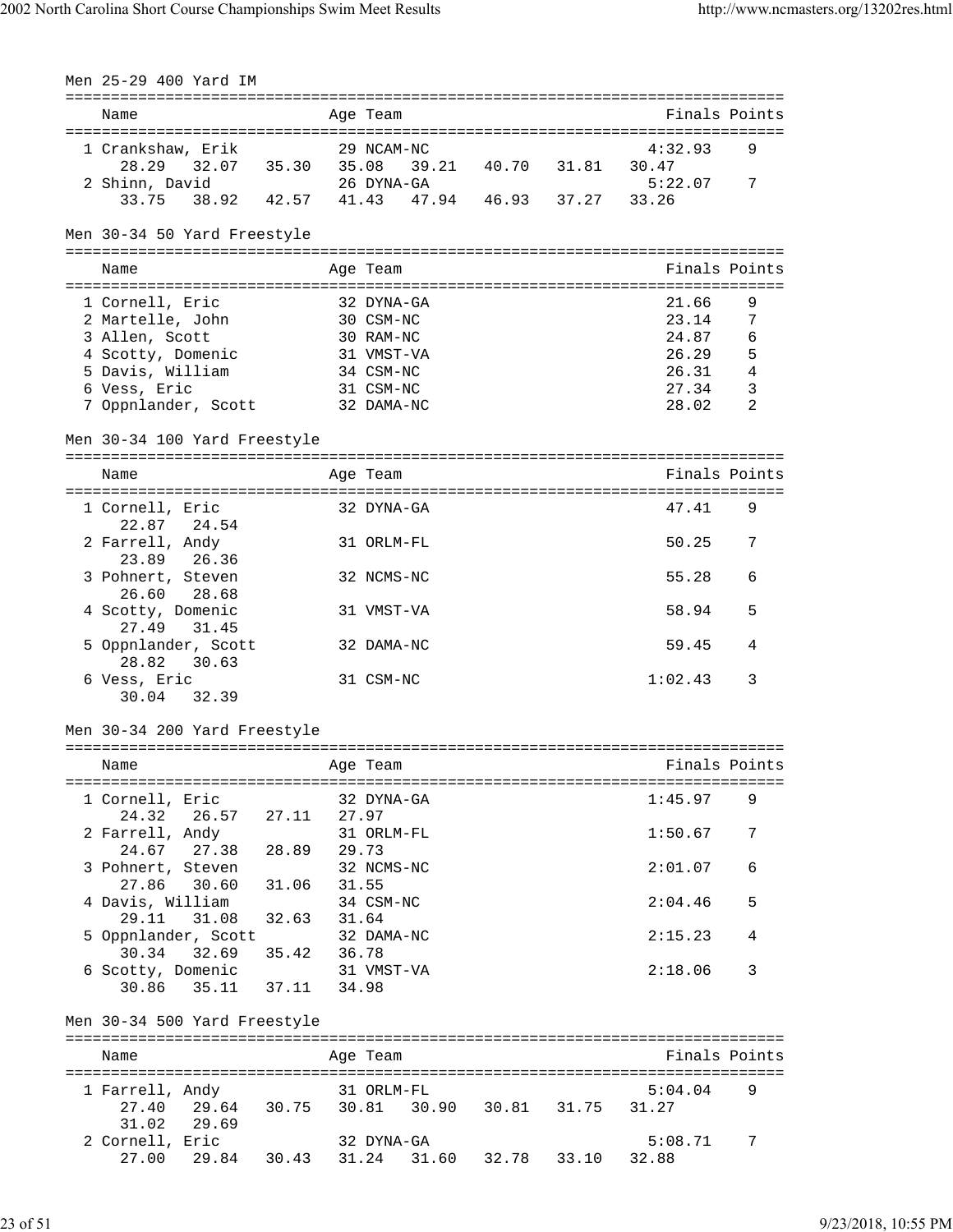| 3 Pohnert, Steven<br>32 NCMS-NC<br>31.07 31.12<br>32.01<br>32.17 32.31 32.02<br>28.89<br>32.03<br>32.14 | 5:16.26<br>32.50 | 6                   |
|---------------------------------------------------------------------------------------------------------|------------------|---------------------|
|                                                                                                         |                  |                     |
|                                                                                                         |                  |                     |
|                                                                                                         |                  |                     |
| 4 Oppnlander, Scott 32 DAMA-NC<br>39.16 39.23<br>32.46<br>37.03 38.70 38.42                             | 6:14.77<br>38.82 | 5                   |
| 34.62<br>39.13<br>37.20                                                                                 |                  |                     |
|                                                                                                         |                  |                     |
| Men 30-34 1650 Yard Freestyle                                                                           |                  |                     |
|                                                                                                         |                  |                     |
| Age Team<br>Name                                                                                        |                  | Finals Points       |
|                                                                                                         |                  |                     |
| 32 NCMS-NC<br>1 Pohnert, Steven                                                                         | 18:10.84         | 9                   |
| 31.65 32.22<br>32.00 33.03 32.47 32.39 32.29<br>29.51<br>33.25 32.56 32.58 33.13 33.13 32.91 33.02      |                  |                     |
| 32.71<br>33.59 33.56 32.98 33.27 33.24 33.26 33.95 33.25                                                |                  |                     |
| 33.61<br>34.06 34.20 33.79 33.80<br>33.87 33.77 33.91                                                   |                  |                     |
| 33.88                                                                                                   |                  |                     |
|                                                                                                         |                  |                     |
| Men 30-34 50 Yard Backstroke                                                                            |                  |                     |
|                                                                                                         |                  |                     |
| Age Team<br>Name                                                                                        |                  | Finals Points       |
|                                                                                                         |                  |                     |
| 1 Farrell, Andy<br>31 ORLM-FL<br>2 Allen, Scott<br>30 RAM-NC                                            | 26.98<br>31.11   | 9<br>$\overline{7}$ |
|                                                                                                         |                  |                     |
| Men 30-34 100 Yard Backstroke                                                                           |                  |                     |
|                                                                                                         |                  |                     |
|                                                                                                         |                  |                     |
| Name<br>Age Team                                                                                        |                  | Finals Points       |
|                                                                                                         |                  |                     |
| 1 Farrell, Andy<br>31 ORLM-FL                                                                           | 57.25            | 9                   |
| 27.78 29.47                                                                                             |                  |                     |
| 2 Scotty, Domenic<br>31 VMST-VA                                                                         | 1:14.06          | 7                   |
| 36.91<br>37.15                                                                                          |                  |                     |
| Men 30-34 200 Yard Backstroke                                                                           |                  |                     |
|                                                                                                         |                  |                     |
| Name<br>Age Team                                                                                        |                  | Finals Points       |
|                                                                                                         |                  |                     |
| 1 Farrell, Andy<br>31 ORLM-FL                                                                           | 2:07.28          | 9                   |
| 28.53 31.41 33.65 33.69                                                                                 |                  |                     |
|                                                                                                         |                  |                     |
| Men 30-34 50 Yard Breaststroke<br>=====================<br>-------------------------------              |                  |                     |
| Name<br>Age Team                                                                                        |                  | Finals Points       |
| =====================================<br>-------------------------------                                |                  |                     |
| 1 Mondul, Michael<br>33 VMST-VA                                                                         | 35.76            | 9                   |
| 31 CSM-NC<br>2 Vess, Eric                                                                               | 36.03            | 7                   |
|                                                                                                         |                  |                     |
| Men 30-34 100 Yard Breaststroke                                                                         |                  |                     |
| Name<br>Age Team                                                                                        |                  | Finals Points       |
|                                                                                                         |                  |                     |
| 1 Vess, Eric<br>31 CSM-NC                                                                               | 1:18.77          | 9                   |
| 36.82<br>41.95                                                                                          |                  |                     |
|                                                                                                         |                  |                     |
| Men 30-34 50 Yard Butterfly                                                                             |                  |                     |
| ==========                                                                                              |                  |                     |
| Name<br>Age Team                                                                                        |                  | Finals Points       |
| 1 Cornell, Eric<br>32 DYNA-GA                                                                           | 24.21            | 9                   |
| 2 Allen, Scott<br>30 RAM-NC<br>3 Mondul, Michael                                                        | 28.44            | 7                   |

Men 30-34 100 Yard Butterfly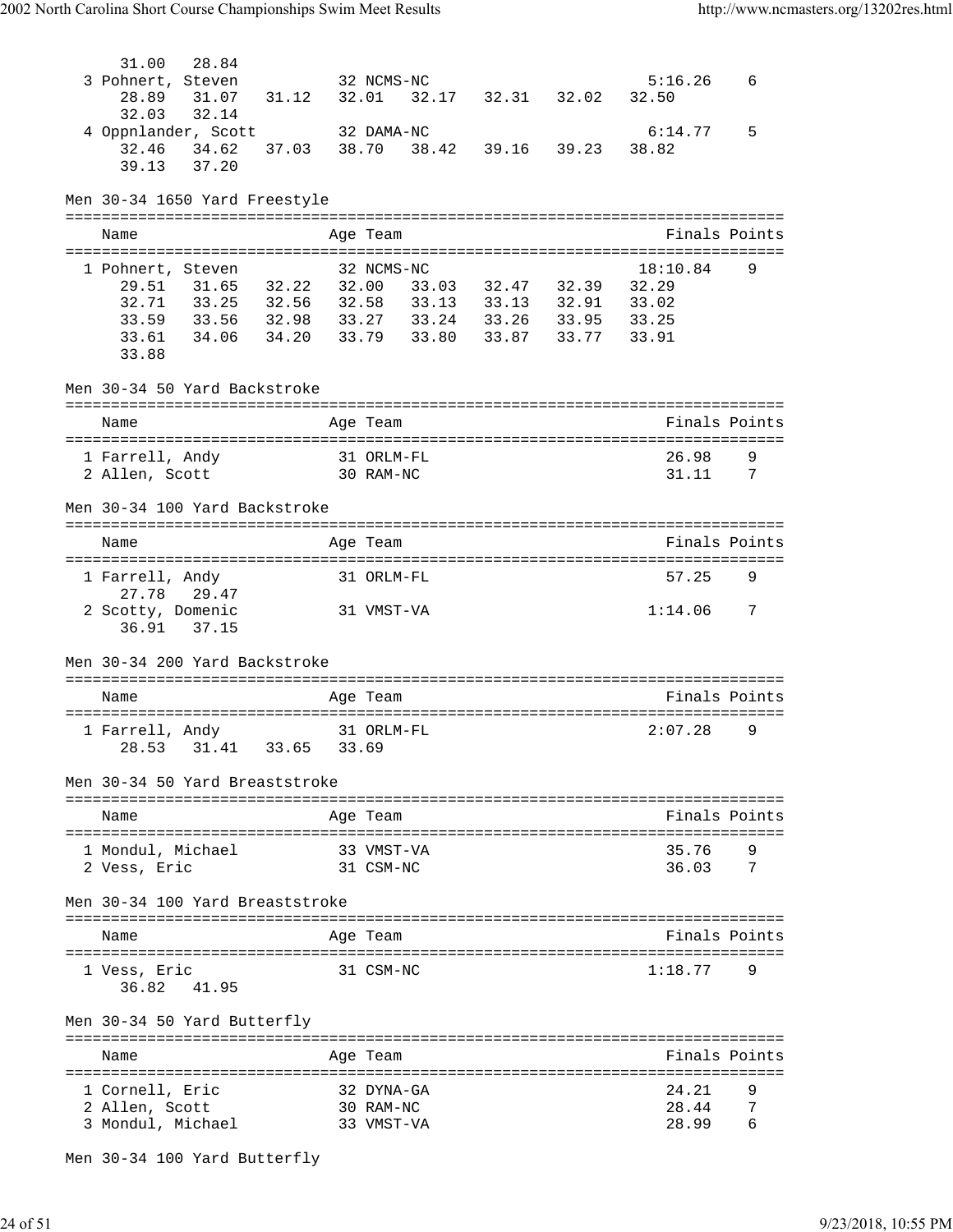| Name                                                     | Age Team                   | Finals Points  |                |
|----------------------------------------------------------|----------------------------|----------------|----------------|
| 1 Cornell, Eric<br>28.67<br>24.18                        | 32 DYNA-GA                 | 52.85          | 9              |
| 2 Pohnert, Steven<br>27.95<br>32.91                      | 32 NCMS-NC                 | 1:00.86        | $\overline{7}$ |
| Men 30-34 200 Yard Butterfly                             |                            |                |                |
| Name                                                     | Age Team                   | Finals Points  |                |
| 1 Pohnert, Steven<br>31.58 35.16 34.25 34.81             | 32 NCMS-NC                 | 2:15.80        | 9              |
| Men 30-34 100 Yard IM                                    |                            |                |                |
| Name                                                     | Age Team                   | Finals Points  |                |
| 1 Allen, Scott<br>30.03 35.48                            | 30 RAM-NC                  | 1:05.51        | - 9            |
| 2 Vess, Eric<br>33.72<br>38.13                           | 31 CSM-NC                  | 1:11.85 7      |                |
| 3 Mondul, Michael<br>38.79<br>35.61                      | 33 VMST-VA                 | 1:14.40        | 6              |
| Men 30-34 200 Yard IM                                    |                            |                |                |
| Name                                                     | Age Team                   | Finals Points  |                |
| 1 Vess, Eric<br>32.13 42.20 46.56 38.74                  | 31 CSM-NC                  | 2:39.63 9      |                |
|                                                          |                            |                |                |
| Men 35-39 50 Yard Freestyle                              |                            |                |                |
| Name                                                     | Age Team                   | Finals Points  |                |
|                                                          | 38 RAM-NC                  | 22.64          | 9              |
| 1 Stewart, Henry<br>2 Lewandowski, Mark 35 Unattached    |                            | 23.49          | 7              |
| 3 Fuller, Scott                                          | 36 RAM-NC                  | 23.61          | 6              |
| 4 Baker, Tim                                             |                            |                |                |
| 37 Unattached                                            |                            | 24.69          | 5<br>4         |
| 5 Shamlin, David                                         | 36 RAM-NC                  | 25.92          |                |
| 6 Winfrey, Eddie                                         | 38 SCMM-NC                 | 26.25          | 3              |
| 7 Hinckley, Alan                                         | 39 RAM-NC                  | 26.39          | 2              |
| 8 Sexauer, Tim<br>-- Smith, Jeff                         | 36 RAM-NC<br>39 CSM-NC     | 27.78<br>DQ    | $\mathbf{1}$   |
| Men 35-39 100 Yard Freestyle                             |                            |                |                |
| Name                                                     | Age Team                   | Finals Points  |                |
| 1 Stewart, Henry                                         | 38 RAM-NC                  | 49.17          | 9              |
| 23.58<br>25.59<br>2 Nixon, Christopher<br>26.34<br>24.86 | 36 Unattached              | 51.20          | 7              |
| 3 Smith, Jeff<br>25.49<br>27.10                          | 39 CSM-NC                  | 52.59          | 6              |
| 4 Baker, Tim<br>25.85<br>27.96                           | 37 Unattached              | 53.81          | 5              |
| 5 Hoffner, Christopher<br>26.08<br>27.86                 | 37 TMS-NC                  | 53.94          | 4              |
| 6 Mangrum, John<br>27.05<br>28.59<br>7 DeCamp, Michael   | 39 RAM-NC<br>39 Unattached | 55.64<br>55.92 | 3<br>2         |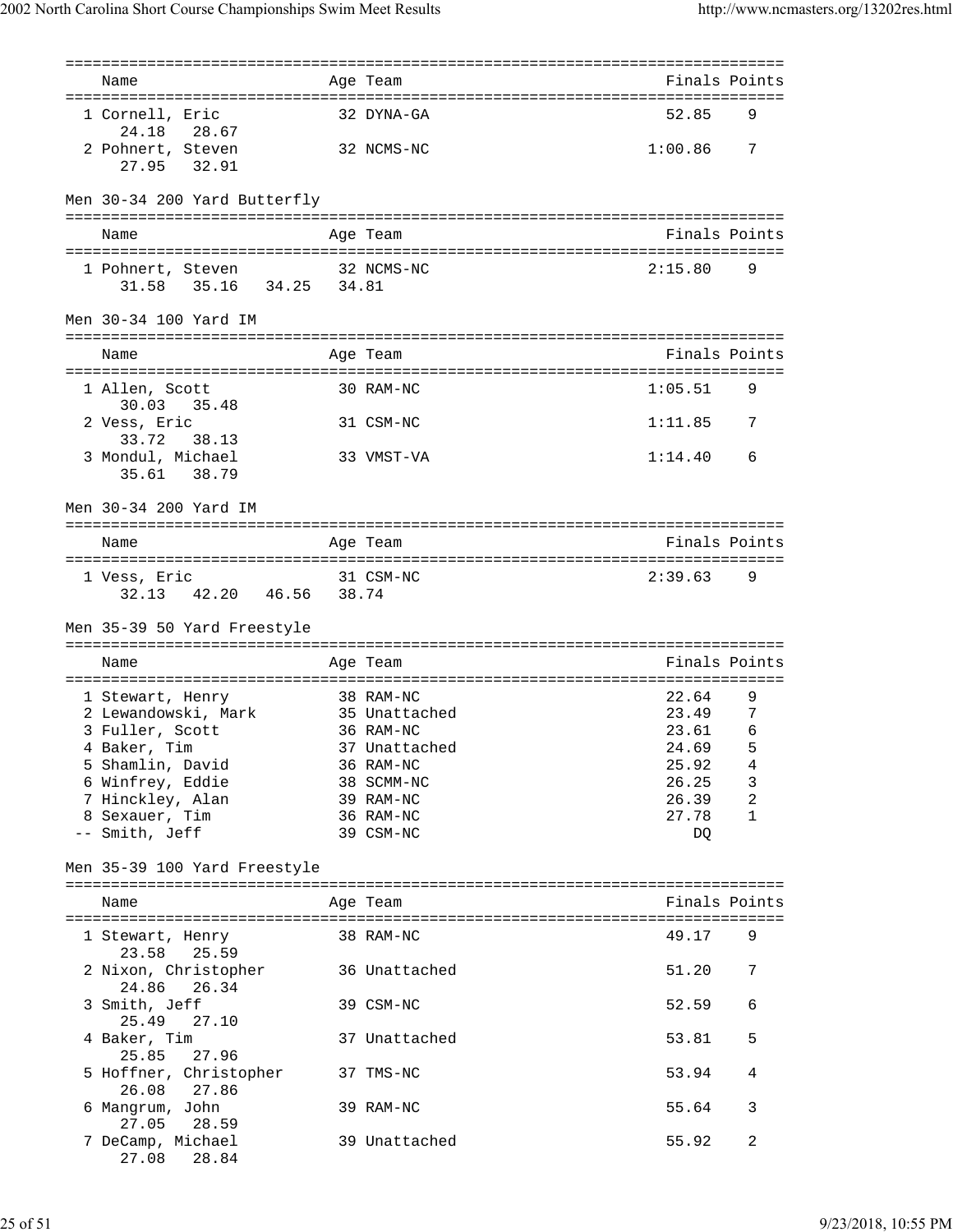| 8 Shamlin, David<br>27.22<br>28.71                                                                 |                   |       | 36 RAM-NC                                              |  | 55.93      | 1             |
|----------------------------------------------------------------------------------------------------|-------------------|-------|--------------------------------------------------------|--|------------|---------------|
| 9 Hinckley, Alan<br>27.44 30.28                                                                    |                   |       | 39 RAM-NC                                              |  | 57.72      |               |
| 10 Sexauer, Tim<br>29.41 33.93                                                                     |                   |       | 36 RAM-NC                                              |  | 1:03.34    |               |
| Men 35-39 200 Yard Freestyle                                                                       |                   |       |                                                        |  |            |               |
| Name                                                                                               |                   |       | Age Team                                               |  |            | Finals Points |
| 1 Stewart, Henry                                                                                   |                   |       | 38 RAM-NC                                              |  | 1:50.37    | 9             |
| 25.17 27.77 28.83 28.60                                                                            |                   |       |                                                        |  |            |               |
| 2 Fuller, Scott                                                                                    |                   |       | 36 RAM-NC                                              |  | 1:51.55    | 7             |
| 25.83 27.88 29.05 28.79                                                                            |                   |       |                                                        |  |            |               |
| 3 Nixon, Christopher 36 Unattached                                                                 |                   |       |                                                        |  | 1:54.22    | 6             |
| 26.25<br>28.78                                                                                     | 29.45 29.74       |       |                                                        |  |            |               |
| 4 Baker, Tim                                                                                       |                   |       | 37 Unattached                                          |  | 2:02.28    | 5             |
| 27.99 30.14                                                                                        | 31.73 32.42       |       |                                                        |  |            |               |
| 5 Smith, Jeff<br>$28.04$ 30.83 32.12                                                               |                   | 31.50 | 39 CSM-NC                                              |  | 2:02.49    | 4             |
| 6 Mangrum, John                                                                                    |                   |       | 39 RAM-NC                                              |  | 2:04.92    | 3             |
| 28.64 31.30 32.32 32.66                                                                            |                   |       |                                                        |  |            |               |
| 7 Quinn, Paul                                                                                      |                   |       | 36 SCMM-NC                                             |  | 2:05.78    | 2             |
| 29.35                                                                                              | 31.02 32.86 32.55 |       |                                                        |  |            |               |
| 8 Shamlin, David                                                                                   |                   |       | 36 RAM-NC                                              |  | 2:06.16    | $\mathbf{1}$  |
| 29.16 31.59 33.04 32.37                                                                            |                   |       |                                                        |  |            |               |
| 9 Winfrey, Eddie                                                                                   |                   |       | 38 SCMM-NC                                             |  | 2:17.88    |               |
| 30.05 33.67 35.65 38.51                                                                            |                   |       |                                                        |  |            |               |
| Men 35-39 500 Yard Freestyle<br>Name                                                               |                   |       | Age Team                                               |  |            | Finals Points |
|                                                                                                    |                   |       |                                                        |  |            |               |
| 1 Fuller, Scott<br>27.86                                                                           |                   |       | 36 RAM-NC<br>30.46 31.13 32.27 31.83 32.43 31.90 32.16 |  | 5:12.81    | 9             |
| 31.68<br>31.09                                                                                     |                   |       |                                                        |  |            | 7             |
| 2 Quinn, Paul<br>32.37 35.16 35.42                                                                 |                   |       | 36 SCMM-NC<br>35.63 36.46 36.28 36.74 36.44            |  | 5:56.98    |               |
| 35.58<br>36.90                                                                                     |                   |       |                                                        |  |            |               |
| 3 Mangrum, John                                                                                    |                   |       | 39 RAM-NC                                              |  | 5:59.26    | 6             |
| 31.51                                                                                              |                   |       | 34.45 35.59 35.90 35.98 36.72 37.32 37.73              |  |            |               |
| 1:14.06                                                                                            |                   |       |                                                        |  |            |               |
| 4 Shamlin, David                                                                                   |                   |       | 36 RAM-NC                                              |  | 6:01.59    | 5             |
| 34.01 35.62 36.65 36.87 36.75 36.71 36.99 36.62                                                    |                   |       |                                                        |  |            |               |
| 34.52<br>36.85                                                                                     |                   |       |                                                        |  |            |               |
| 5 DeCamp, Michael 39 Unattached                                                                    |                   |       |                                                        |  | 6:17.77    | 4             |
| 30.84 35.37 37.77 38.86 39.49 39.11 39.90 39.78                                                    |                   |       |                                                        |  |            |               |
| 39.22 37.43                                                                                        |                   |       |                                                        |  |            |               |
| 6 Sexauer, Tim                                                                                     |                   |       | 36 RAM-NC                                              |  | 6:43.90    | 3             |
| 35.79 39.35 40.68 41.70 41.39 41.36 41.41 41.79                                                    |                   |       |                                                        |  |            |               |
| 41.17 39.26                                                                                        |                   |       |                                                        |  |            |               |
| Men 35-39 1000 Yard Freestyle                                                                      |                   |       |                                                        |  |            |               |
| Name                                                                                               |                   |       | Age Team                                               |  |            | Finals Points |
|                                                                                                    |                   |       |                                                        |  |            |               |
|                                                                                                    |                   |       |                                                        |  |            |               |
|                                                                                                    |                   |       |                                                        |  | 11:51.18   | 9             |
| 1 Mangrum, John 39 RAM-NC<br>31.82  34.12  34.98  34.90  35.04  35.17  35.59  35.76                |                   |       |                                                        |  |            |               |
|                                                                                                    |                   |       |                                                        |  |            |               |
| 35.98 35.75 36.25 35.85 36.40 36.13 36.28 35.93<br>36.33 37.46 36.31                               |                   | 35.13 |                                                        |  |            |               |
| 2 Quinn, Paul                                                                                      |                   |       | 36 SCMM-NC                                             |  | 11:57.02 7 |               |
| 31.21 33.41 34.76 34.93 35.20 35.01 34.69 35.40<br>35.93 36.01 36.36 36.81 36.91 36.87 37.14 37.44 |                   |       |                                                        |  |            |               |

37.38 37.49 37.27 36.80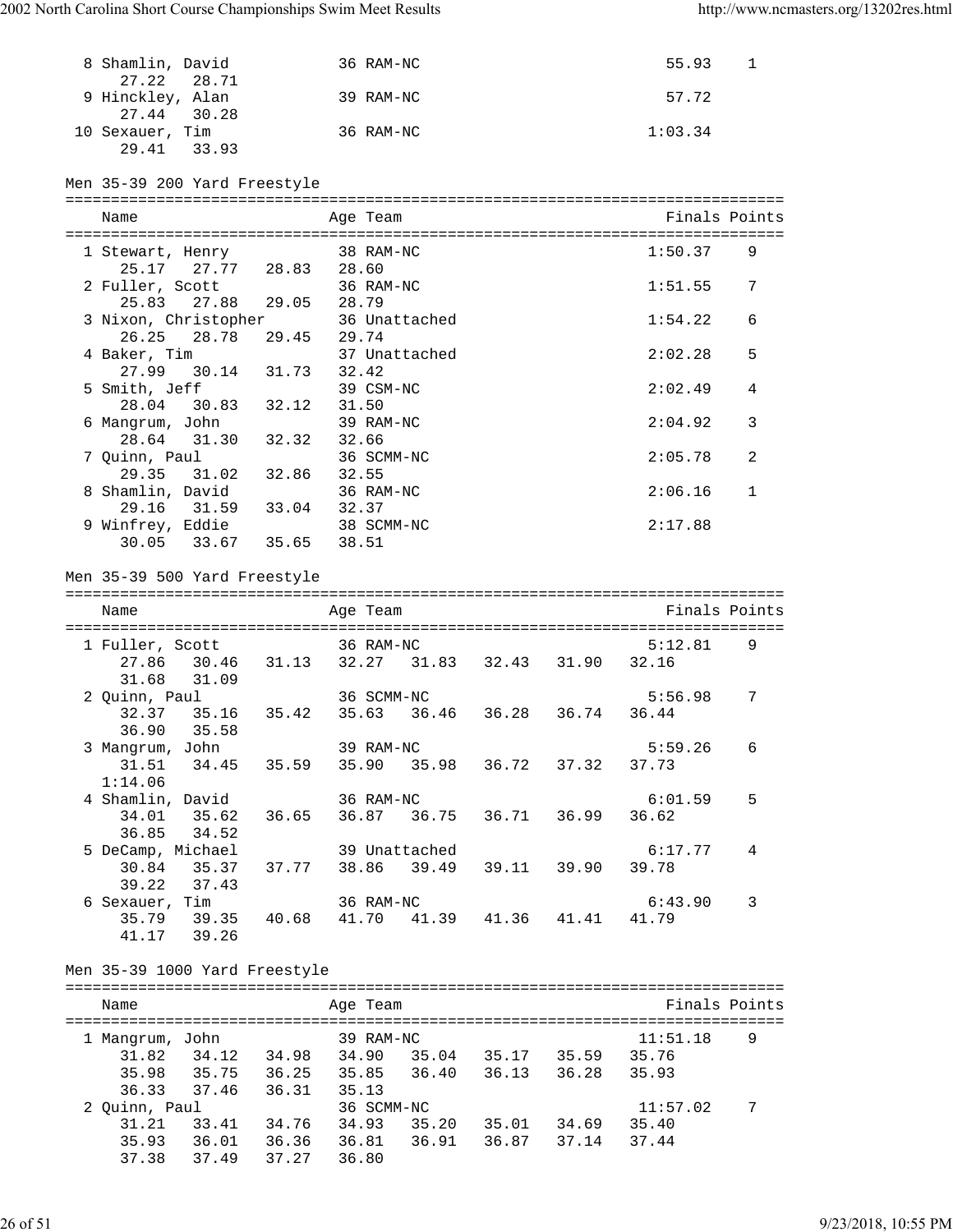| 3 Shamlin, David<br>34.03<br>38.19<br>39.98                               | 36.35 37.36<br>38.61 38.92<br>39.28 | 38.64                          | 37.68<br>38.51<br>37.65 | 36 RAM-NC<br>39.26                                                                                                                 | 39.79 39.31                | 38.80 38.14 38.00          | 12:46.32<br>38.39<br>39.43       | 6                |
|---------------------------------------------------------------------------|-------------------------------------|--------------------------------|-------------------------|------------------------------------------------------------------------------------------------------------------------------------|----------------------------|----------------------------|----------------------------------|------------------|
| 4 Sexauer, Tim<br>36.99<br>41.52<br>42.56                                 | 40.22<br>41.72 41.77<br>42.55       | 42.17<br>42.79                 | 41.19<br>42.75<br>39.43 | 36 RAM-NC<br>41.39<br>43.01                                                                                                        | 41.43 42.35<br>42.16 42.93 |                            | 13:53.01<br>41.63<br>42.45       | 5                |
| Men 35-39 1650 Yard Freestyle                                             |                                     |                                |                         |                                                                                                                                    |                            |                            |                                  |                  |
| Name                                                                      |                                     |                                |                         | Age Team                                                                                                                           |                            |                            |                                  | Finals Points    |
| 1 Winfrey, Eddie<br>36.60<br>42.59<br>43.69<br>47.22<br>44.42             | 46.79 47.49                         |                                |                         | 38 SCMM-NC<br>38.71 38.49 40.02 40.09 40.99<br>41.04 41.22 42.41 42.10 42.53 42.09 43.19<br>44.31 44.38 44.99 44.97<br>48.32 47.08 | 47.06 46.24                | 41.02<br>45.46 46.08 47.17 | 23:55.60<br>41.34<br>45.50       | 9                |
| Men 35-39 50 Yard Backstroke                                              |                                     |                                |                         |                                                                                                                                    |                            |                            |                                  |                  |
| Name                                                                      |                                     |                                |                         | Age Team                                                                                                                           |                            |                            |                                  | Finals Points    |
| 1 Northcutt, Tom<br>2 Stewart, Henry<br>3 Smith, Jeff<br>4 Winfrey, Eddie |                                     |                                |                         | 36 GAS-GA<br>38 RAM-NC<br>39 CSM-NC<br>38 SCMM-NC                                                                                  |                            |                            | 26.08<br>27.90<br>28.09<br>37.12 | 9<br>7<br>6<br>5 |
| Men 35-39 100 Yard Backstroke                                             |                                     |                                |                         |                                                                                                                                    |                            |                            |                                  |                  |
| Name                                                                      |                                     |                                |                         | Age Team                                                                                                                           |                            |                            |                                  | Finals Points    |
| 1 Smith, Jeff                                                             |                                     |                                |                         | 39 CSM-NC                                                                                                                          |                            |                            | 1:00.03                          | 9                |
| 29.39<br>2 Hoffner, Christopher                                           | 30.64<br>32.04                      |                                |                         | 37 TMS-NC                                                                                                                          |                            |                            | 1:03.08                          | 7                |
| 31.04<br>3 Baker, Tim<br>31.19                                            | 32.72                               |                                |                         | 37 Unattached                                                                                                                      |                            |                            | 1:03.91                          | 6                |
| 4 Mangrum, John<br>31.86                                                  | 35.10                               |                                |                         | 39 RAM-NC                                                                                                                          |                            |                            | 1:06.96                          | 5                |
| Men 35-39 200 Yard Backstroke                                             |                                     |                                |                         |                                                                                                                                    |                            |                            |                                  |                  |
| Name                                                                      |                                     |                                |                         | Age Team                                                                                                                           |                            |                            |                                  | Finals Points    |
| 1 Hoffner, Christopher                                                    |                                     |                                |                         | 37 TMS-NC                                                                                                                          |                            |                            | 2:17.36                          | 9                |
| 31.66<br>2 Mangrum, John<br>34.87                                         | 33.32 36.13<br>36.61                | 37.49                          | 36.25<br>37.89          | 39 RAM-NC                                                                                                                          |                            |                            | 2:26.86                          | 7                |
|                                                                           |                                     | Men 35-39 50 Yard Breaststroke |                         |                                                                                                                                    |                            |                            |                                  |                  |
|                                                                           |                                     |                                |                         |                                                                                                                                    |                            |                            |                                  |                  |
| Name                                                                      |                                     |                                |                         | Age Team                                                                                                                           |                            |                            |                                  | Finals Points    |
| 1 Northcutt, Tom                                                          |                                     |                                |                         | 36 GAS-GA                                                                                                                          |                            |                            | 28.60                            | 9                |
| 2 Smith, Jeff                                                             |                                     |                                |                         | 39 CSM-NC                                                                                                                          |                            |                            | 32.27                            | 7                |
| 3 Quinn, Paul                                                             |                                     |                                |                         | 36 SCMM-NC                                                                                                                         |                            |                            | 32.98                            | 6                |
| 4 Winfrey, Eddie                                                          |                                     |                                |                         | 38 SCMM-NC<br>39 RAM-NC                                                                                                            |                            |                            | 33.65<br>34.46                   | 5<br>4           |
| 5 Mangrum, John<br>6 Hoffner, Christopher                                 |                                     |                                |                         | 37 TMS-NC                                                                                                                          |                            |                            | 35.41                            | 3                |

Men 35-39 100 Yard Breaststroke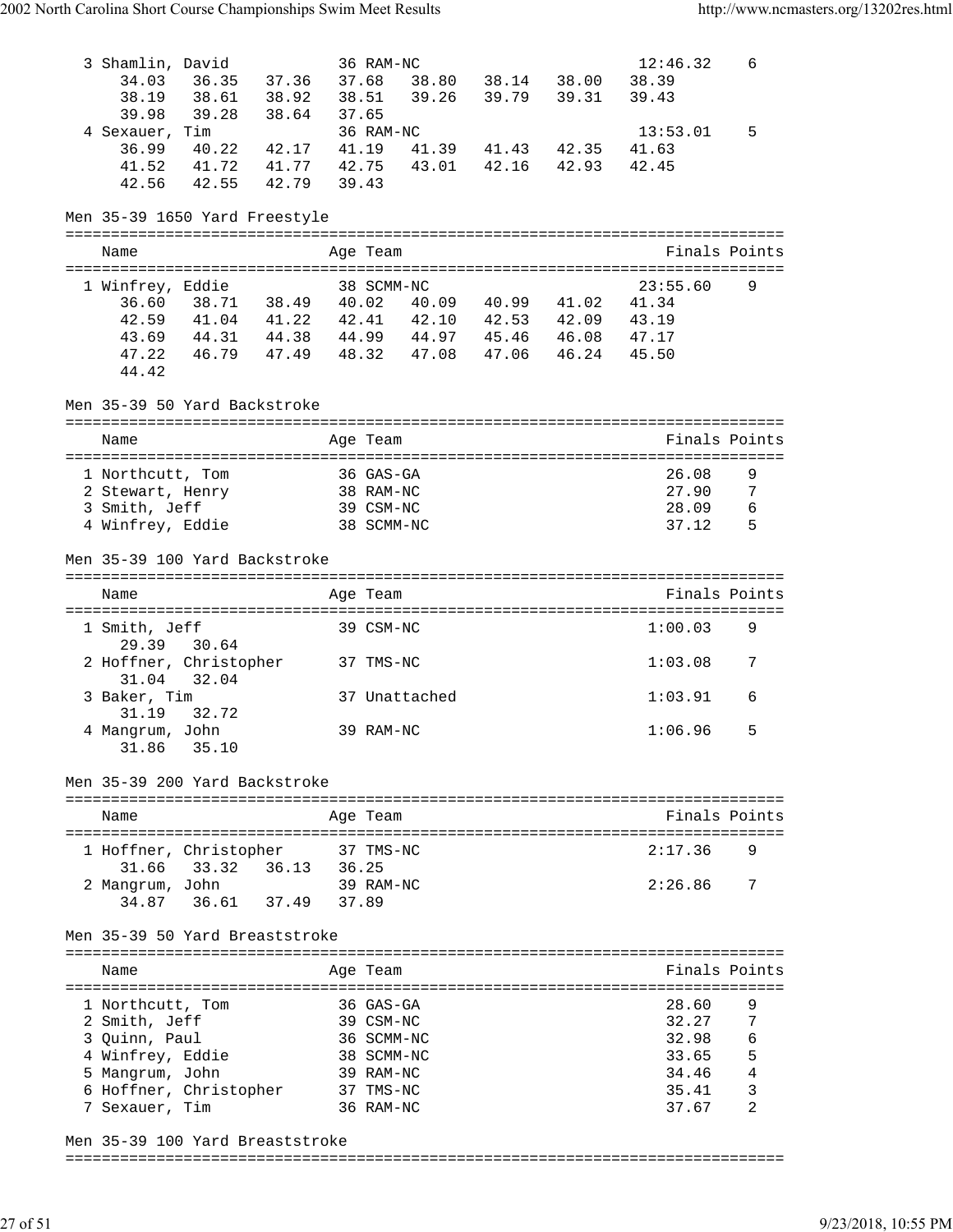| Name                                           | Age Team                         | Finals Points |   |
|------------------------------------------------|----------------------------------|---------------|---|
| ==================================             | :=============================== |               |   |
| 1 Northcutt, Tom<br>32.63<br>28.93             | 36 GAS-GA                        | 1:01.56       | 9 |
| 2 Quinn, Paul<br>32.73<br>37.96                | 36 SCMM-NC                       | 1:10.69       | 7 |
| 3 Hoffner, Christopher<br>36.02<br>39.41       | 37 TMS-NC                        | 1:15.43       | 6 |
| 4 Winfrey, Eddie<br>38.33 41.42                | 38 SCMM-NC                       | 1:19.75       | 5 |
| Men 35-39 200 Yard Breaststroke                |                                  |               |   |
| Name                                           | Age Team                         | Finals Points |   |
| 1 Northcutt, Tom<br>34.93 34.53 34.76<br>30.75 | 36 GAS-GA                        | 2:14.97       | 9 |
| Men 35-39 50 Yard Butterfly                    |                                  |               |   |
| Name                                           | Age Team                         | Finals Points |   |
| 1 Stewart, Henry                               | 38 RAM-NC                        | 24.77         | 9 |
| 2 Northcutt, Tom                               | 36 GAS-GA                        | 24.92         | 7 |
| 3 Lewandowski, Mark                            | 35 Unattached                    | 25.96         | 6 |
| 4 Smith, Jeff                                  | 39 CSM-NC                        | 26.74         | 5 |
| 5 Baker, Tim                                   | 37 Unattached                    | 27.95         | 4 |
| 6 Quinn, Paul                                  | 36 SCMM-NC                       | 28.73         | 3 |
| 7 Hoffner, Christopher                         | 37 TMS-NC                        | 28.75         | 2 |
| Men 35-39 100 Yard Butterfly                   |                                  |               |   |
| Name                                           | Age Team                         | Finals Points |   |
| 1 Stewart, Henry<br>25.58<br>29.50             | 38 RAM-NC                        | 55.08         | 9 |
| 2 Northcutt, Tom<br>26.08<br>29.43             | 36 GAS-GA                        | 55.51         | 7 |
| 3 Nixon, Christopher<br>29.55<br>26.26         | 36 Unattached                    | 55.81         | 6 |
| 4 Smith, Jeff<br>27.84 31.39                   | 39 CSM-NC                        | 59.23         | 5 |
| 5 Hoffner, Christopher<br>28.54<br>32.78       | 37 TMS-NC                        | 1:01.32       | 4 |
| 6 Baker, Tim<br>28.70<br>32.79                 | 37 Unattached                    | 1:01.49       | 3 |
| 7 Mangrum, John<br>30.21 33.98                 | 39 RAM-NC                        | 1:04.19       | 2 |
| Men 35-39 100 Yard IM                          |                                  |               |   |
| Name                                           | Age Team                         | Finals Points |   |
| 1 Northcutt, Tom<br>26.57 28.79                | 36 GAS-GA                        | 55.36         | 9 |
| 2 Stewart, Henry<br>26.30 32.34                | 38 RAM-NC                        | 58.64         | 7 |
| 3 Smith, Jeff<br>27.42<br>32.79                | 39 CSM-NC                        | 1:00.21       | 6 |
| 4 Baker, Tim<br>28.77 33.73                    | 37 Unattached                    | 1:02.50       | 5 |
| 5 Hoffner, Christopher<br>28.83<br>34.24       | 37 TMS-NC                        | 1:03.07       | 4 |
| 6 Quinn, Paul<br>30.93<br>34.23                | 36 SCMM-NC                       | 1:05.16       | 3 |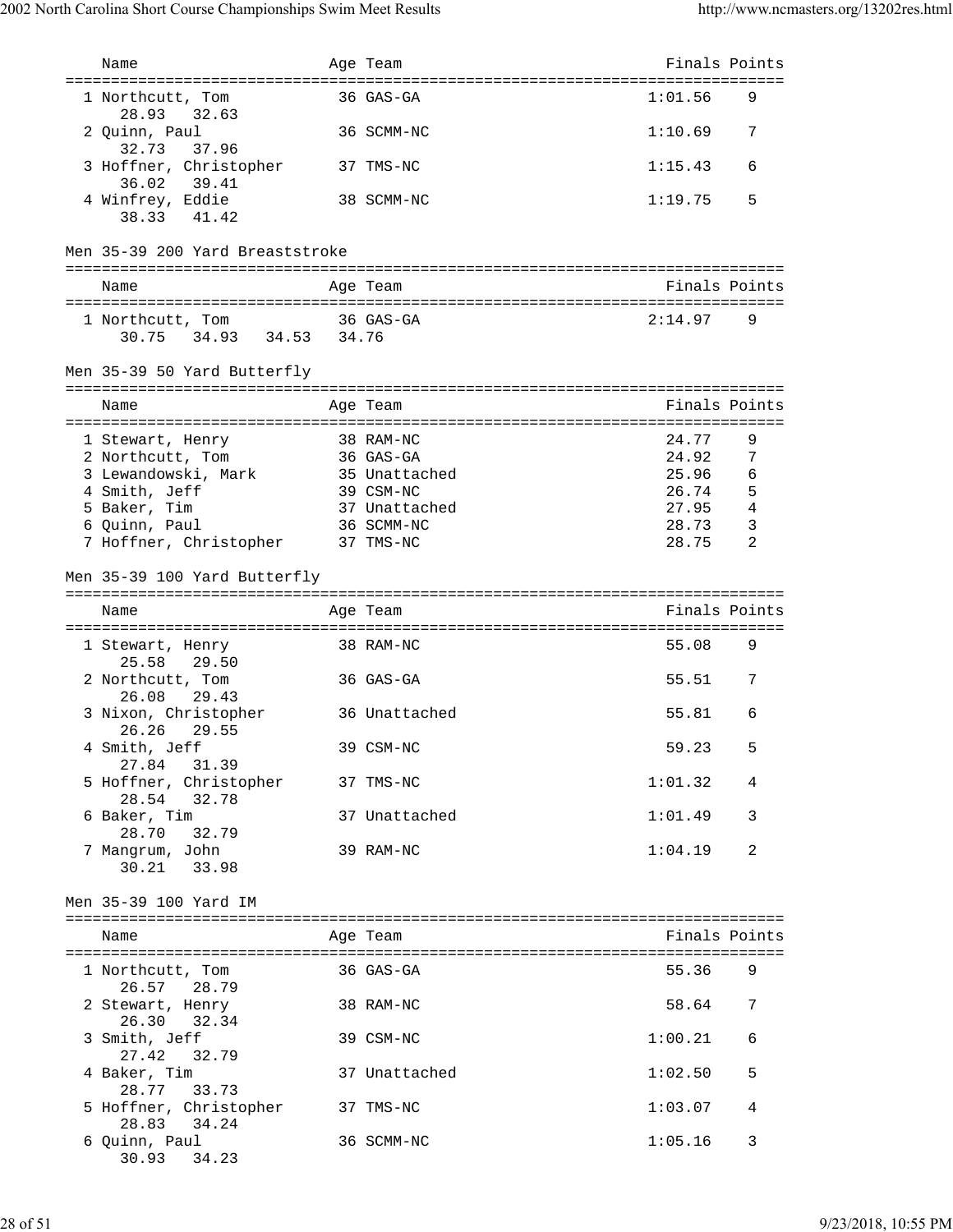27.21 35.54 40.99 33.29<br>uinn, Paul 36 SCMM-NC

29.07 38.51 39.05 32.96

27.34 35.41 43.76 33.16

|   | 7 DeCamp, Michael<br>31.88 34.00         | 39 Unattached      | 2<br>1:05.88            |
|---|------------------------------------------|--------------------|-------------------------|
| 8 | Mangrum, John<br>30.41 35.85             | 39 RAM-NC          | $\mathbf{1}$<br>1:06.26 |
|   | 9 Winfrey, Eddie<br>37.22<br>33.53       | 38 SCMM-NC         | 1:10.75                 |
|   | 10 Sexauer, Tim<br>35.05 38.41           | 36 RAM-NC          | 1:13.46                 |
|   | Men 35-39 200 Yard IM                    |                    |                         |
|   | Name                                     | Age Team           | Finals Points           |
|   | 1 Northcutt, Tom<br>30.70 34.98<br>25.89 | 36 GAS-GA<br>28.81 | 9<br>2:00.38            |
|   | 2 Hoffner, Christopher                   | 37 TMS-NC          | 7<br>2:15.48            |

3 Smith, Jeff 39 CSM-NC 2:17.03 6

4 Quinn, Paul 36 SCMM-NC 2:19.59 5

5 Baker, Tim 37 Unattached 2:19.67 4

| 6 | Mangrum, John<br>29.66<br>7 Sexauer, Tim<br>36.22 | 37.17<br>41.22 | 41.96<br>48.27 | 39 RAM-NC<br>32.39<br>36 RAM-NC<br>39.18 |       |       |       | 2:21.18<br>2:44.89 | 3<br>2 |
|---|---------------------------------------------------|----------------|----------------|------------------------------------------|-------|-------|-------|--------------------|--------|
|   | Men 35-39 400 Yard IM                             |                |                |                                          |       |       |       |                    |        |
|   | Name                                              |                |                | Age Team                                 |       |       |       | Finals Points      |        |
|   | 1 Northcutt, Tom<br>27.68                         | 30.86          | 34.49          | 36 GAS-GA<br>33.75                       | 36.86 | 36.80 | 30.48 | 4:19.08<br>28.16   | 9      |
|   | 2 Hoffner, Christopher<br>29.94                   | 34.01          | 38.56          | 37 TMS-NC<br>38.24                       | 47.17 | 46.03 | 34.10 | 5:00.45<br>32.40   | 7      |
|   | 3 Sexauer, Tim<br>38.79                           | 48.06          | 47.61          | 36 RAM-NC<br>45.49                       | 48.82 | 48.50 | 40.82 | 5:56.82<br>38.73   | 6      |

Men 40-44 50 Yard Freestyle

| Name                | Age Team   | Finals Points |   |
|---------------------|------------|---------------|---|
| 1 Patton, George    | 41 GAS-GA  | 23.87         |   |
| 2 Weischedel, Brian | 42 NCMS-NC | 25.29         | 7 |
| 3 Turner, James     | 40 NCMS-NC | 25.30         | 6 |
| 4 Hinkley, Scott    | 41 RAM-NC  | 26.50         | 5 |
| 5 Waldbauer, Eric   | 43 RAM-NC  | 27.49         | 4 |
| 6 Fuchs, Dan        | 44 RAM-NC  | 28.10         | 3 |
| 7 Perley, Fred      | 43 MAC-NC  | 28.87         | っ |

Men 40-44 100 Yard Freestyle

| Name                               | Age Team   | Finals Points |   |
|------------------------------------|------------|---------------|---|
| 1 Patton, George<br>25.48 27.93    | 41 GAS-GA  | 53.41         | 9 |
| 2 Weischedel, Brian<br>26.90 28.20 | 42 NCMS-NC | 55.10         |   |
| 3 Marson, Phil<br>28.00 29.26      | 44 NCMS-NC | 57.26         | 6 |
| 4 Turner, James<br>26.72 31.21     | 40 NCMS-NC | 57.93         | 5 |
| 5 Hoke, Randal<br>31.44<br>34.09   | 43 RAM-NC  | 1:05.53       | 4 |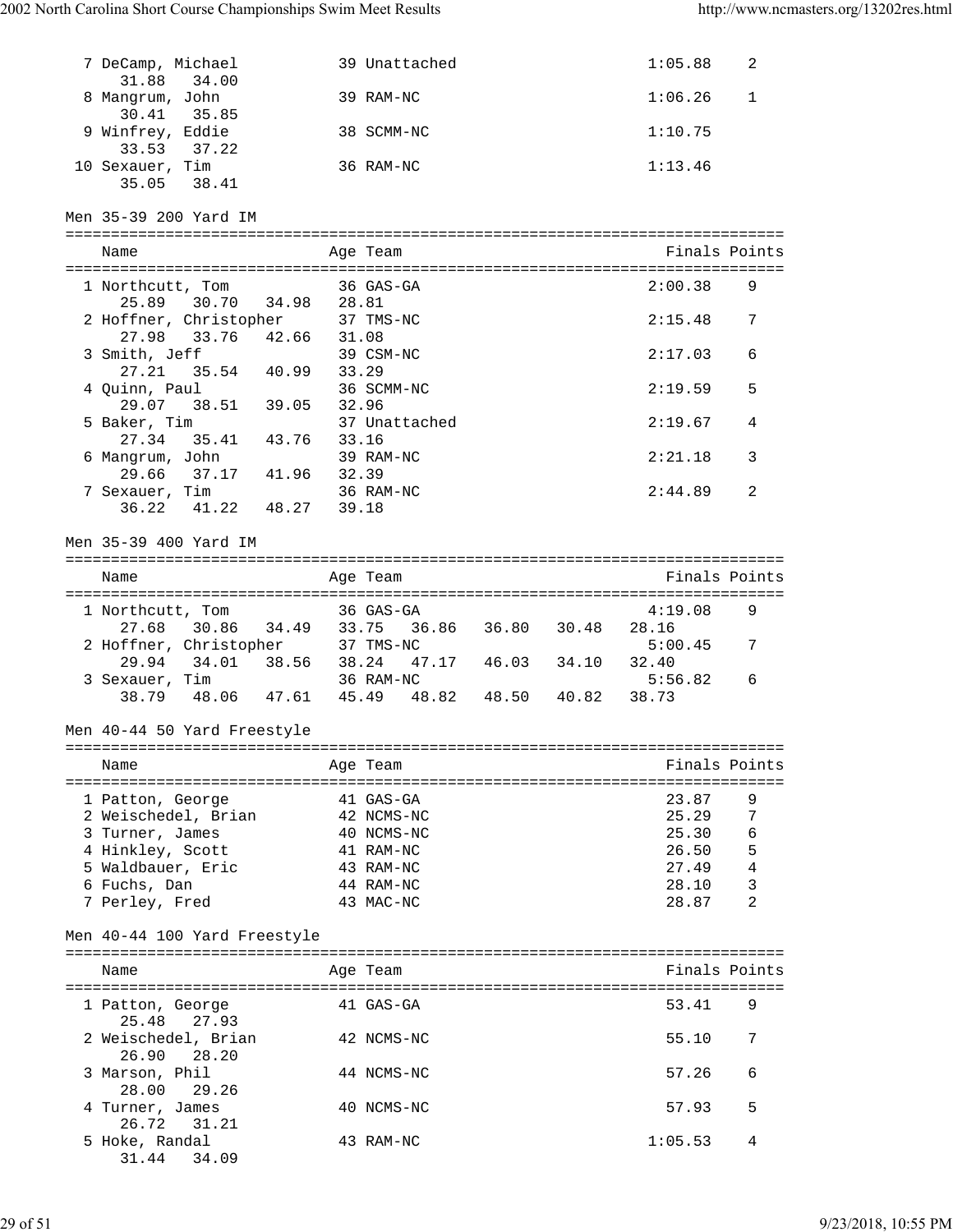| 6 Holshouser, Jay<br>31.59<br>35.74                                                                                                                                                                                                                         |       |       | 40 RAM-NC  |  | 1:07.33                            | 3              |
|-------------------------------------------------------------------------------------------------------------------------------------------------------------------------------------------------------------------------------------------------------------|-------|-------|------------|--|------------------------------------|----------------|
| Men 40-44 200 Yard Freestyle                                                                                                                                                                                                                                |       |       |            |  |                                    |                |
| Name                                                                                                                                                                                                                                                        |       |       | Age Team   |  |                                    | Finals Points  |
| 1 Patton, George<br>29.94 30.78 30.94<br>27.60                                                                                                                                                                                                              |       |       | 41 GAS-GA  |  | 1:59.26                            | 9              |
| 2 Fuchs, Dan<br>32.06 34.44 36.48 36.50                                                                                                                                                                                                                     |       |       | 44 RAM-NC  |  | 2:19.48 7                          |                |
| Men 40-44 1000 Yard Freestyle                                                                                                                                                                                                                               |       |       |            |  |                                    |                |
| Name                                                                                                                                                                                                                                                        |       |       | Age Team   |  |                                    | Finals Points  |
| 1 Holshouser, Jay 40 RAM-NC<br>35.86 40.49 43.06 43.30 43.32 43.97 43.98 44.56<br>44.75<br>45.21  45.31  45.09  45.12  45.95  45.56<br>46.13  45.49  41.53<br>46.02<br>-- Fuchs, Dan<br>34.57                                                               |       |       | 44 RAM-NC  |  | 14:40.12<br>45.42<br>DO<br>8:59.94 | 9              |
| Men 40-44 1650 Yard Freestyle                                                                                                                                                                                                                               |       |       |            |  |                                    |                |
| Name                                                                                                                                                                                                                                                        |       |       | Age Team   |  |                                    | Finals Points  |
| 1 Asbury, Doug<br>32.50 32.62 33.13 32.90 32.93 32.83 33.04<br>30.72<br>33.63 33.90 33.98 34.14 34.12 34.37 34.25<br>33.09<br>34.02<br>34.52  34.03  34.10  34.15  34.20  34.28  34.34<br>34.57  34.17  34.55  34.38  33.68  33.41  32.91<br>33.91<br>32.58 |       |       | 42 NCAM-NC |  | 18:29.95                           | 9              |
| Men 40-44 50 Yard Backstroke                                                                                                                                                                                                                                |       |       |            |  |                                    |                |
| Name                                                                                                                                                                                                                                                        |       |       | Age Team   |  |                                    | Finals Points  |
| 1 Lehman, Fritz                                                                                                                                                                                                                                             |       |       | 43 RAM-NC  |  | 24.63                              | 9              |
| 2 Marson, Phil                                                                                                                                                                                                                                              |       |       | 44 NCMS-NC |  | 29.43                              | $\overline{7}$ |
| 3 Patton, George                                                                                                                                                                                                                                            |       |       | 41 GAS-GA  |  | 31.55                              | 6              |
| 4 Weischedel, Brian                                                                                                                                                                                                                                         |       |       | 42 NCMS-NC |  | 31.80                              | 5              |
| 5 Perley, Fred                                                                                                                                                                                                                                              |       |       | 43 MAC-NC  |  | 35.57                              | 4              |
| Men 40-44 100 Yard Backstroke                                                                                                                                                                                                                               |       |       |            |  |                                    |                |
| Name                                                                                                                                                                                                                                                        |       |       | Age Team   |  |                                    | Finals Points  |
| 1 Marson, Phil<br>31.56<br>32.90                                                                                                                                                                                                                            |       |       | 44 NCMS-NC |  | 1:04.46                            | 9              |
| 2 Hoke, Randal<br>37.15<br>39.55                                                                                                                                                                                                                            |       |       | 43 RAM-NC  |  | 1:16.70                            | 7              |
| 3 Perley, Fred<br>39.32<br>38.30                                                                                                                                                                                                                            |       |       | 43 MAC-NC  |  | 1:17.62                            | 6              |
| Men 40-44 200 Yard Backstroke                                                                                                                                                                                                                               |       |       |            |  |                                    |                |
| Name                                                                                                                                                                                                                                                        |       |       | Age Team   |  |                                    | Finals Points  |
|                                                                                                                                                                                                                                                             |       |       |            |  |                                    |                |
| 1 Lehman, Fritz<br>27.20<br>29.15                                                                                                                                                                                                                           | 29.62 | 31.01 | 43 RAM-NC  |  | 1:56.98                            | 9              |
| 2 Marson, Phil<br>39.23 39.96<br>36.63                                                                                                                                                                                                                      |       | 38.69 | 44 NCMS-NC |  | 2:34.51                            | 7              |
| 3 Holshouser, Jay<br>46.58 48.61 47.22<br>42.44                                                                                                                                                                                                             |       |       | 40 RAM-NC  |  | 3:04.85                            | 6              |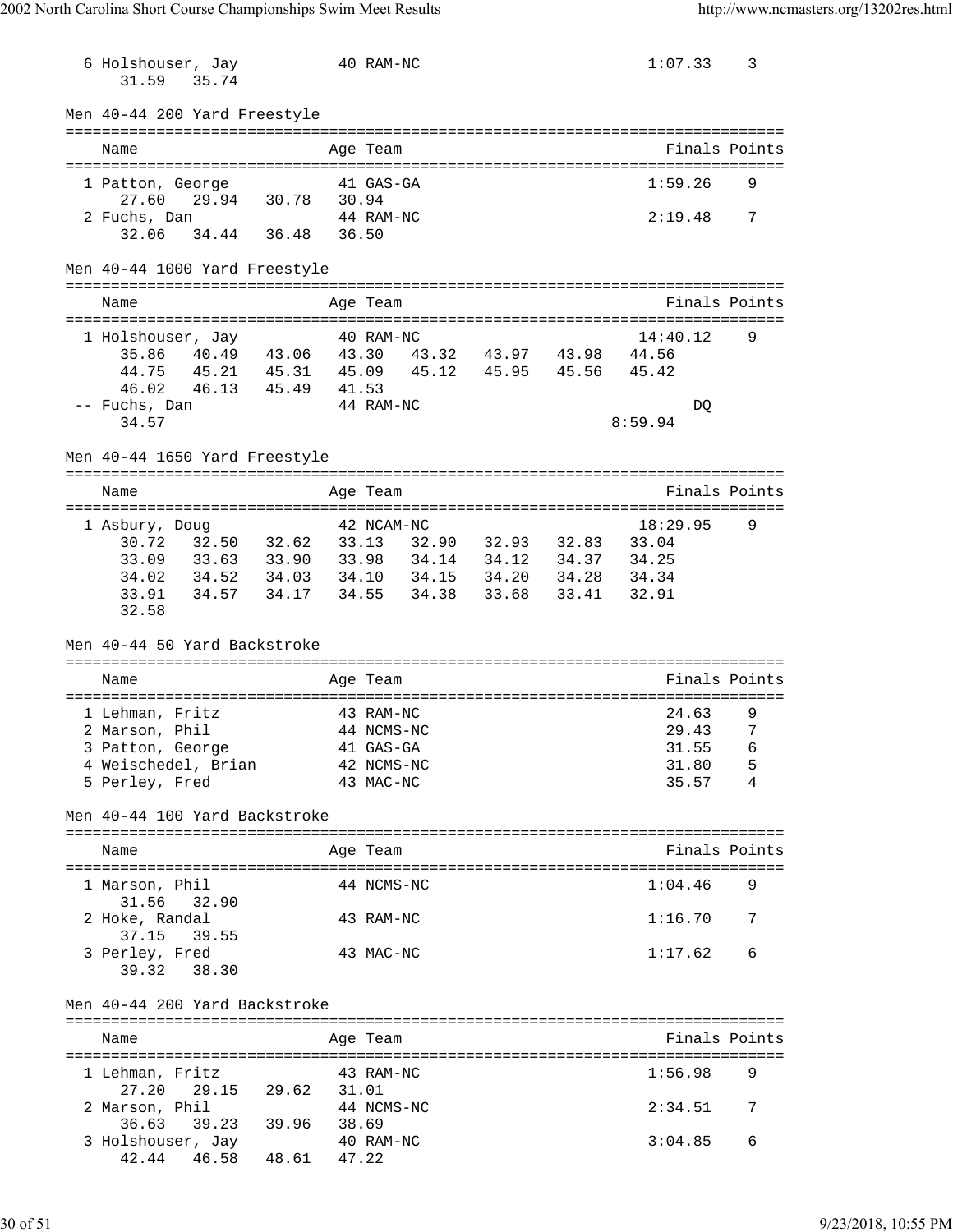| Men 40-44 50 Yard Breaststroke          |       |            |                                    |  |
|-----------------------------------------|-------|------------|------------------------------------|--|
|                                         |       |            |                                    |  |
| Name                                    |       | Age Team   | Finals Points                      |  |
| 1 Patton, George                        |       | 41 GAS-GA  | 29.38<br>9                         |  |
| 2 Weischedel, Brian                     |       | 42 NCMS-NC | 32.86<br>7                         |  |
| 3 Waldbauer, Eric                       |       | 43 RAM-NC  | 34.26<br>6                         |  |
|                                         |       |            |                                    |  |
| Men 40-44 100 Yard Breaststroke         |       |            |                                    |  |
|                                         |       |            |                                    |  |
| Name                                    |       | Age Team   | Finals Points                      |  |
|                                         |       |            |                                    |  |
| 1 Patton, George<br>30.31 32.99         |       | 41 GAS-GA  | 1:03.30<br>9                       |  |
| 2 Waldbauer, Eric                       |       | 43 RAM-NC  | 1:13.35<br>7                       |  |
| 34.52<br>38.83                          |       |            |                                    |  |
|                                         |       |            |                                    |  |
| Men 40-44 200 Yard Breaststroke         |       |            |                                    |  |
|                                         |       |            |                                    |  |
| Name                                    |       | Age Team   | Finals Points                      |  |
| 1 Patton, George                        |       | 41 GAS-GA  | 2:19.85<br>9                       |  |
| 34.91 36.12<br>31.65                    | 37.17 |            |                                    |  |
| 2 Waldbauer, Eric                       |       | 43 RAM-NC  | 2:41.66<br>- 7                     |  |
| 41.30 42.89<br>35.40                    | 42.07 |            |                                    |  |
|                                         |       |            |                                    |  |
| Men 40-44 50 Yard Butterfly             |       |            |                                    |  |
|                                         |       |            | ================================== |  |
| Name                                    |       | Age Team   | Finals Points                      |  |
| 1 Patton, George                        |       | 41 GAS-GA  | 25.62<br>9                         |  |
| 2 Weischedel, Brian 42 NCMS-NC          |       |            | 27.47<br>7                         |  |
| 3 Turner, James                         |       | 40 NCMS-NC | 28.95<br>- 6                       |  |
| 4 Hinkley, Scott                        |       | 41 RAM-NC  | 29.20<br>5                         |  |
|                                         |       |            |                                    |  |
| Men 40-44 100 Yard Butterfly            |       |            |                                    |  |
| Name                                    |       |            | Finals Points                      |  |
|                                         |       | Age Team   |                                    |  |
| 1 Weischedel, Brian                     |       | 42 NCMS-NC | 58.86<br>9                         |  |
| 27.92<br>30.94                          |       |            |                                    |  |
|                                         |       |            |                                    |  |
| Men 40-44 100 Yard IM                   |       |            |                                    |  |
|                                         |       |            |                                    |  |
| Name                                    |       | Age Team   | Finals Points                      |  |
|                                         |       | 41 GAS-GA  | 58.64<br>9                         |  |
| 1 Patton, George<br>2 Weischedel, Brian |       | 42 NCMS-NC | 1:02.69<br>7                       |  |
| 32.95<br>29.74                          |       |            |                                    |  |
| 3 Waldbauer, Eric                       |       | 43 RAM-NC  | 1:10.15<br>6                       |  |
| 33.05<br>37.10                          |       |            |                                    |  |
| 4 Hinkley, Scott                        |       | 41 RAM-NC  | 1:11.62<br>5                       |  |
| 33.16<br>38.46                          |       |            |                                    |  |
| 5 Holshouser, Jay                       |       | 40 RAM-NC  | 1:14.86<br>4                       |  |
| 37.24<br>37.62                          |       |            |                                    |  |
| 6 Perley, Fred                          |       | 43 MAC-NC  | 1:20.24<br>3                       |  |
| 36.12<br>44.12                          |       |            |                                    |  |
|                                         |       |            |                                    |  |
| Men 40-44 200 Yard IM                   |       |            |                                    |  |
| Name                                    |       | Age Team   | Finals Points                      |  |
|                                         |       |            |                                    |  |
| 1 Patton, George                        |       | 41 GAS-GA  | 2:10.49<br>9                       |  |
| 35.28 36.55<br>27.42                    | 31.24 |            |                                    |  |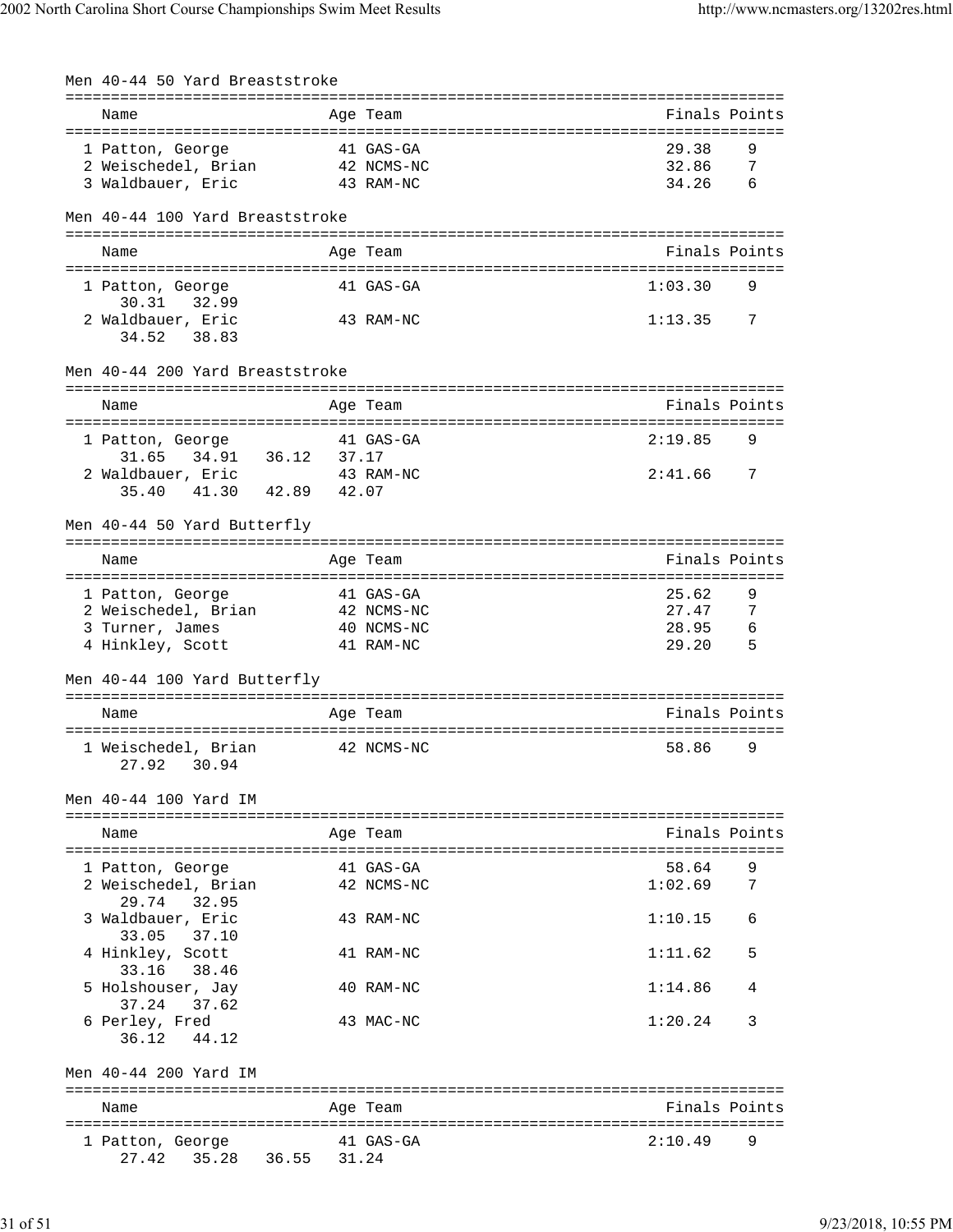| 2 Waldbauer, Eric<br>33.76<br>40.48 41.42 36.48                                      | 43 RAM-NC                | 2:32.14        | 7              |
|--------------------------------------------------------------------------------------|--------------------------|----------------|----------------|
| -- Holshouser, Jay<br>36.97<br>47.77                                                 | 40 RAM-NC                | DQ             |                |
| Men 45-49 50 Yard Freestyle                                                          |                          |                |                |
| Name                                                                                 | Age Team                 |                | Finals Points  |
| 1 Laughlin, Patrick                                                                  | 47 DYNA-GA               | 23.86          | 9              |
| 2 Houchin, Eddy                                                                      | 45 RAM-NC                | 24.18          | 7              |
| 3 Godfrey, Alan                                                                      | 45 RAM-NC                | 25.19          | 6              |
| 4 Carrow, Hill                                                                       | 47 RAM-NC                | 26.22          | 5              |
| 5 Kurtzman, Andrew                                                                   | 46 FMM-FL                | 27.25          | 4              |
| 6 Dlesk, Richard                                                                     | 46 NCAM-NC               | 27.69          | $\overline{3}$ |
| 7 McClernan, William<br>8 Murphy, Lee                                                | 45 DAMA-NC<br>46 NCAM-NC | 28.09<br>29.76 | 2<br>1         |
|                                                                                      |                          |                |                |
| Men 45-49 100 Yard Freestyle                                                         |                          |                |                |
| Name                                                                                 | Age Team                 |                | Finals Points  |
|                                                                                      |                          |                |                |
| 1 Godfrey, Alan<br>25.88<br>26.82                                                    | 45 RAM-NC                | 52.70          | 9              |
| 2 Houchin, Eddy<br>25.53<br>27.41                                                    | 45 RAM-NC                | 52.94          | 7              |
| 3 Laughlin, Patrick<br>26.22<br>28.39                                                | 47 DYNA-GA               | 54.61          | 6              |
| 4 Brown, Robert<br>27.50<br>27.36                                                    | 49 Unattached            | 54.86          | 5              |
| 5 Kurtzman, Andrew<br>27.84<br>30.37                                                 | 46 FMM-FL                | 58.21          | 4              |
| 6 Dlesk, Richard<br>31.89<br>31.11                                                   | 46 NCAM-NC               | 1:03.00        | 3              |
| 7 McClernan, William<br>35.57<br>30.19                                               | 45 DAMA-NC               | 1:05.76        | 2              |
| 8 Ladd, Timothy<br>40.23<br>42.00                                                    | 45 Unattached            | 1:22.23        | $\mathbf{1}$   |
|                                                                                      |                          |                |                |
| Men 45-49 200 Yard Freestyle                                                         |                          |                |                |
| Name                                                                                 | Age Team                 |                | Finals Points  |
| 1 Godfrey, Alan<br>27.31 29.49 30.00 29.87                                           | 45 RAM-NC                | 1:56.67        | 9              |
| 2 Ferroggiaro, Fred<br>29.11 30.59 31.17 30.11                                       | 48 Unattached            | 2:00.98        | 7              |
| 3 Facchine, Kevin<br>31.59 31.13 30.66                                               | 46 RAM-NC                | 2:02.44        | 6              |
| 29.06<br>4 Laughlin, Patrick                                                         | 47 DYNA-GA               | 2:04.70        | 5              |
| 28.35 31.23 32.74 32.38<br>5 Kurtzman, Andrew<br>30.86 33.46 35.24 34.84             | 46 FMM-FL                | 2:14.40        | 4              |
|                                                                                      |                          |                |                |
| Men 45-49 500 Yard Freestyle                                                         |                          |                |                |
| Name                                                                                 | Age Team                 |                | Finals Points  |
| 1 Facchine, Kevin 46 RAM-NC                                                          |                          | 5:43.22        | 9              |
| 31.26 34.56 34.83 34.93 35.34 35.15 35.02<br>34.12<br>32.80                          |                          | 35.21          |                |
| 2 Ladd, Timothy<br>47.41 50.18 50.60 52.58 52.12 52.55 53.17 52.74<br>52.97<br>49.07 | 45 Unattached            | 8:33.39        | 7              |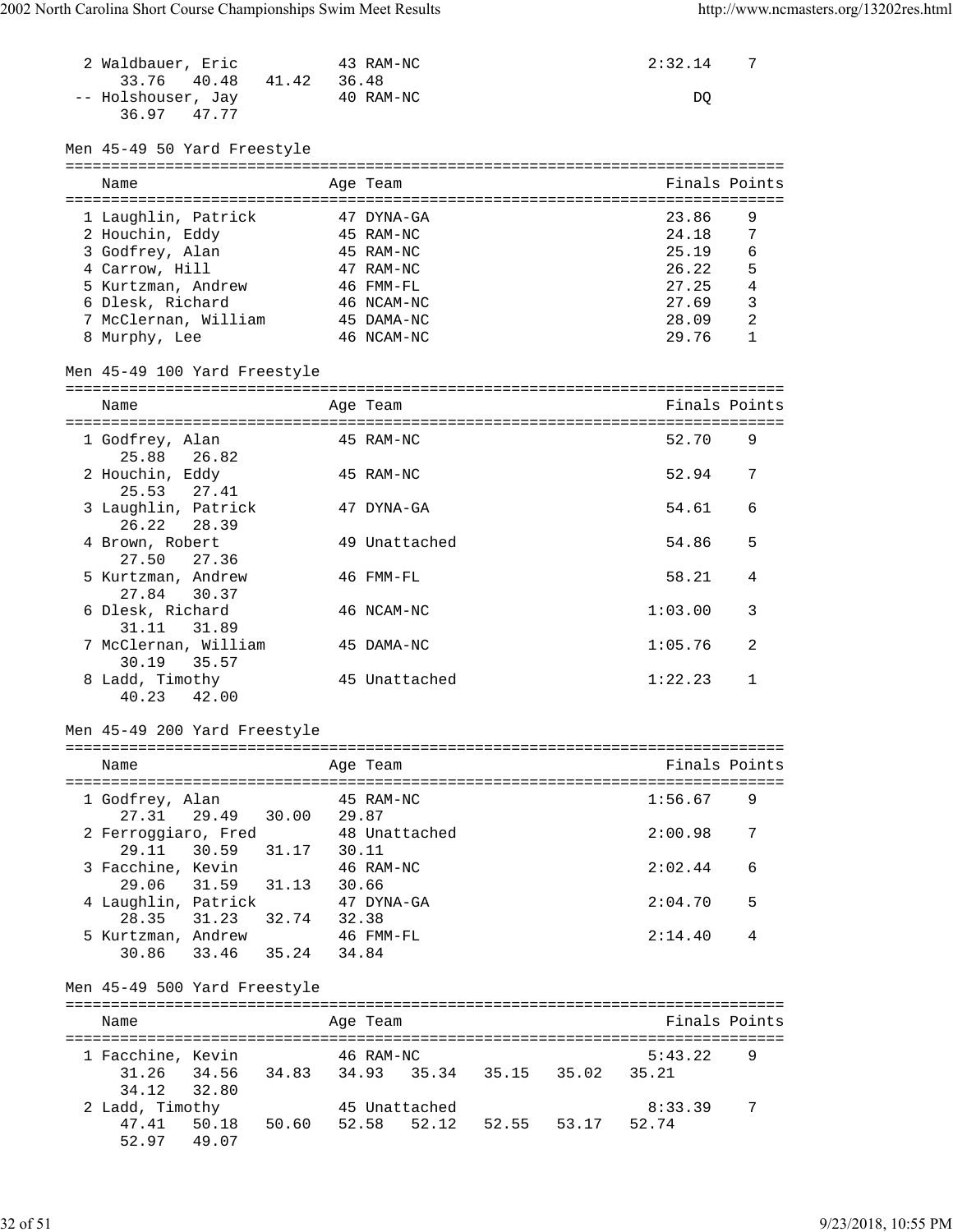| Men 45-49 1000 Yard Freestyle                                        |                               |  |                   |           |               |
|----------------------------------------------------------------------|-------------------------------|--|-------------------|-----------|---------------|
| Name                                                                 | Age Team                      |  |                   |           | Finals Points |
| 1 Facchine, Kevin                                                    | 46 RAM-NC                     |  |                   | 11:41.88  | 9             |
| 34.45 34.60<br>31.55                                                 | 34.74 35.10 34.59 35.10 35.55 |  |                   |           |               |
| 35.21 35.32<br>35.14                                                 | 35.40 35.46 35.65 35.65       |  |                   | 35.74     |               |
| 35.99 35.79 34.93<br>35.92                                           |                               |  |                   |           |               |
| 2 Houchin, Eddy                                                      | 45 RAM-NC                     |  |                   | 11:43.35  | 7             |
| 33.92 34.66 35.43 35.68 35.58 35.84 35.79<br>30.63                   |                               |  |                   |           |               |
|                                                                      |                               |  |                   | 36.25     |               |
| 36.16 35.99 36.37 35.38 34.99 35.57 35.98<br>35.52 34.77 34.96 33.88 |                               |  |                   |           |               |
| Men 45-49 1650 Yard Freestyle                                        |                               |  |                   |           |               |
| Name                                                                 | Age Team                      |  |                   |           | Finals Points |
|                                                                      |                               |  |                   |           |               |
| 1 Ferroggiaro, Fred                                                  | 48 Unattached                 |  |                   | 18:38.59  | 9             |
| 31.86  34.04  33.91  34.33  33.91  34.17  34.09  34.04               |                               |  |                   |           |               |
| 33.86 34.25 34.03 34.26 34.34 34.08 34.33 34.21                      |                               |  |                   |           |               |
| 34.39  34.05  34.16  34.18  34.04  33.82  33.97  34.05               |                               |  |                   |           |               |
| 34.01<br>34.02 34.23 34.20 33.95                                     |                               |  | 33.53 33.15 32.94 |           |               |
| 32.19                                                                |                               |  |                   |           |               |
| Men 45-49 50 Yard Backstroke                                         |                               |  |                   |           |               |
| Name                                                                 | Age Team                      |  |                   |           | Finals Points |
|                                                                      |                               |  |                   |           |               |
| 1 Ferroggiaro, Fred 548 Unattached                                   |                               |  |                   | 28.97     | 9             |
| 2 Houchin, Eddy                                                      | 45 RAM-NC                     |  |                   | 29.14     | 7             |
| 3 Godfrey, Alan                                                      | 45 RAM-NC                     |  |                   | 30.78 6   |               |
| 4 Coxhead, George                                                    | 49 CSM-NC                     |  |                   | $31.65$ 5 |               |
| 5 Murphy, Lee                                                        | 46 NCAM-NC                    |  |                   | 37.17     | 4             |
| Men 45-49 100 Yard Backstroke                                        |                               |  |                   |           |               |
|                                                                      |                               |  |                   |           |               |
| Name                                                                 | Age Team                      |  |                   |           | Finals Points |
| 1 Houchin, Eddy                                                      | 45 RAM-NC                     |  |                   | 1:04.15   | 9             |
| 32.24 31.91                                                          |                               |  |                   |           |               |
|                                                                      |                               |  |                   |           |               |
| 2 Godfrey, Alan<br>32.03<br>33.46                                    | 45 RAM-NC                     |  |                   | 1:05.49 7 |               |
|                                                                      |                               |  |                   |           |               |
| Men 45-49 200 Yard Backstroke                                        |                               |  |                   |           |               |
| Name                                                                 | Age Team                      |  |                   |           | Finals Points |
| 1 Ferroggiaro, Fred 48 Unattached                                    |                               |  |                   | 2:09.90   | 9             |
| 31.35 32.83 33.45 32.27                                              |                               |  |                   |           |               |
|                                                                      | 46 NCAM-NC                    |  |                   | 2:55.68   | 7             |
| 2 Murphy, Lee<br>43.93 45.72 44.93<br>41.10                          |                               |  |                   |           |               |
| Men 45-49 50 Yard Breaststroke                                       |                               |  |                   |           |               |
| Name                                                                 | Age Team                      |  |                   |           | Finals Points |
|                                                                      |                               |  |                   |           |               |
| 1 Houchin, Eddy                                                      | 45 RAM-NC                     |  |                   | 32.14     | 9             |
| 2 Laughlin, Patrick                                                  | 47 DYNA-GA                    |  |                   | 33.30     | 7             |
| 3 Brown, Robert                                                      | 49 Unattached                 |  |                   | 33.70     | - 6           |
| 4 McClernan, William                                                 | 45 DAMA-NC                    |  |                   | 34.57     | 5             |
| 5 Dlesk, Richard                                                     | 46 NCAM-NC                    |  |                   | 38.58     | 4             |
|                                                                      |                               |  |                   |           |               |
| Men 45-49 100 Yard Breaststroke                                      |                               |  |                   |           |               |
| Name                                                                 | Age Team                      |  |                   |           | Finals Points |
|                                                                      |                               |  |                   |           |               |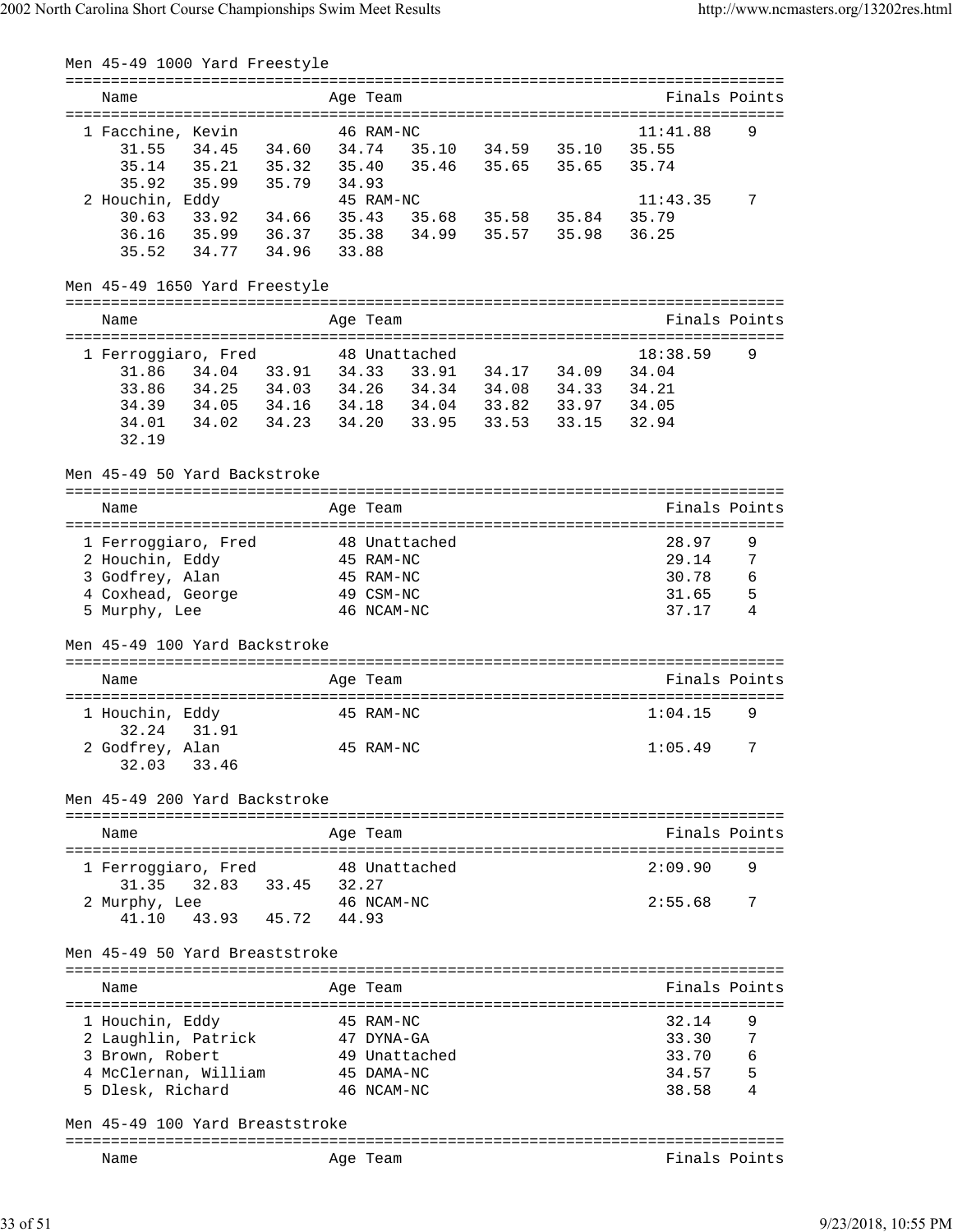| 1 Brown, Robert<br>31.67 34.97                                | 49 Unattached | 1:06.64        | 9 |
|---------------------------------------------------------------|---------------|----------------|---|
| 2 Coxhead, George<br>33.45<br>37.76                           | 49 CSM-NC     | 1:11.21        | 7 |
| 3 Laughlin, Patrick<br>33.38 38.02                            | 47 DYNA-GA    | 1:11.40        | 6 |
| 4 Houchin, Eddy<br>37.85<br>34.53                             | 45 RAM-NC     | 1:12.38        | 5 |
| 5 McClernan, William<br>36.54 41.27                           | 45 DAMA-NC    | 1:17.81        | 4 |
| Men 45-49 200 Yard Breaststroke                               |               |                |   |
| Name                                                          | Age Team      | Finals Points  |   |
| 1 Brown, Robert                                               | 49 Unattached | 2:25.62        | 9 |
| 36.87 37.81 38.17<br>32.77<br>2 McClernan, William 45 DAMA-NC |               | 2:58.67        | 7 |
| 36.86 42.49 46.44 52.88                                       |               |                |   |
| Men 45-49 50 Yard Butterfly                                   |               |                |   |
| Name                                                          | Age Team      | Finals Points  |   |
|                                                               |               |                |   |
| 1 Houchin, Eddy                                               | 45 RAM-NC     | 26.35          | 9 |
| 2 Facchine, Kevin                                             | 46 RAM-NC     | 27.71<br>29.27 | 7 |
| 3 Kurtzman, Andrew                                            | 46 FMM-FL     |                | 6 |
| 4 McClernan, William                                          | 45 DAMA-NC    | 35.99          | 5 |
| Men 45-49 100 Yard Butterfly                                  |               |                |   |
| Name                                                          | Age Team      | Finals Points  |   |
| 1 Houchin, Eddy<br>27.74<br>30.89                             | 45 RAM-NC     | 58.63          | 9 |
| 2 Facchine, Kevin<br>28.49<br>32.78                           | 46 RAM-NC     | 1:01.27        | 7 |
| 3 Coxhead, George<br>30.12<br>33.20                           | 49 CSM-NC     | 1:03.32        | 6 |
| 4 Kurtzman, Andrew<br>32.10 34.59                             | 46 FMM-FL     | 1:06.69        | 5 |
| Men 45-49 200 Yard Butterfly                                  |               |                |   |
| Name                                                          | Age Team      | Finals Points  |   |
| 1 Facchine, Kevin 46 RAM-NC                                   |               | 2:29.02        | 9 |
| 33.61 37.61 38.61 39.19                                       |               |                |   |
| 2 Kurtzman, Andrew 46 FMM-FL<br>34.42 41.17 44.66 43.01       |               | 2:43.26        | 7 |
| Men 45-49 100 Yard IM                                         |               |                |   |
| Name                                                          | Age Team      | Finals Points  |   |
| 1 Houchin, Eddy<br>27.50 33.18                                | 45 RAM-NC     | 1:00.68        | 9 |
| 2 Godfrey, Alan<br>30.00 33.96                                | 45 RAM-NC     | 1:03.96        | 7 |
| 3 Dlesk, Richard<br>36.26 38.17                               | 46 NCAM-NC    | 1:14.43        | 6 |
| 4 McClernan, William<br>36.76 39.36                           | 45 DAMA-NC    | 1:16.12        | 5 |
| 5 Ladd, Timothy                                               | 45 Unattached | 1:38.39        | 4 |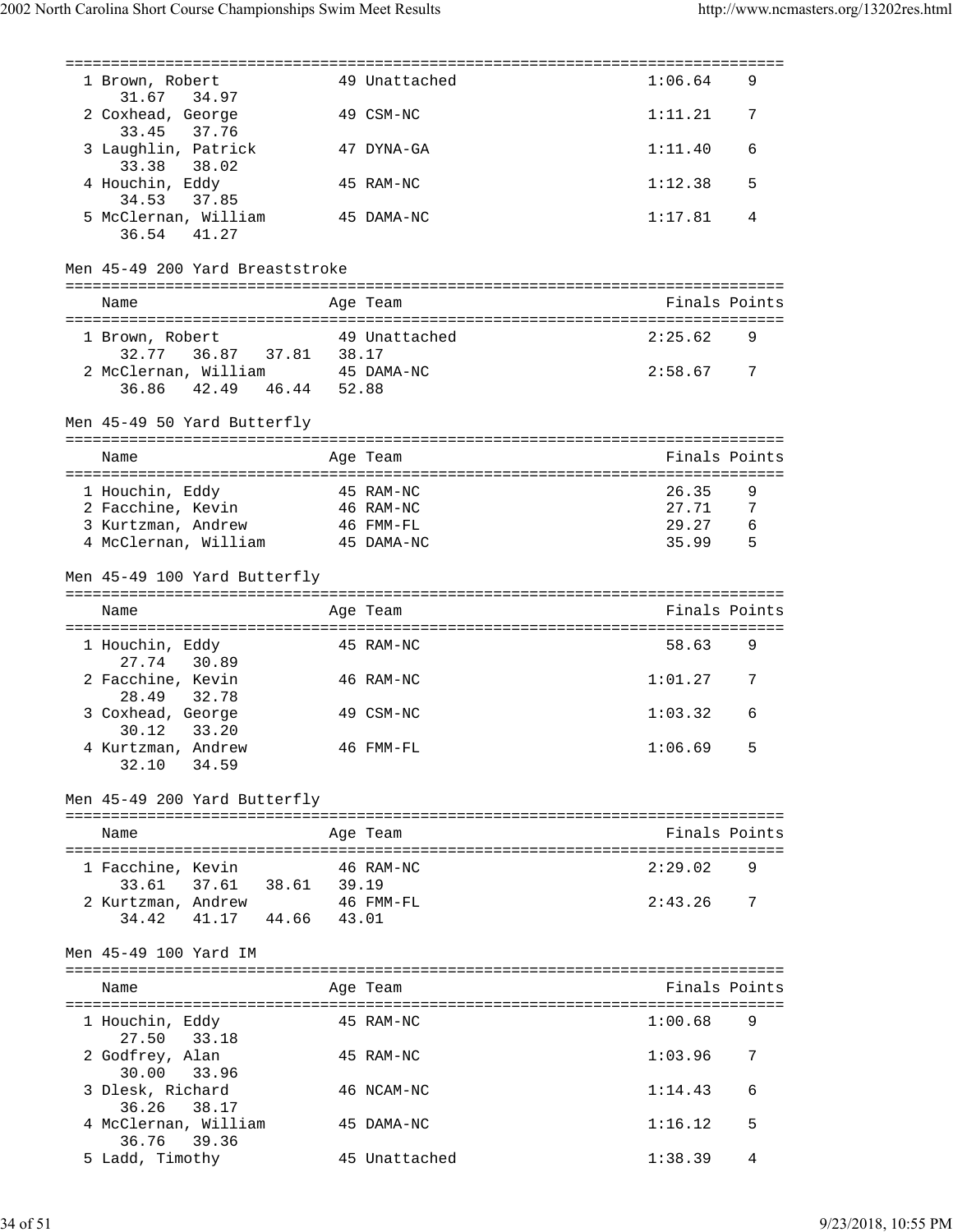51.30 47.09

| Men 45-49 200 Yard IM                             |       |                         |                   |       |                                     |               |
|---------------------------------------------------|-------|-------------------------|-------------------|-------|-------------------------------------|---------------|
| =============================                     |       | ===================     |                   |       | =================================== |               |
| Name                                              |       | Age Team                |                   |       |                                     | Finals Points |
| 1 Brown, Robert                                   |       | 49 Unattached           |                   |       | 2:12.73                             | 9             |
| 37.87<br>28.38<br>34.82                           | 31.66 |                         |                   |       |                                     |               |
| 2 Coxhead, George                                 |       | 49 CSM-NC               |                   |       | 2:21.28                             | 7             |
| 41.55<br>29.61<br>36.78                           | 33.34 |                         |                   |       |                                     |               |
| -- Dlesk, Richard                                 |       | 46 NCAM-NC              |                   |       | DQ                                  |               |
| 52.35<br>34.91<br>47.38                           |       |                         |                   |       |                                     |               |
|                                                   |       |                         |                   |       |                                     |               |
| Men 45-49 400 Yard IM                             |       |                         |                   |       |                                     |               |
| ===================                               |       | ===========             |                   |       |                                     |               |
| Name                                              |       | Age Team                |                   |       |                                     | Finals Points |
| 1 Ferroggiaro, Fred                               |       | 48 Unattached           |                   |       | 5:03.43                             | 9             |
| 37.87 38.29<br>32.68                              |       | 37.09<br>45.79          | 45.16             | 34.12 | 32.43                               |               |
| 2 Facchine, Kevin                                 |       | 46 RAM-NC               |                   |       | 5:13.01                             | 7             |
| 37.49 41.38<br>32.03                              | 40.44 |                         | 45.74 45.99 35.94 |       | 34.00                               |               |
| 3 Carrow, Hill                                    |       | 47 RAM-NC               |                   |       | 5:22.68                             | 6             |
| 32.26 37.84 42.79 42.28                           |       |                         | 47.17 47.94       | 36.99 | 35.41                               |               |
|                                                   |       |                         |                   |       |                                     |               |
| Men 50-54 50 Yard Freestyle                       |       |                         |                   |       |                                     |               |
|                                                   |       |                         |                   |       |                                     |               |
| Name                                              |       | Age Team                |                   |       |                                     | Finals Points |
|                                                   |       |                         |                   |       |                                     |               |
| 1 Lee, Brian                                      |       | 51 RAM-NC<br>50 NCAM-NC |                   |       | 26.51<br>26.83                      | 9<br>7        |
| 2 Van der Horst, Charles<br>3 Glotzer, Rob        |       | 51 RAM-NC               |                   |       | 26.90                               | 6             |
| 4 Saltzman, Edward                                |       | 51 DYNA-GA              |                   |       | 27.89                               | 5             |
| 5 Richelson, Andrew                               |       | 54 TMS-NC               |                   |       | 28.44                               | 4             |
| 6 Rensink, Rick                                   |       | 50 MAC-NC               |                   |       | 29.06                               | 3             |
| 7 Byers, Jerry                                    |       | 54 Unattached           |                   |       | 32.21                               | 2             |
|                                                   |       |                         |                   |       |                                     |               |
| Men 50-54 100 Yard Freestyle                      |       |                         |                   |       |                                     |               |
|                                                   |       |                         |                   |       |                                     |               |
| Name                                              |       | Age Team                |                   |       |                                     | Finals Points |
|                                                   |       |                         |                   |       |                                     |               |
| 1 Glass, Ernie                                    |       | 52 CSM-NC               |                   |       | 57.34                               | 9             |
| 28.00<br>29.34                                    |       |                         |                   |       |                                     |               |
| 2 Van der Horst, Charles 50 NCAM-NC               |       |                         |                   |       | 57.35                               | 7             |
| 29.84<br>27.51                                    |       |                         |                   |       |                                     |               |
| 3 Lee, Brian<br>27.81<br>29.79                    |       | 51 RAM-NC               |                   |       | 57.60                               | 6             |
| 4 Glotzer, Rob                                    |       | 51 RAM-NC               |                   |       | 1:01.61                             | 5             |
| 29.51<br>32.10                                    |       |                         |                   |       |                                     |               |
| 5 Saltzman, Edward                                |       | 51 DYNA-GA              |                   |       | 1:01.95                             | 4             |
| 32.47<br>29.48                                    |       |                         |                   |       |                                     |               |
| 6 Byers, Jerry                                    |       | 54 Unattached           |                   |       | 1:15.28                             | 3             |
| 35.14<br>40.14                                    |       |                         |                   |       |                                     |               |
|                                                   |       |                         |                   |       |                                     |               |
|                                                   |       |                         |                   |       |                                     |               |
| Men 50-54 200 Yard Freestyle                      |       |                         |                   |       |                                     |               |
|                                                   |       |                         |                   |       |                                     |               |
| Name                                              |       | Age Team                |                   |       |                                     | Finals Points |
|                                                   |       |                         |                   |       |                                     |               |
| 1 Lee, Brian                                      |       | 51 RAM-NC               |                   |       | 2:06.99                             | 9             |
| 32.62 33.02<br>28.93                              | 32.42 |                         |                   |       |                                     |               |
| 2 Van der Horst, Charles 50 NCAM-NC               |       |                         |                   |       | 2:10.69                             | 7             |
| 29.01<br>32.24 34.46                              | 34.98 |                         |                   |       |                                     |               |
| 3 Saltzman, Edward                                |       | 51 DYNA-GA              |                   |       | 2:17.30                             | 6             |
| 34.19 36.44 35.56<br>31.11                        |       |                         |                   |       |                                     |               |
| 4 Richelson, Andrew<br>35.23 35.98 36.29<br>32.21 |       | 54 TMS-NC               |                   |       | 2:19.71                             | 5             |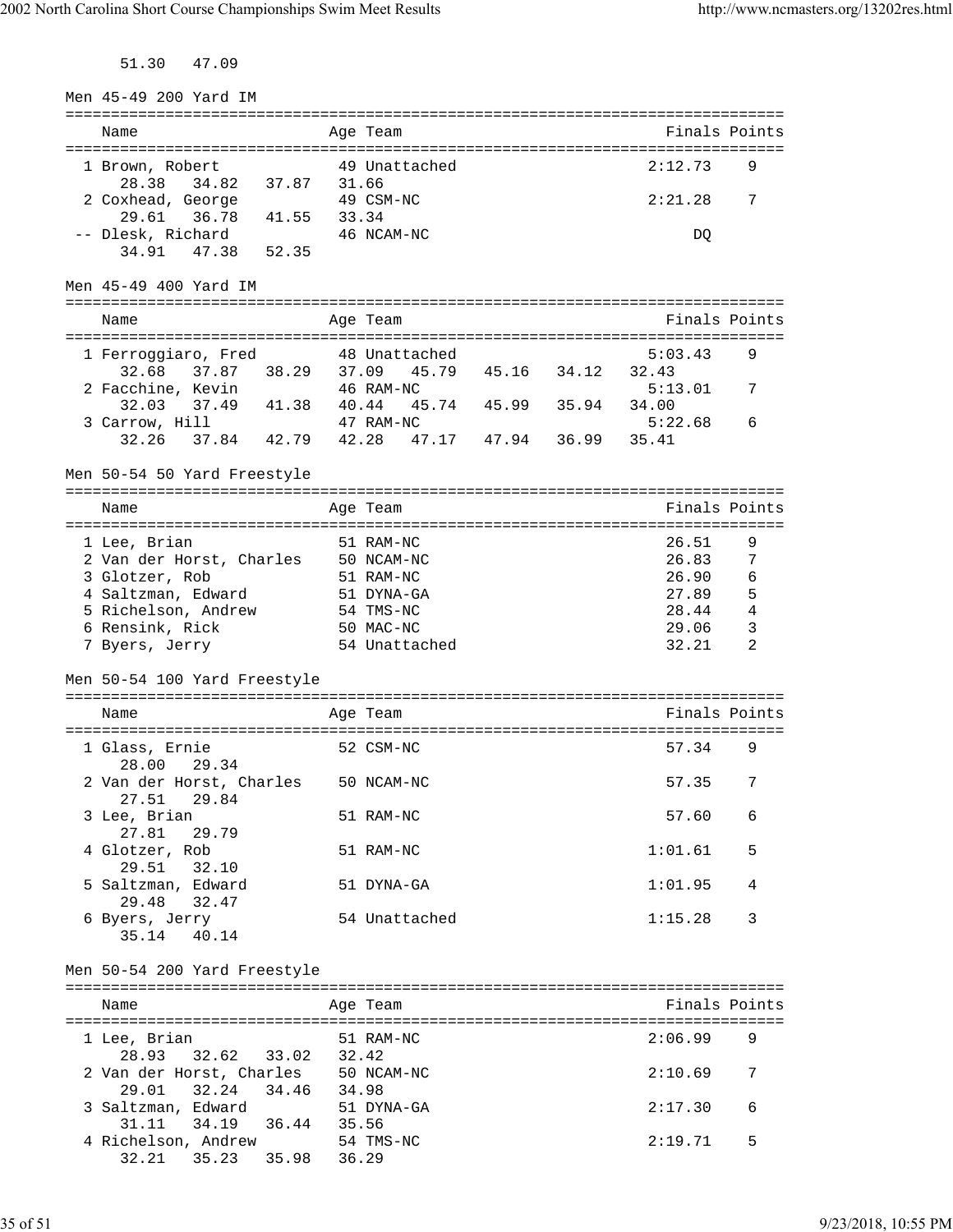| 5 Atkinson, Tom                                        |                   | 52 TMS-NC                                     |  | 2:34.59                   | 4        |
|--------------------------------------------------------|-------------------|-----------------------------------------------|--|---------------------------|----------|
| 34.53<br>6 Karpinos, Ralph                             | 38.79 40.81 40.46 | 52 NCMS-NC                                    |  | 2:51.72                   | 3        |
| 40.25 43.93 44.86 42.68                                |                   |                                               |  |                           |          |
| Men 50-54 500 Yard Freestyle                           |                   |                                               |  |                           |          |
| Name                                                   |                   | Age Team                                      |  | Finals Points             |          |
|                                                        |                   |                                               |  |                           |          |
| 1 Van der Horst, Charles                               |                   | 50 NCAM-NC                                    |  | 5:59.73                   | 9        |
| 34.64<br>31.04<br>37.08<br>35.48                       |                   | 36.29   36.87   37.07   37.02   37.09   37.15 |  |                           |          |
| 2 Glass, Ernie                                         |                   | 52 CSM-NC                                     |  | 6:06.35                   | 7        |
| 32.33 35.75 37.20 37.99 37.66 37.72 37.94              |                   |                                               |  | 37.93                     |          |
| 36.83 35.00                                            |                   |                                               |  |                           |          |
| Men 50-54 50 Yard Backstroke                           |                   |                                               |  |                           |          |
|                                                        |                   |                                               |  |                           |          |
| Name                                                   |                   | Age Team                                      |  | Finals Points             |          |
|                                                        |                   |                                               |  | 35.26                     |          |
| 1 Rensink, Rick                                        |                   | 50 MAC-NC<br>54 Unattached                    |  | 46.28                     | 9<br>- 7 |
| 2 Byers, Jerry<br>3 Karpinos, Ralph 52 NCMS-NC         |                   |                                               |  | 51.54                     | 6        |
|                                                        |                   |                                               |  |                           |          |
| Men 50-54 100 Yard Backstroke                          |                   |                                               |  |                           |          |
| Name                                                   |                   | Age Team                                      |  | Finals Points             |          |
|                                                        |                   |                                               |  |                           |          |
| 1 Rensink, Rick                                        |                   | 50 MAC-NC                                     |  | 1:17.11                   | 9        |
| 40.81<br>36.30                                         |                   |                                               |  |                           |          |
|                                                        |                   |                                               |  |                           |          |
| Men 50-54 50 Yard Breaststroke                         |                   |                                               |  |                           |          |
|                                                        |                   |                                               |  |                           |          |
|                                                        |                   |                                               |  |                           |          |
| Name                                                   |                   | Age Team                                      |  | Finals Points             |          |
|                                                        |                   |                                               |  |                           |          |
| 1 Frisch, David                                        |                   | 53 VMST-VA                                    |  | 31.99                     | 9        |
|                                                        |                   | 54 Unattached<br>51 RAM-NC                    |  | 35.39<br>36.29            | 7<br>6   |
| 2 Byers, Jerry<br>3 Glotzer, Rob<br>4 Saltzman, Edward |                   | 51 DYNA-GA                                    |  | 40.92                     | 5        |
|                                                        |                   |                                               |  |                           |          |
| Men 50-54 100 Yard Breaststroke                        |                   |                                               |  |                           |          |
| Name                                                   |                   | Age Team                                      |  | Finals Points             |          |
|                                                        |                   |                                               |  |                           |          |
| 1 Frisch, David<br>32.78<br>38.47                      |                   | 53 VMST-VA                                    |  | 1:11.25                   | 9        |
| 2 Glotzer, Rob                                         |                   | 51 RAM-NC                                     |  | 1:19.12                   | 7        |
| 37.30<br>41.82                                         |                   |                                               |  |                           |          |
| 3 Byers, Jerry                                         |                   | 54 Unattached                                 |  | 1:19.16                   | 6        |
| 36.20<br>42.96                                         |                   |                                               |  |                           |          |
| 4 Karpinos, Ralph<br>49.92 53.08                       |                   | 52 NCMS-NC                                    |  | 1:43.00                   | 5        |
|                                                        |                   |                                               |  |                           |          |
| Men 50-54 50 Yard Butterfly                            |                   |                                               |  |                           |          |
| Name                                                   |                   | Age Team                                      |  | Finals Points             |          |
|                                                        |                   |                                               |  |                           |          |
| 1 Van der Horst, Charles                               |                   | 50 NCAM-NC                                    |  | 29.14                     |          |
| 2 Rensink, Rick                                        |                   | 50 MAC-NC                                     |  | 33.05                     | 7        |
| Men 50-54 100 Yard Butterfly                           |                   |                                               |  |                           |          |
|                                                        |                   |                                               |  |                           |          |
| Name                                                   |                   | Aqe Team                                      |  | Finals Points<br>======== |          |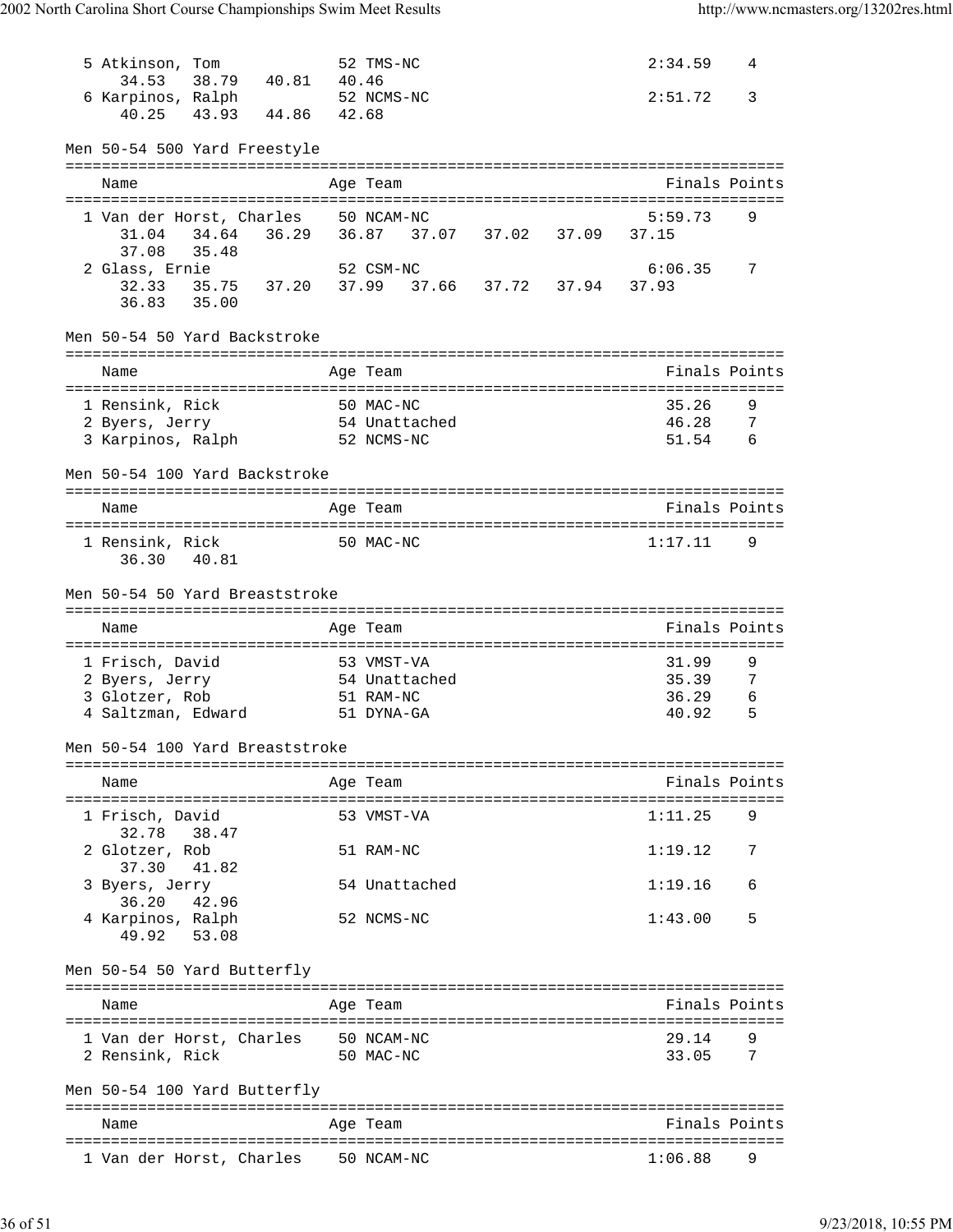| 30.49<br>36.39                                          |            |               |                         |  |
|---------------------------------------------------------|------------|---------------|-------------------------|--|
| 2 Richelson, Andrew                                     |            | 54 TMS-NC     | 1:12.47 7               |  |
| 33.46<br>39.01<br>3 Glotzer, Rob                        |            | 51 RAM-NC     | 1:13.14<br>6            |  |
| 33.99 39.15                                             |            |               |                         |  |
| 4 Atkinson, Tom<br>33.16<br>43.40                       |            | 52 TMS-NC     | 1:16.56<br>5            |  |
|                                                         |            |               |                         |  |
| Men 50-54 100 Yard IM                                   |            |               |                         |  |
|                                                         |            |               |                         |  |
| Name                                                    |            | Age Team      | Finals Points           |  |
| 1 Frisch, David                                         |            | 53 VMST-VA    | 1:04.27<br>9            |  |
| 29.99 34.28                                             |            |               |                         |  |
| 2 Van der Horst, Charles 50 NCAM-NC<br>31.57<br>36.08   |            |               | 1:07.65<br>7            |  |
| 3 Glotzer, Rob                                          |            | 51 RAM-NC     | 1:10.24<br>6            |  |
| 33.18<br>37.06                                          |            |               |                         |  |
| 4 Saltzman, Edward                                      |            | 51 DYNA-GA    | 1:14.97<br>5            |  |
| 35.94<br>39.03                                          |            |               |                         |  |
| 5 Byers, Jerry<br>43.15<br>41.93                        |            | 54 Unattached | 1:25.08<br>4            |  |
| -- Rensink, Rick                                        |            | 50 MAC-NC     | DQ                      |  |
| 34.53                                                   |            |               |                         |  |
| Men 50-54 200 Yard IM                                   |            |               |                         |  |
|                                                         |            |               |                         |  |
| Name                                                    |            | Age Team      | Finals Points           |  |
|                                                         |            |               |                         |  |
| 1 Karpinos, Ralph 52 NCMS-NC<br>47.54 59.75 54.94 43.74 |            |               | 3:25.97<br>9            |  |
|                                                         |            |               |                         |  |
| Men 55-59 50 Yard Freestyle                             |            |               |                         |  |
|                                                         |            |               |                         |  |
|                                                         |            |               |                         |  |
| Name                                                    |            | Age Team      | Finals Points           |  |
| 1 Waltman, George 56 WNCY-NC                            |            |               | 28.27<br>9              |  |
| 2 Davis, James                                          | 56 SCMM-NC |               | 29.23<br>$\overline{7}$ |  |
|                                                         |            |               |                         |  |
| Men 55-59 100 Yard Freestyle                            |            |               |                         |  |
| Name                                                    |            | Age Team      | Finals Points           |  |
|                                                         |            |               |                         |  |
| 1 Poiletman, Robert                                     | 58 COLM-SC |               | 56.91<br>9              |  |
| 27.55 29.36<br>2 Waltman, George                        |            | 56 WNCY-NC    | 1:04.73<br>7            |  |
| 34.14<br>30.59                                          |            |               |                         |  |
| 3 Slaughter, James                                      |            | 56 RAM-NC     | 1:08.63<br>6            |  |
| 33.97 34.66                                             |            |               |                         |  |
| 4 Davis, James<br>39.29<br>33.48                        |            | 56 SCMM-NC    | 1:12.77<br>5            |  |
| 5 Butler, Dave                                          |            | 58 RAM-NC     | 1:21.71<br>4            |  |
| 39.27 42.44                                             |            |               |                         |  |
|                                                         |            |               |                         |  |
| Men 55-59 200 Yard Freestyle                            |            |               |                         |  |
| Name                                                    |            | Age Team      | Finals Points           |  |
|                                                         |            |               |                         |  |
| 1 Poiletman, Robert                                     | 58 COLM-SC |               | 2:04.17<br>9            |  |
| 32.11 32.54 30.11<br>29.41<br>2 White, Bernie           | 58 CSM-NC  |               | 2:32.62<br>7            |  |
| 38.91 39.80 37.31<br>36.60                              |            |               |                         |  |
| 3 Slaughter, James                                      |            | 56 RAM-NC     | 2:32.81<br>6            |  |
| 37.92 38.07 38.77 38.05<br>4 Davis, James               |            | 56 SCMM-NC    | 2:32.93<br>5            |  |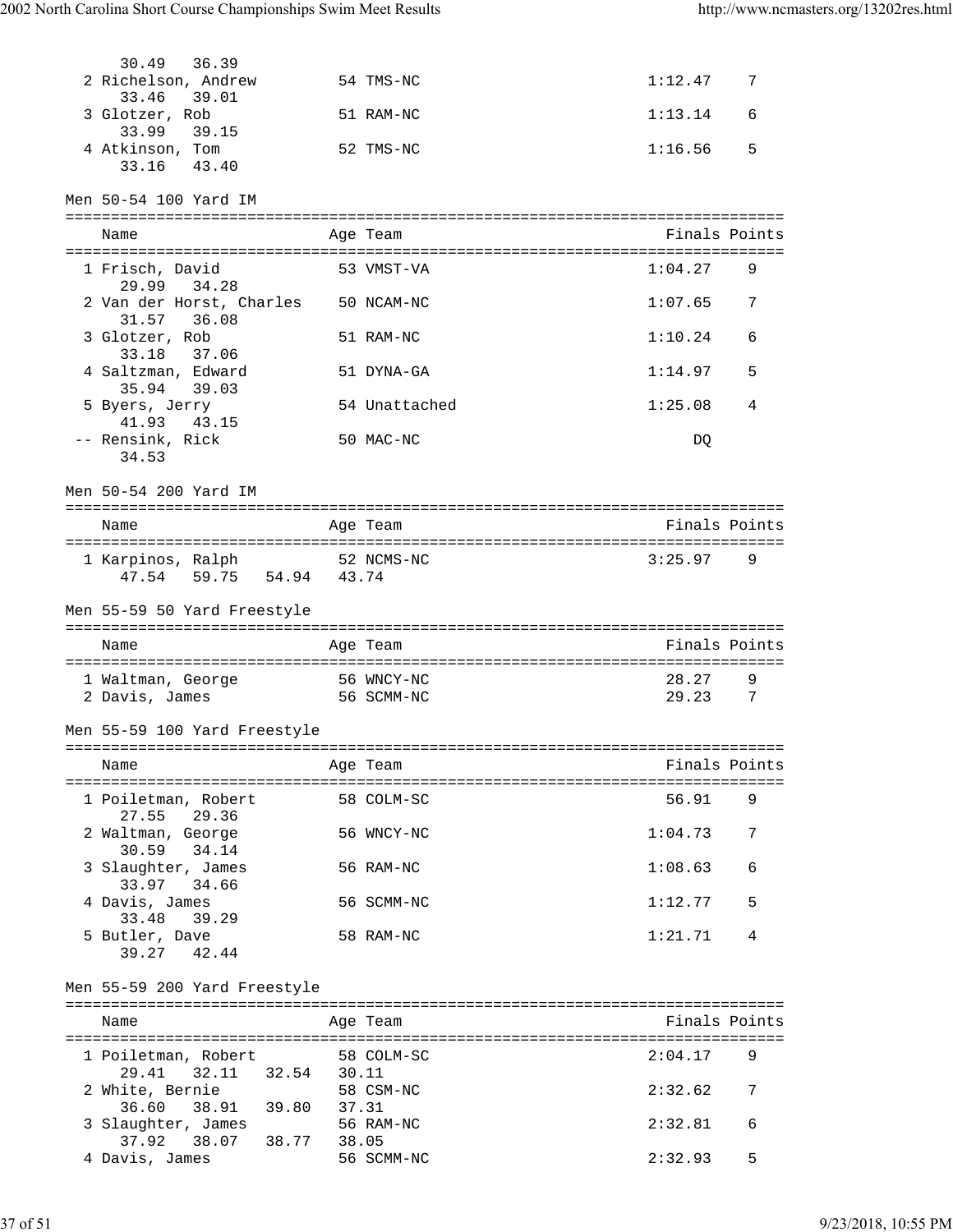34.92 38.79 40.67 38.55<br>altman. George 56 WNCY-NC 5 Waltman, George 56 WNCY-NC 2:36.70 4 33.68 42.08 41.61 39.33 Men 55-59 500 Yard Freestyle =============================================================================== Name Age Team Finals Points =============================================================================== 1 Slaughter, James 56 RAM-NC 6:50.15 9 37.95 41.14 42.42 42.10 41.92 42.05 41.70 41.94 41.18 37.75 Men 55-59 1000 Yard Freestyle =============================================================================== Name Age Team Age Team Finals Points =============================================================================== 1 McGrain, Peter 57 RAM-NC 13:21.21 36.47 39.93 40.57 40.41 40.79 40.44 40.65 40.07 40.09 39.72 40.62 40.51 40.46 40.61 40.51 40.39 40.41 40.23 39.86 38.47 2 Slaughter, James 56 RAM-NC 14:07.32 7 37.47 40.69 42.76 42.94 42.57 42.68 43.02 43.39 42.66 42.23 43.15 42.53 43.13 43.02 44.02 42.70 43.21 43.33 42.65 39.17 3 Davis, James 56 SCMM-NC 14:40.77 6 35.92 40.27 42.88 43.67 44.75 45.46 45.23 45.57 44.44 45.09 44.88 45.35 45.54 45.44 45.58 45.73 45.95 44.61 44.72 39.69 Men 55-59 50 Yard Backstroke =============================================================================== Name Age Team Finals Points =============================================================================== 1 Slaughter, James 56 RAM-NC 47.25 9 -- Davis, James 56 SCMM-NC DQ Men 55-59 100 Yard Backstroke =============================================================================== Name Age Team Age Team Finals Points =============================================================================== 1 White, Bernie 58 CSM-NC 1:22.96 9 41.61 41.35 2 Davis, James 56 SCMM-NC 1:29.44 7 44.35 45.09 3 Butler, Dave 58 RAM-NC 1:46.37 6 51.33 55.04 Men 55-59 200 Yard Backstroke =============================================================================== Name **Age Team Age Team Age Team Age Team Finals Points** =============================================================================== 1 Lawrance, John 55 NCMS-NC 2:23.78 9 34.74 35.93 36.51 36.60 Men 55-59 50 Yard Breaststroke =============================================================================== Name Age Team Finals Points =============================================================================== 1 Slaughter, James 56 RAM-NC 37.69 9 2 Davis, James 56 SCMM-NC 40.72 7 3 McNairy, Sandy Men 55-59 100 Yard Breaststroke =============================================================================== Name **Age Team** Age Team **Finals Points**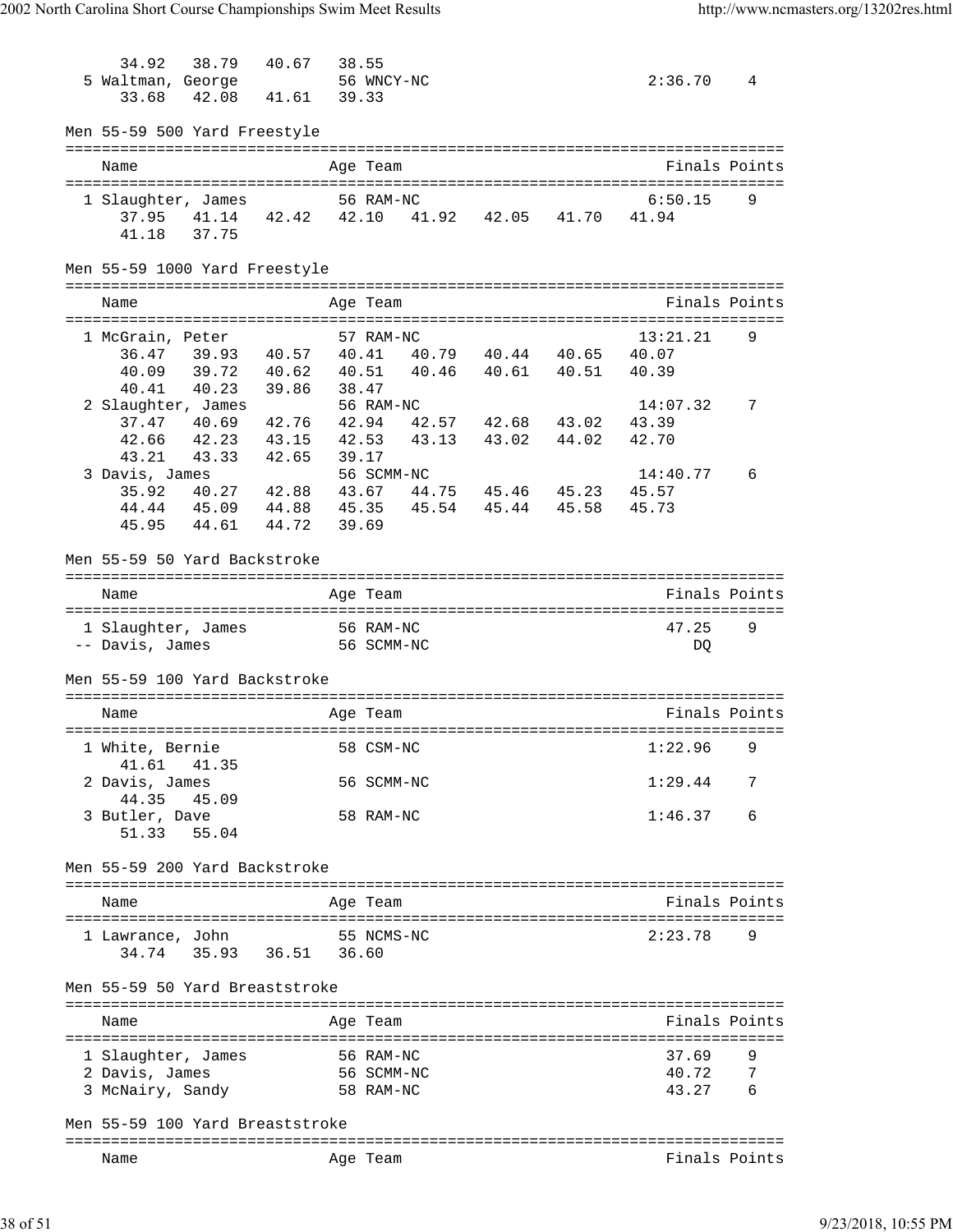| 1 Palmer, Terry<br>38.86<br>34.53                                                        |       | 57 DYNA-GA | 1:13.39       | 9              |
|------------------------------------------------------------------------------------------|-------|------------|---------------|----------------|
| 2 Slaughter, James<br>42.64<br>45.58                                                     |       | 56 RAM-NC  | 1:28.22       | 7              |
| 3 Butler, Dave<br>50.37 52.70                                                            |       | 58 RAM-NC  | 1:43.07       | 6              |
| -- Davis, James<br>46.09 51.63                                                           |       | 56 SCMM-NC | DQ            |                |
| Men 55-59 200 Yard Breaststroke                                                          |       |            |               |                |
| Name                                                                                     |       | Age Team   | Finals Points |                |
| 1 Palmer, Terry                                                                          |       | 57 DYNA-GA | 2:47.39       | 9              |
| 42.77 44.43 43.09<br>37.10<br>2 Slaughter, James 56 RAM-NC<br>46.39  49.07  49.77  47.07 |       |            | 3:12.30       | $\overline{7}$ |
| Men 55-59 50 Yard Butterfly                                                              |       |            |               |                |
| Name                                                                                     |       | Age Team   | Finals Points |                |
|                                                                                          |       |            | 27.62         | 9              |
| 1 Poiletman, Robert 58 COLM-SC                                                           |       | 58 CSM-NC  | 29.85         | $\overline{7}$ |
|                                                                                          |       | 58 RAM-NC  | 40.26         | - 6            |
| Lourney, Bernie<br>3 McNairy, Sandy                                                      |       |            |               |                |
| Men 55-59 100 Yard Butterfly                                                             |       |            |               |                |
|                                                                                          |       |            |               |                |
| Name                                                                                     |       | Age Team   | Finals Points |                |
| 1 Poiletman, Robert<br>28.01<br>31.00                                                    |       | 58 COLM-SC | 59.01 9       |                |
| 2 White, Bernie<br>35.21 37.58                                                           |       | 58 CSM-NC  | 1:12.79 7     |                |
| Men 55-59 200 Yard Butterfly                                                             |       |            |               |                |
|                                                                                          |       |            |               |                |
| Name                                                                                     |       | Age Team   | Finals Points |                |
| 1 Poiletman, Robert                                                                      |       | 58 COLM-SC | 2:13.29       | 9              |
| 29.85 34.07 35.22                                                                        | 34.15 |            |               |                |
| Men 55-59 100 Yard IM                                                                    |       |            |               |                |
| Name                                                                                     |       | Age Team   | Finals Points |                |
| 1 Slaughter, James                                                                       |       | 56 RAM-NC  | 1:23.39       | 9              |
| 42.04 41.35<br>2 McNairy, Sandy                                                          |       | 58 RAM-NC  | 1:28.14       | 7              |
| 40.42<br>47.72<br>3 Butler, Dave                                                         |       | 58 RAM-NC  | 1:35.92       | 6              |
| 49.36<br>46.56                                                                           |       |            |               |                |
| Men 55-59 200 Yard IM                                                                    |       |            |               |                |
| Name                                                                                     |       | Age Team   | Finals Points |                |
| 1 Slaughter, James                                                                       |       | 56 RAM-NC  | 3:08.66       | 9              |
| 56.07 50.76<br>42.71                                                                     | 39.12 |            |               |                |
| 2 Butler, Dave                                                                           |       | 58 RAM-NC  | 3:37.96       | 7              |
| 47.31 1:00.98 1:00.17                                                                    | 49.50 |            |               |                |
| Men 55-59 400 Yard IM                                                                    |       |            |               |                |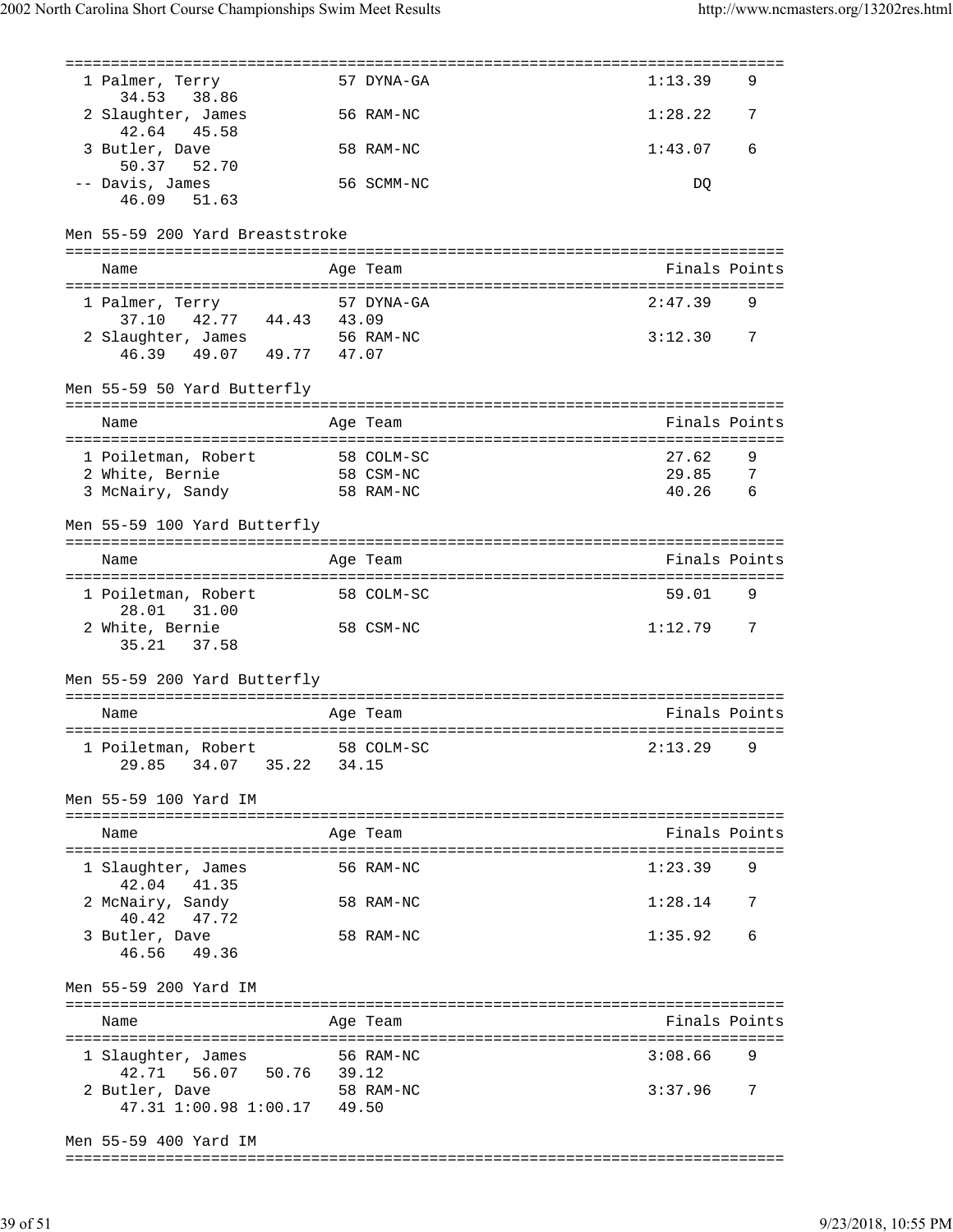| Name                                                                             |            | Age Team                                  |  | Finals Points |               |
|----------------------------------------------------------------------------------|------------|-------------------------------------------|--|---------------|---------------|
| ====================================<br>-- Palmer, Terry<br>31.07<br>37.17       |            | 57 DYNA-GA                                |  | DO            |               |
| Men 60-64 50 Yard Freestyle                                                      |            |                                           |  |               |               |
| Name                                                                             |            | Age Team                                  |  |               | Finals Points |
| 1 Enyart, James                                                                  |            | 60 WAM-NC                                 |  | 32.76         | 9             |
| 2 Goldstein, Simon                                                               |            | 64 SMAC-NC                                |  | 37.60         | 7             |
| 3 Antonelli, George                                                              |            | 60 NCAM-NC                                |  | 41.46         | 6             |
| 4 Stroupe, Mike                                                                  |            | 64 RAM-NC                                 |  | 50.24         | - 5           |
| Men 60-64 100 Yard Freestyle                                                     |            |                                           |  |               |               |
| Name                                                                             |            | Age Team                                  |  | Finals Points |               |
| 1 Murphy, Dan<br>35.08<br>38.99                                                  |            | 60 NCAM-NC                                |  | 1:14.07       | 9             |
| 2 Enyart, James<br>35.78 39.71                                                   |            | 60 WAM-NC                                 |  | 1:15.49       | 7             |
| 3 Macartney, Norm<br>36.38<br>44.94                                              |            | 63 SCMM-NC                                |  | 1:21.32       | 6             |
| 4 Goldstein, Simon<br>39.14<br>45.78                                             |            | 64 SMAC-NC                                |  | 1:24.92       | 5             |
| 5 Antonelli, George<br>46.77 1:04.20                                             |            | 60 NCAM-NC                                |  | 1:50.97       | 4             |
| 6 Stroupe, Mike<br>54.74 1:03.61                                                 |            | 64 RAM-NC                                 |  | 1:58.35       | 3             |
| Men 60-64 200 Yard Freestyle                                                     |            |                                           |  |               |               |
|                                                                                  |            |                                           |  |               |               |
| Name                                                                             |            | Age Team                                  |  | Finals Points |               |
| 1 Murphy, Dan<br>35.03<br>39.55 40.07                                            | 38.63      | 60 NCAM-NC                                |  | 2:33.28       | 9             |
| 2 Enyart, James<br>42.08 45.81<br>37.68                                          | 45.15      | 60 WAM-NC                                 |  | 2:50.72       | 7             |
| 3 Stroupe, Mike                                                                  |            | 64 RAM-NC                                 |  | 4:21.56       | 6             |
| 57.42 1:06.43 1:10.86 1:06.85                                                    |            |                                           |  |               |               |
| Men 60-64 500 Yard Freestyle                                                     |            |                                           |  |               |               |
| Name                                                                             |            | Age Team                                  |  |               | Finals Points |
|                                                                                  |            |                                           |  |               |               |
| 1 Murphy, Dan                                                                    | 60 NCAM-NC |                                           |  | 6:46.84       | 9             |
| 37.56<br>40.92<br>39.56                                                          |            | 41.08 41.81 41.59 41.20 40.97 40.92 41.23 |  |               |               |
| 2 Lea, Frank                                                                     |            | 61 ADMS-AD                                |  | 7:22.49       | 7             |
| 38.34 42.80 45.69                                                                |            | 44.91  46.15  45.03  45.16                |  | 44.76         |               |
| 45.63 44.02                                                                      |            |                                           |  |               |               |
| 3 Enyart, James                                                                  |            | 60 WAM-NC                                 |  | 7:52.62       | 6             |
| 40.36 46.21 48.10 48.74 49.25 49.22 48.28<br>48.00<br>46.02                      |            |                                           |  | 48.44         |               |
| 4 Macartney, Norm                                                                |            | 63 SCMM-NC                                |  | 8:12.18       | 5             |
| 42.18 48.63 50.60 51.65 51.37 50.56 50.72                                        |            |                                           |  | 50.22         |               |
| 49.68<br>46.57                                                                   | 64 RAM-NC  |                                           |  |               |               |
| 5 Stroupe, Mike<br>59.70 1:09.97 1:13.48 1:14.70 1:11.71 1:11.43 1:12.31 1:12.28 |            |                                           |  | 11:46.74      | 4             |
| 1:11.33 1:09.83                                                                  |            |                                           |  |               |               |
| Men 60-64 1650 Yard Freestyle                                                    |            |                                           |  |               |               |
|                                                                                  |            |                                           |  |               |               |
| Name                                                                             |            | Age Team                                  |  |               | Finals Points |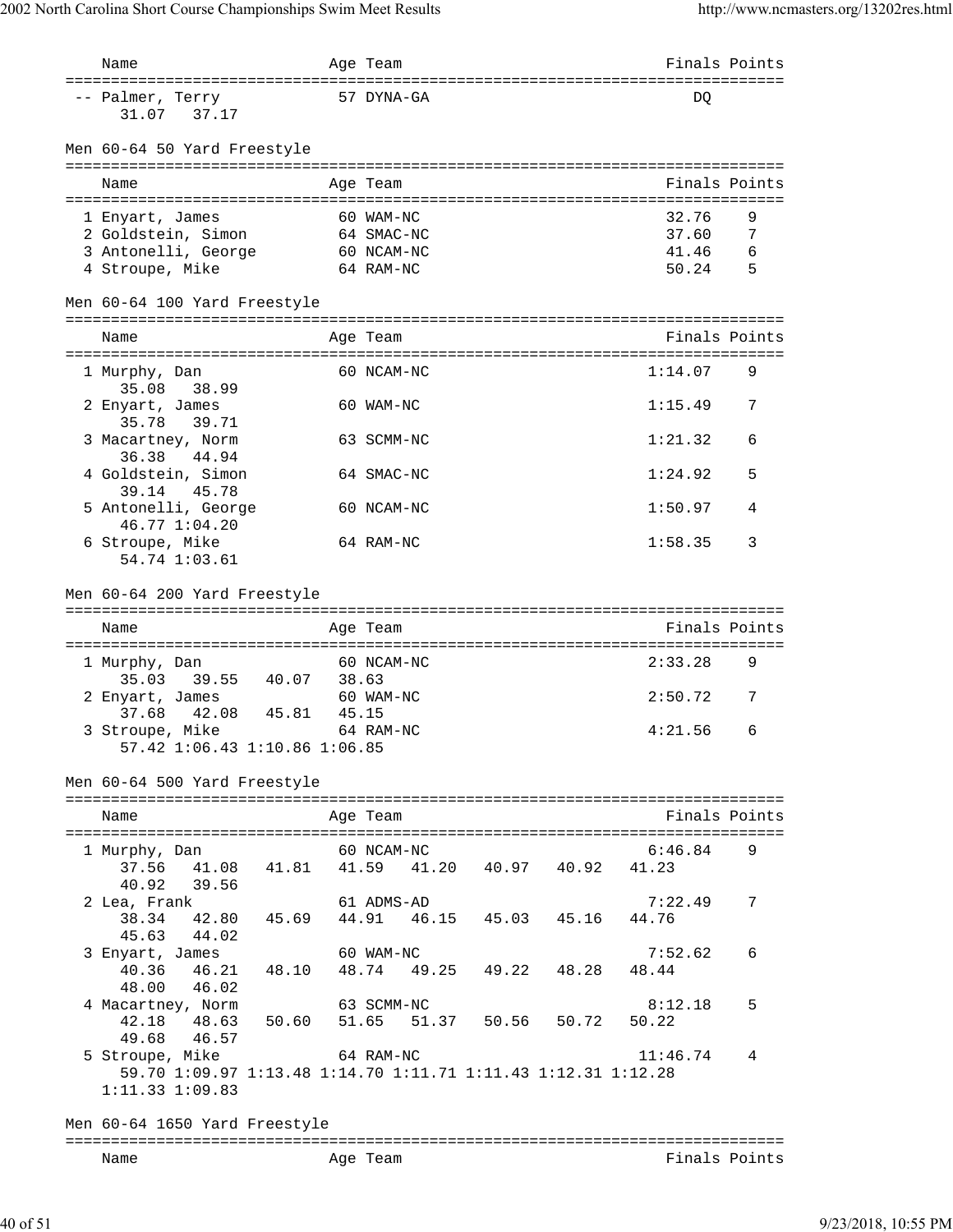| ==========================                                                                                  |       | :==========<br>================================ |                         |               |               |
|-------------------------------------------------------------------------------------------------------------|-------|-------------------------------------------------|-------------------------|---------------|---------------|
| 1 Murphy, Dan                                                                                               |       | 60 NCAM-NC                                      |                         | 22:48.02      | 9             |
| 40.16  40.82  41.38<br>38.43                                                                                |       |                                                 | 41.44 41.66 41.90       | 41.83         |               |
| 41.96<br>41.70  41.73  41.63                                                                                |       |                                                 | 42.33 41.59 41.87 41.85 |               |               |
| 41.85                                                                                                       |       |                                                 |                         |               |               |
| 42.02  42.02  41.91  41.53  41.57  41.51  41.78<br>41.50  41.85  41.56  41.81  41.38  41.30  41.23<br>41.92 |       |                                                 |                         |               |               |
|                                                                                                             |       |                                                 |                         |               |               |
| 39.00                                                                                                       |       |                                                 |                         |               |               |
| 2 Stroupe, Mike                                                                                             |       | 64 RAM-NC                                       |                         | 39:44.11      | 7             |
| 59.32 1:12.38 1:12.56 1:12.42 1:11.00 1:12.49 1:11.04 1:14.53                                               |       |                                                 |                         |               |               |
| 1:14.64 1:10.54 1:15.45 1:13.43 1:13.68 1:14.37 1:13.03 1:12.60                                             |       |                                                 |                         |               |               |
| 1:14.03 1:10.86 1:12.97 1:11.91 1:14.03 1:10.90 1:12.79 1:12.68                                             |       |                                                 |                         |               |               |
| 1:15.86 1:15.45 1:14.33 1:14.52 1:14.61 1:10.66 1:11.10 1:09.61                                             |       |                                                 |                         |               |               |
| 1:04.32                                                                                                     |       |                                                 |                         |               |               |
|                                                                                                             |       |                                                 |                         |               |               |
|                                                                                                             |       |                                                 |                         |               |               |
| Men 60-64 50 Yard Backstroke                                                                                |       |                                                 |                         |               |               |
|                                                                                                             |       |                                                 |                         |               |               |
| Name                                                                                                        |       | Age Team                                        |                         |               | Finals Points |
|                                                                                                             |       |                                                 |                         |               |               |
| 1 Pinkerton, Rolffs                                                                                         |       | 63 NCAM-NC                                      |                         | 33.39         | 9             |
|                                                                                                             |       |                                                 |                         | 46.98         | 7             |
| 2 Antonelli, George 60 NCAM-NC                                                                              |       |                                                 |                         |               |               |
| 3 Enyart, James                                                                                             |       | 60 WAM-NC                                       |                         | 47.22         | 6             |
| 4 Stroupe, Mike                                                                                             |       | 64 RAM-NC                                       |                         | 1:20.45       | 5             |
|                                                                                                             |       |                                                 |                         |               |               |
| Men 60-64 100 Yard Backstroke                                                                               |       |                                                 |                         |               |               |
|                                                                                                             |       |                                                 |                         |               |               |
| Name                                                                                                        |       | Age Team                                        |                         | Finals Points |               |
|                                                                                                             |       |                                                 |                         |               |               |
| 1 Pinkerton, Rolffs                                                                                         |       | 63 NCAM-NC                                      |                         | 1:13.83       | 9             |
|                                                                                                             |       |                                                 |                         |               |               |
| 35.88<br>37.95                                                                                              |       |                                                 |                         |               |               |
| 2 Murphy, Dan                                                                                               |       | 60 NCAM-NC                                      |                         | 1:24.62       | 7             |
| 41.65<br>42.97                                                                                              |       |                                                 |                         |               |               |
| 3 Lea, Frank                                                                                                |       | 61 ADMS-AD                                      |                         | 1:37.65       | 6             |
| 4 Goldstein, Simon                                                                                          |       | 64 SMAC-NC                                      |                         | 1:40.84       | 5             |
| 50.02<br>50.82                                                                                              |       |                                                 |                         |               |               |
|                                                                                                             |       |                                                 |                         |               |               |
|                                                                                                             |       | 63 SCMM-NC                                      |                         | 1:41.81       | 4             |
| 5 Macartney, Norm                                                                                           |       |                                                 |                         |               |               |
| 51.25<br>50.56                                                                                              |       |                                                 |                         |               |               |
| 6 Antonelli, George                                                                                         |       | 60 NCAM-NC                                      |                         | 1:47.74       | 3             |
| 49.36<br>58.38                                                                                              |       |                                                 |                         |               |               |
|                                                                                                             |       |                                                 |                         |               |               |
|                                                                                                             |       |                                                 |                         |               |               |
| Men 60-64 200 Yard Backstroke                                                                               |       |                                                 |                         |               |               |
|                                                                                                             |       |                                                 |                         |               |               |
| Name                                                                                                        |       | Age Team                                        |                         | Finals Points |               |
| ==============================                                                                              |       |                                                 |                         |               |               |
| 1 Murphy, Dan                                                                                               |       | 60 NCAM-NC                                      |                         | 2:50.04       | 9             |
| 41.21<br>42.94 43.20                                                                                        | 42.69 |                                                 |                         |               |               |
|                                                                                                             |       | 63 NCAM-NC                                      |                         | 2:50.34       | 7             |
| 2 Pinkerton, Rolffs                                                                                         |       |                                                 |                         |               |               |
| 44.22<br>40.95<br>43.17                                                                                     | 42.00 |                                                 |                         |               |               |
| 3 Goldstein, Simon                                                                                          |       | 64 SMAC-NC                                      |                         | 3:38.58       | 6             |
| 55.37 56.66<br>50.52                                                                                        | 56.03 |                                                 |                         |               |               |
| -- Lea, Frank                                                                                               |       | 61 ADMS-AD                                      |                         | DQ            |               |
| 53.22<br>57.17 1:58.25                                                                                      |       |                                                 |                         |               |               |
|                                                                                                             |       |                                                 |                         |               |               |
| Men 60-64 50 Yard Breaststroke                                                                              |       |                                                 |                         |               |               |
|                                                                                                             |       |                                                 |                         |               |               |
|                                                                                                             |       |                                                 |                         |               |               |
| Name                                                                                                        |       | Age Team                                        |                         |               | Finals Points |
|                                                                                                             |       |                                                 |                         |               |               |
| 1 Antonelli, George                                                                                         |       | 60 NCAM-NC                                      |                         | 48.02         | 9             |
| 2 Enyart, James                                                                                             |       | 60 WAM-NC                                       |                         | 53.88         | 7             |
| 3 Stroupe, Mike                                                                                             |       | 64 RAM-NC                                       |                         | 1:18.33       | 6             |
|                                                                                                             |       |                                                 |                         |               |               |
| Men 60-64 100 Yard Breaststroke                                                                             |       |                                                 |                         |               |               |
|                                                                                                             |       |                                                 |                         |               |               |
|                                                                                                             |       |                                                 |                         |               |               |
| Name                                                                                                        |       | Age Team                                        |                         |               | Finals Points |
| 1 Macartney, Norm                                                                                           |       | 63 SCMM-NC                                      |                         | 1:36.47       | 9             |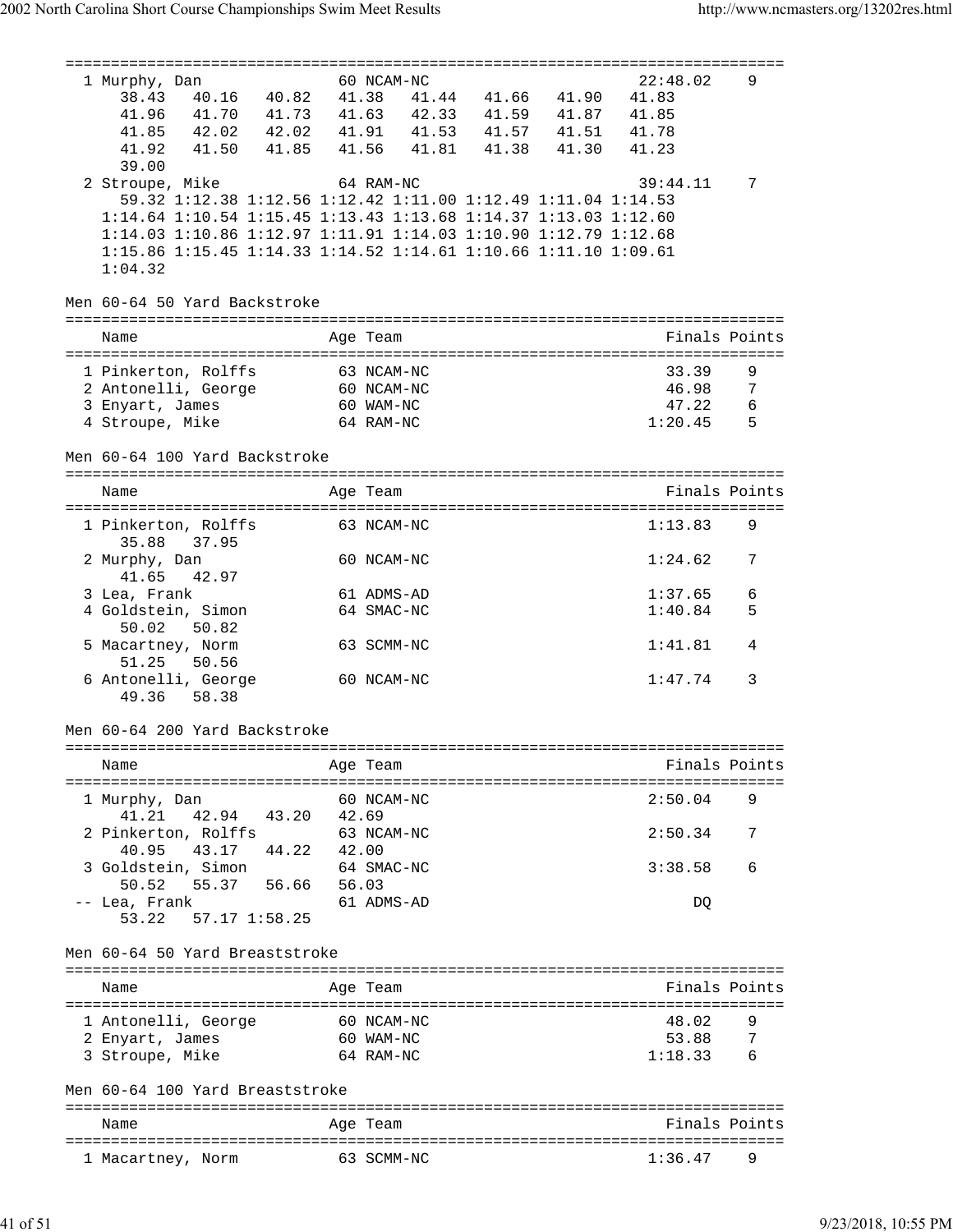| 46.06<br>50.41<br>2 Antonelli, George  |       | 60 NCAM-NC | 1:46.077    |                |
|----------------------------------------|-------|------------|-------------|----------------|
| 49.86<br>56.21<br>3 Stroupe, Mike      |       | 64 RAM-NC  | 3:05.98     | 6              |
| $1:25.90$ $1:40.08$                    |       |            |             |                |
| Men 60-64 200 Yard Breaststroke        |       |            |             |                |
| Name                                   |       | Age Team   |             | Finals Points  |
| 1 Antonelli, George 60 NCAM-NC         |       |            | $4:08.72$ 9 |                |
| 58.37 1:03.72 1:03.22 1:03.41          |       |            |             |                |
| Men 60-64 50 Yard Butterfly            |       |            |             |                |
| Name                                   |       | Age Team   |             | Finals Points  |
| 1 Lea, Frank                           |       | 61 ADMS-AD | 40.23       | 9              |
| 2 Goldstein, Simon                     |       | 64 SMAC-NC | 40.38       | 7              |
| 3 Stroupe, Mike<br>64 RAM-NC           |       |            | $1:23.43$ 6 |                |
| Men 60-64 100 Yard Butterfly           |       |            |             |                |
| Name                                   |       | Age Team   |             | Finals Points  |
|                                        |       |            |             |                |
| 1 Macartney, Norm<br>48.53 55.26       |       | 63 SCMM-NC | 1:43.79     | 9              |
| 2 Goldstein, Simon<br>47.79 1:04.87    |       | 64 SMAC-NC | 1:52.66     | 7              |
| 3 Antonelli, George<br>48.89 1:03.99   |       | 60 NCAM-NC | 1:52.88     | 6              |
| Men 60-64 200 Yard Butterfly           |       |            |             |                |
|                                        |       |            |             |                |
| Name                                   |       | Age Team   |             | Finals Points  |
| 1 Murphy, Dan                          |       | 60 NCAM-NC | 3:23.52     | 9              |
| 46.75 53.29 52.61<br>2 Macartney, Norm | 50.87 | 63 SCMM-NC | 4:21.29     | $\overline{7}$ |
| 54.13 1:05.79 1:09.70 1:11.67          |       |            |             |                |
| 3 Goldstein, Simon 64 SMAC-NC          |       |            | $4:31.63$ 6 |                |
| 57.25 1:09.18 1:14.59 1:10.61          |       |            |             |                |
| Men 60-64 100 Yard IM                  |       |            |             |                |
| Name                                   |       | Age Team   |             | Finals Points  |
|                                        |       |            |             |                |
| 1 Murphy, Dan<br>43.19<br>39.29        |       | 60 NCAM-NC | 1:22.48     | 9              |
| 2 Lea, Frank<br>40.34<br>48.52         |       | 61 ADMS-AD | 1:28.86     | 7              |
| 3 Goldstein, Simon<br>41.49 52.32      |       | 64 SMAC-NC | 1:33.81     | 6              |
| 4 Antonelli, George<br>43.00<br>58.88  |       | 60 NCAM-NC | 1:41.88     | 5              |
| 5 Enyart, James<br>47.16<br>55.71      |       | 60 WAM-NC  | 1:42.87     | 4              |
| 6 Stroupe, Mike<br>$1:17.96$ $1:18.88$ |       | 64 RAM-NC  | 2:36.84     | 3              |
|                                        |       |            |             |                |
| Men 60-64 200 Yard IM                  |       |            |             |                |
|                                        |       |            |             |                |
| Name                                   |       | Age Team   |             | Finals Points  |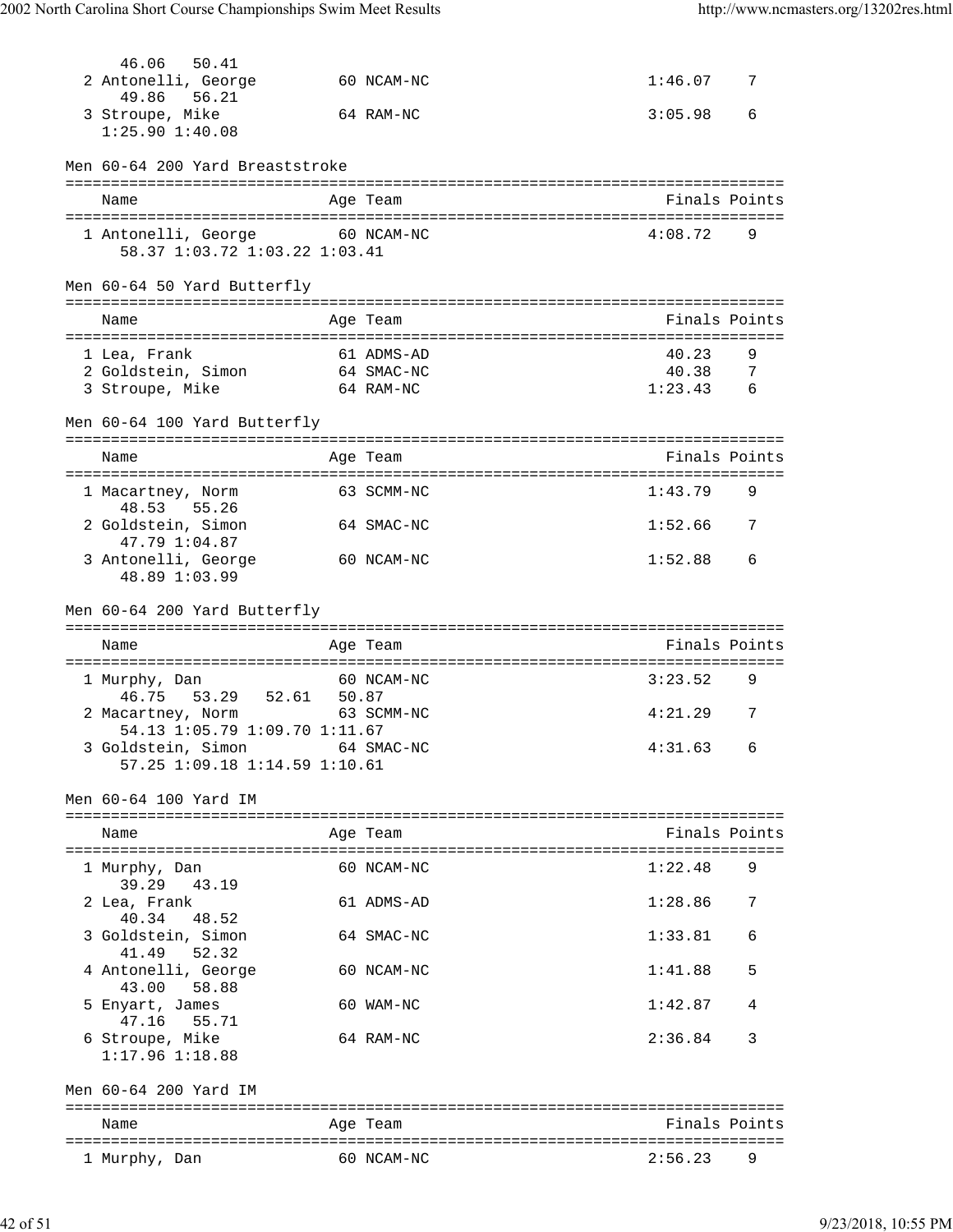41.07 46.18 51.23 37.75<br>2 Lea, Frank 61 ADMS-AD 2 Lea, Frank 61 ADMS-AD 3:19.27 7 43.31 55.01 1:00.31 40.64 3 Macartney, Norm 63 SCMM-NC 63 SCMM-NC 3:25.41 6 45.55 54.10 56.85 48.91 4 Goldstein, Simon 64 SMAC-NC 3:36.44 5 43.12 56.52 1:02.62 54.18 5 Antonelli, George 60 NCAM-NC 4:03.60 4 50.79 57.33 1:10.19 1:05.29 Men 60-64 400 Yard IM =============================================================================== Name Age Team Age Team Finals Points =============================================================================== 1 Murphy, Dan 60 NCAM-NC 6:21.92 9 46.52 54.28 49.15 46.78 51.97 54.16 39.87 39.19 2 Lea, Frank 61 ADMS-AD 7:16.07 7 49.02 59.30 1:58.79 1:04.43 42.32 40.46 3 Macartney, Norm 63 SCMM-NC 7:24.85 6 52.31 58.46 59.30 54.82 59.86 59.20 52.58 48.32 4 Goldstein, Simon 64 SMAC-NC 8:18.29 5 50.56 1:11.30 1:02.04 1:01.20 1:05.87 1:12.22 58.02 57.08 Men 65-69 50 Yard Backstroke =============================================================================== Name Age Team Finals Points =============================================================================== 1 Shouse, Darle 68 AWSM-NC 51.23 Men 65-69 50 Yard Breaststroke =============================================================================== Name Age Team Finals Points =============================================================================== 1 Shouse, Darle 68 AWSM-NC 45.74 9 Men 65-69 100 Yard Breaststroke =============================================================================== Name **Age Team** Age Team Finals Points =============================================================================== 1 Shouse, Darle 68 AWSM-NC 1:39.24 46.76 52.48 Men 65-69 200 Yard Breaststroke =============================================================================== Name Age Team Finals Points =============================================================================== 1 Shouse, Darle 68 AWSM-NC 3:35.95 9 48.26 54.30 56.77 56.62 Men 65-69 100 Yard IM =============================================================================== Name Age Team Age Team Finals Points =============================================================================== 1 Shouse, Darle 68 AWSM-NC 1:43.70 52.52 51.18 Men 65-69 200 Yard IM =============================================================================== Name Age Team Finals Points =============================================================================== 1 Shouse, Darle 68 AWSM-NC 56.92 1:01.88 55.12 59.06 Men 70-74 50 Yard Freestyle ===============================================================================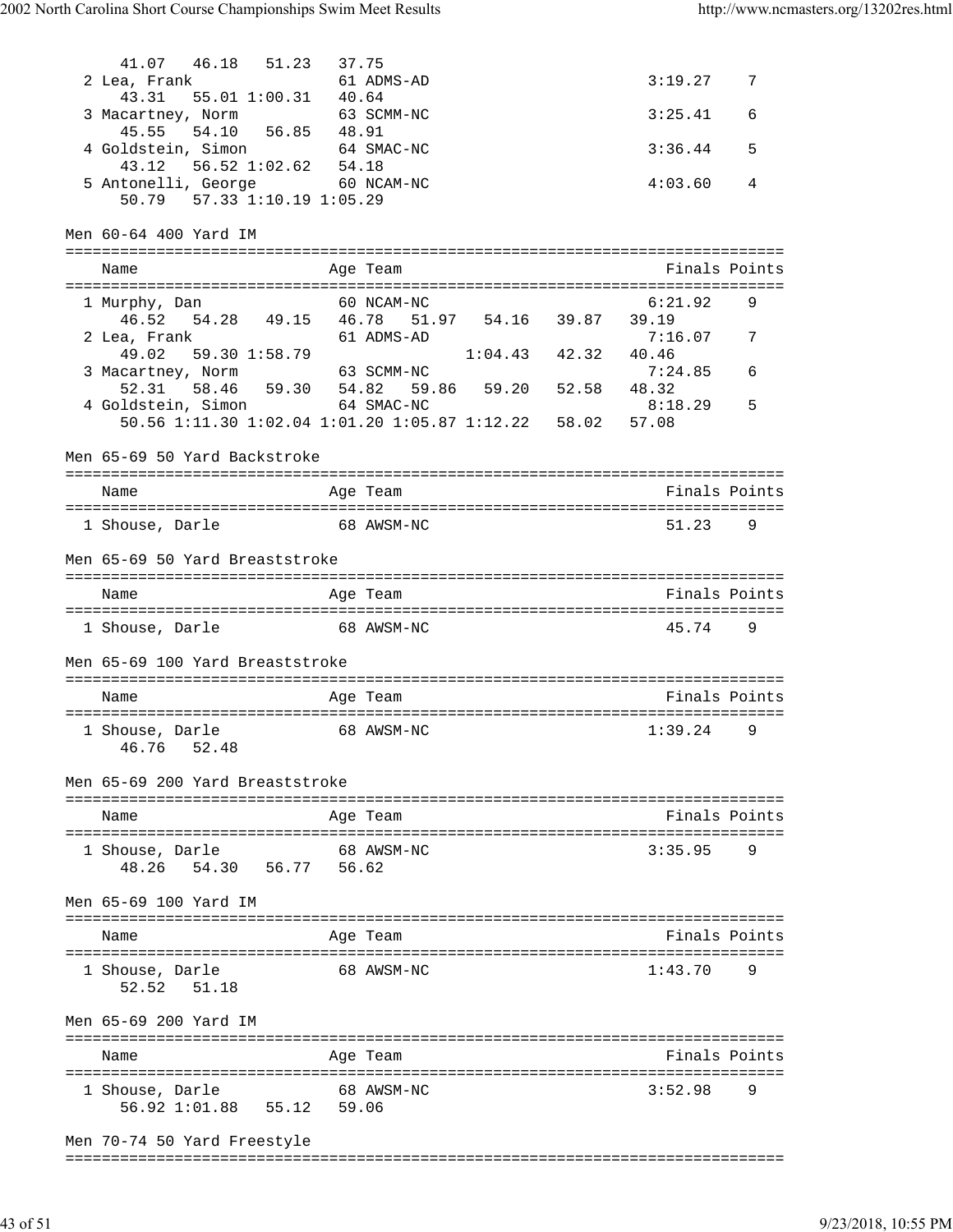| Name                                                          | Age Team                                                                                                        | Finals Points |                |
|---------------------------------------------------------------|-----------------------------------------------------------------------------------------------------------------|---------------|----------------|
| ===================================                           | ====================                                                                                            |               |                |
| 1 Kortheuer, John                                             | 71 CSM-NC                                                                                                       | 28.79         | 9              |
| 2 Webber, Dick                                                | 72 RAM-NC                                                                                                       | 29.40         | $\overline{7}$ |
| 3 Marsil, John                                                | 70 RAM-NC                                                                                                       | 38.19         | 6              |
| Men 70-74 200 Yard Freestyle                                  |                                                                                                                 |               |                |
|                                                               |                                                                                                                 |               |                |
| Name                                                          | Age Team                                                                                                        | Finals Points |                |
|                                                               |                                                                                                                 |               |                |
| 1 Webber, Dick                                                | 72 RAM-NC                                                                                                       | 2:45.10       | 9              |
| 35.42 41.10 44.34 44.24                                       |                                                                                                                 |               |                |
| 2 Marsil, John<br>rsil, John 70 RA<br>44.58 49.35 51.03 49.34 | 70 RAM-NC                                                                                                       | 3:14.30 7     |                |
|                                                               |                                                                                                                 |               |                |
| Men 70-74 1000 Yard Freestyle                                 |                                                                                                                 |               |                |
| Name                                                          | Age Team                                                                                                        | Finals Points |                |
|                                                               |                                                                                                                 |               |                |
| 1 Marsil, John                                                | 70 RAM-NC                                                                                                       | 18:09.04      | 9              |
|                                                               |                                                                                                                 |               |                |
| 53.50                                                         | 57.73  58.06  56.27  56.82  56.24  56.76  57.13                                                                 |               |                |
| 54.13  53.20  51.01<br>55.69                                  |                                                                                                                 |               |                |
|                                                               |                                                                                                                 |               |                |
| Men 70-74 50 Yard Backstroke                                  |                                                                                                                 |               |                |
| Name                                                          | Age Team                                                                                                        | Finals Points |                |
|                                                               |                                                                                                                 |               |                |
| 71 CSM-NC<br>1 Kortheuer, John                                |                                                                                                                 | 37.10         | 9              |
| 70 RAM-NC<br>2 Marsil, John                                   |                                                                                                                 | 49.55         | $\overline{7}$ |
|                                                               |                                                                                                                 |               |                |
| Men 70-74 200 Yard Backstroke                                 |                                                                                                                 |               |                |
| Name                                                          | Age Team                                                                                                        | Finals Points |                |
|                                                               |                                                                                                                 |               |                |
| -- Marsil, John                                               | 70 RAM-NC                                                                                                       | DQ            |                |
| 59.36 1:00.60 57.35<br>56.70                                  |                                                                                                                 |               |                |
|                                                               |                                                                                                                 |               |                |
| Men 70-74 50 Yard Breaststroke                                |                                                                                                                 |               |                |
|                                                               |                                                                                                                 |               |                |
| and the Magnetic Preasurer and the Team<br>Name               | mangang pandang panahalan sa Palawang Palawang Palawang Palawang Palawang Palawang Palawang Palawang Palawang P |               |                |
|                                                               |                                                                                                                 |               |                |
| 1 Kortheuer, John                                             | 71 CSM-NC                                                                                                       | 34.38 9       |                |
| Men 70-74 100 Yard Breaststroke                               |                                                                                                                 |               |                |
|                                                               |                                                                                                                 |               |                |
| Name                                                          | Age Team                                                                                                        | Finals Points |                |
|                                                               |                                                                                                                 |               |                |
| 1 Kortheuer, John<br>71 CSM-NC<br>35.92 41.52                 |                                                                                                                 | 1:17.44       | 9              |
| Men 70-74 200 Yard Breaststroke                               |                                                                                                                 |               |                |
|                                                               |                                                                                                                 |               |                |
| Name                                                          | Aqe Team                                                                                                        | Finals Points |                |
|                                                               |                                                                                                                 |               |                |
| 1 Kortheuer, John 71 CSM-NC<br>41.77 48.77 49.93 45.10        |                                                                                                                 | $3:05.57$ 9   |                |
|                                                               |                                                                                                                 |               |                |
| Men 70-74 50 Yard Butterfly                                   |                                                                                                                 |               |                |
|                                                               |                                                                                                                 |               |                |
| Name                                                          | Age Team                                                                                                        | Finals Points |                |
|                                                               |                                                                                                                 |               |                |
| 1 Webber, Dick                                                | 72 RAM-NC                                                                                                       | 33.13 9       |                |
| Men 70-74 100 Yard IM                                         |                                                                                                                 |               |                |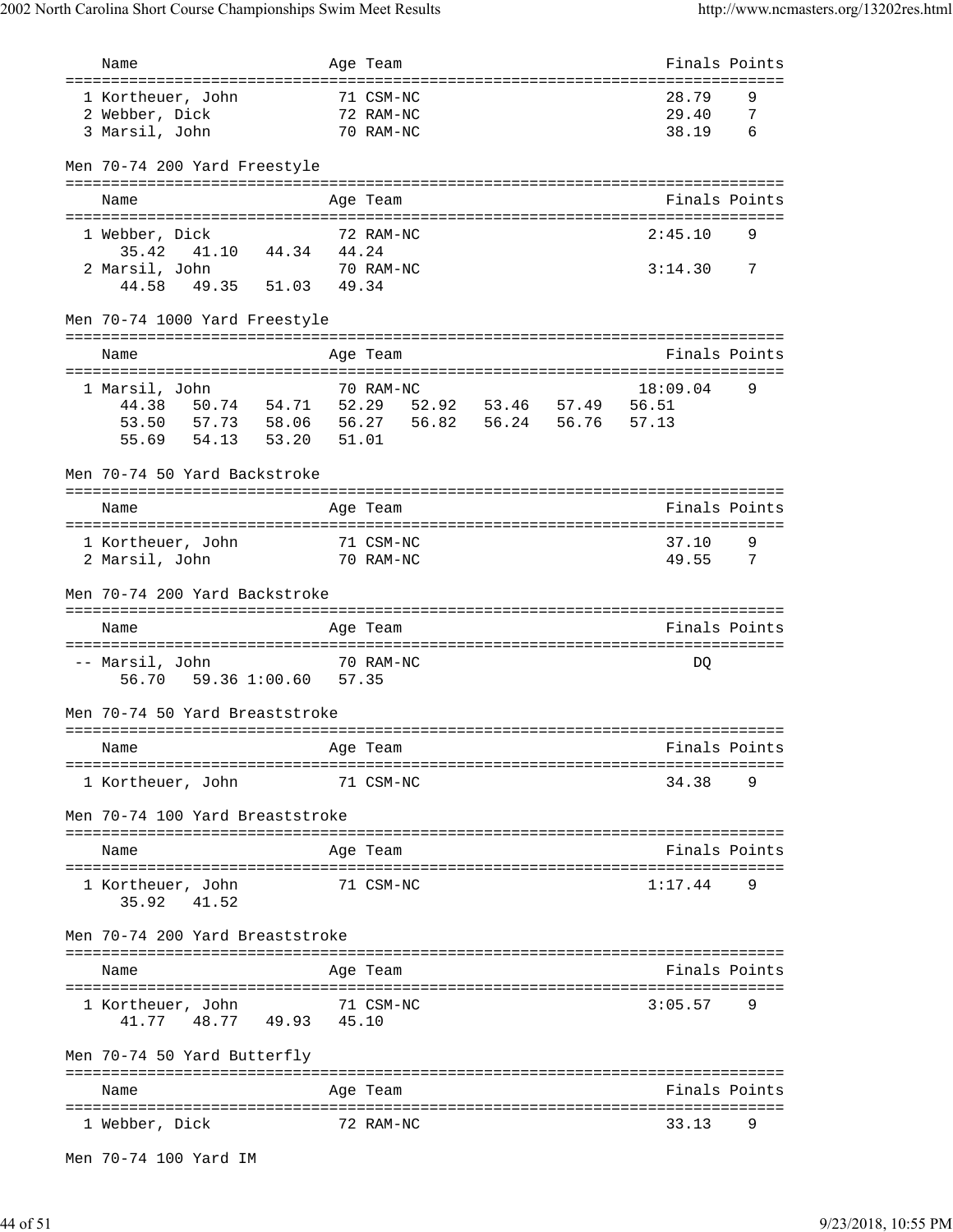| Name                                                      | Age Team                                                      | Finals Points  |                |
|-----------------------------------------------------------|---------------------------------------------------------------|----------------|----------------|
| 1 Kortheuer, John<br>35.54 36.81                          | 71 CSM-NC                                                     | 1:12.35        | 9              |
| 2 Webber, Dick<br>40.37<br>43.15                          | 72 RAM-NC                                                     | 1:23.52        | $\overline{7}$ |
| Men 70-74 200 Yard IM                                     |                                                               |                |                |
| Name                                                      | Age Team                                                      |                | Finals Points  |
| 1 Webber, Dick                                            | 72 RAM-NC                                                     | 3:15.93        | 9              |
| 37.50 58.25 59.25 40.93                                   |                                                               |                |                |
| Men 75-79 50 Yard Freestyle                               |                                                               |                |                |
| Name                                                      | Age Team                                                      |                | Finals Points  |
| 1 Scherbarth, Jim 78 RAM-NC                               |                                                               | 41.92          | - 9            |
|                                                           |                                                               |                |                |
| Men 75-79 100 Yard Freestyle                              |                                                               |                |                |
| Name                                                      | Age Team                                                      | Finals Points  |                |
| 1 Barnes, Calvin<br>41.36 45.18                           | 78 VMST-VA                                                    | 1:26.54        | 9              |
| Men 75-79 200 Yard Freestyle                              |                                                               |                |                |
| Name                                                      | Age Team                                                      | Finals Points  |                |
| 1 Barnes, Calvin 78 VMST-VA<br>42.93  46.94  49.60  48.19 |                                                               | $3:07.66$ 9    |                |
| Men 75-79 500 Yard Freestyle                              |                                                               |                |                |
| Name                                                      | Age Team                                                      | Finals Points  |                |
| 1 Barnes, Calvin<br>51.90<br>53.07                        | 78 VMST-VA<br>44.97 48.29 51.30 52.00 50.86 52.77 52.91 52.51 | 8:30.58        | 9              |
| Men 75-79 50 Yard Backstroke                              |                                                               |                |                |
| Name                                                      | Age Team                                                      |                | Finals Points  |
| 1 Barnes, Calvin<br>2 Scherbarth, Jim                     | 78 VMST-VA<br>78 RAM-NC                                       | 44.98<br>58.20 | 9<br>7         |
| Men 75-79 100 Yard Backstroke                             |                                                               |                |                |
| Name                                                      | Age Team                                                      |                | Finals Points  |
| 1 Barnes, Calvin<br>50.23 50.16                           | 78 VMST-VA                                                    | 1:40.39        |                |
| 2 Scherbarth, Jim<br>$1:05.11$ $1:14.93$                  | 78 RAM-NC                                                     | 2:20.04        | 7              |
| Men 75-79 200 Yard Backstroke                             |                                                               |                |                |
| Name                                                      | Age Team                                                      |                | Finals Points  |
| 1 Barnes, Calvin<br>52.27<br>52.39 53.99 54.09            | 78 VMST-VA                                                    | 3:32.74        | 9              |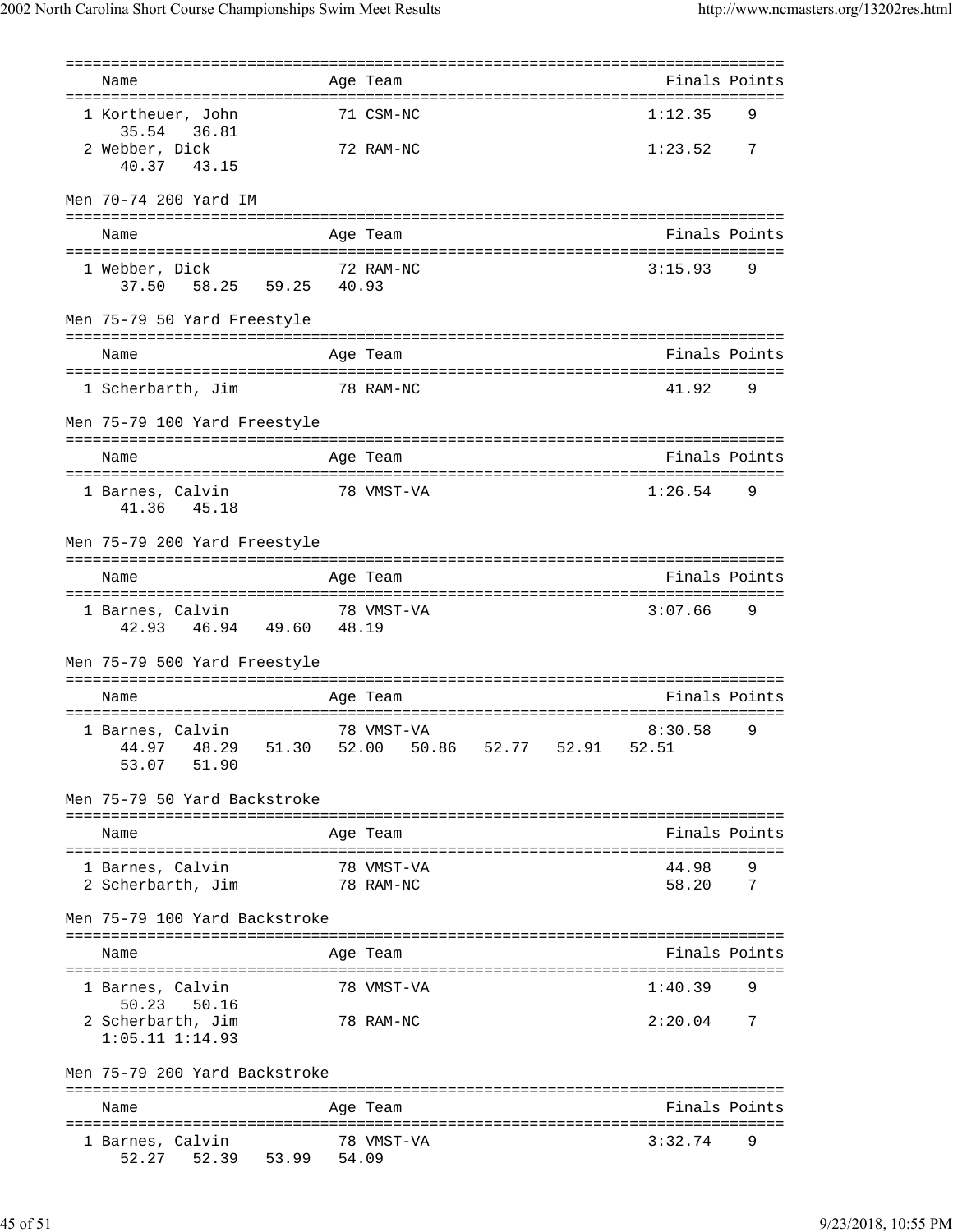| 2 Scherbarth, Jim                          | 1:10.88 1:24.94 1:25.81 1:18.81                                 | 78 RAM-NC    |                        |                                     | 5:20.44          | 7             |
|--------------------------------------------|-----------------------------------------------------------------|--------------|------------------------|-------------------------------------|------------------|---------------|
|                                            | Men 75-79 50 Yard Breaststroke                                  |              |                        |                                     |                  |               |
| Name                                       |                                                                 |              | Age Team               |                                     |                  | Finals Points |
|                                            |                                                                 |              |                        |                                     |                  |               |
| 1 Kurtzman, Joseph<br>2 Formo, Arnie       |                                                                 |              | 76 FMM-FL<br>75 RAM-NC |                                     | 44.88<br>45.49 7 | 9             |
|                                            | 3 Scherbarth, Jim                                               |              | 78 RAM-NC              |                                     | 1:06.32 6        |               |
|                                            | Men 75-79 100 Yard Breaststroke                                 |              |                        |                                     |                  |               |
| Name                                       |                                                                 |              | Age Team               |                                     |                  | Finals Points |
|                                            |                                                                 |              |                        |                                     |                  |               |
| 1 Formo, Arnie                             |                                                                 |              | 75 RAM-NC              |                                     | 1:40.59          | 9             |
| 47.39<br>2 Kurtzman, Joseph<br>50.86 57.56 | 53.20                                                           |              | 76 FMM-FL              |                                     | $1:48.42$ 7      |               |
|                                            | Men 75-79 200 Yard Breaststroke                                 |              |                        |                                     |                  |               |
| Name                                       |                                                                 |              | Age Team               |                                     |                  | Finals Points |
|                                            |                                                                 |              |                        |                                     |                  |               |
| 1 Formo, Arnie<br>49.60                    | 57.34 58.57 57.02                                               |              | 75 RAM-NC              |                                     | 3:42.53          | 9             |
|                                            | Men 75-79 50 Yard Butterfly                                     |              |                        |                                     |                  |               |
| Name                                       |                                                                 |              | Age Team               |                                     |                  | Finals Points |
|                                            | 1 Kurtzman, Joseph 76 FMM-FL                                    |              |                        |                                     | 42.68            | - 9           |
|                                            | Men 75-79 100 Yard Butterfly                                    |              |                        |                                     |                  |               |
| Name                                       |                                                                 |              | Age Team               |                                     |                  | Finals Points |
| 1 Kurtzman, Joseph<br>45.78                | 54.30                                                           |              | 76 FMM-FL              |                                     | 1:40.08          | 9             |
|                                            | Men 75-79 200 Yard Butterfly                                    |              |                        |                                     |                  |               |
| Name                                       |                                                                 |              | Age Team               |                                     |                  | Finals Points |
| 1 Kurtzman, Joseph<br>53.02                | ======================================<br>59.03 1:01.97 1:00.86 |              | 76 FMM-FL              | . ================================= | 3:54.88          | 9             |
| Men 75-79 100 Yard IM                      |                                                                 |              |                        |                                     |                  |               |
| Name                                       |                                                                 |              | Age Team               |                                     |                  | Finals Points |
| 1 Scherbarth, Jim<br>$1:15.82$ $1:18.39$   |                                                                 |              | 78 RAM-NC              |                                     | 2:34.21          | 9             |
|                                            | Men 90-94 50 Yard Freestyle                                     |              |                        |                                     |                  |               |
| Name                                       | ===========================                                     | ============ | Age Team               |                                     |                  | Finals Points |
| 1 Campbell, Boyd                           |                                                                 |              | 92 RAM-NC              |                                     | 1:07.36          | 9             |
|                                            | Men 90-94 100 Yard Freestyle                                    |              |                        |                                     |                  |               |
| Name                                       |                                                                 |              | Age Team               |                                     |                  | Finals Points |
| 1 Campbell, Boyd                           |                                                                 |              | 92 RAM-NC              |                                     | 2:38.96          |               |
|                                            |                                                                 |              |                        |                                     |                  |               |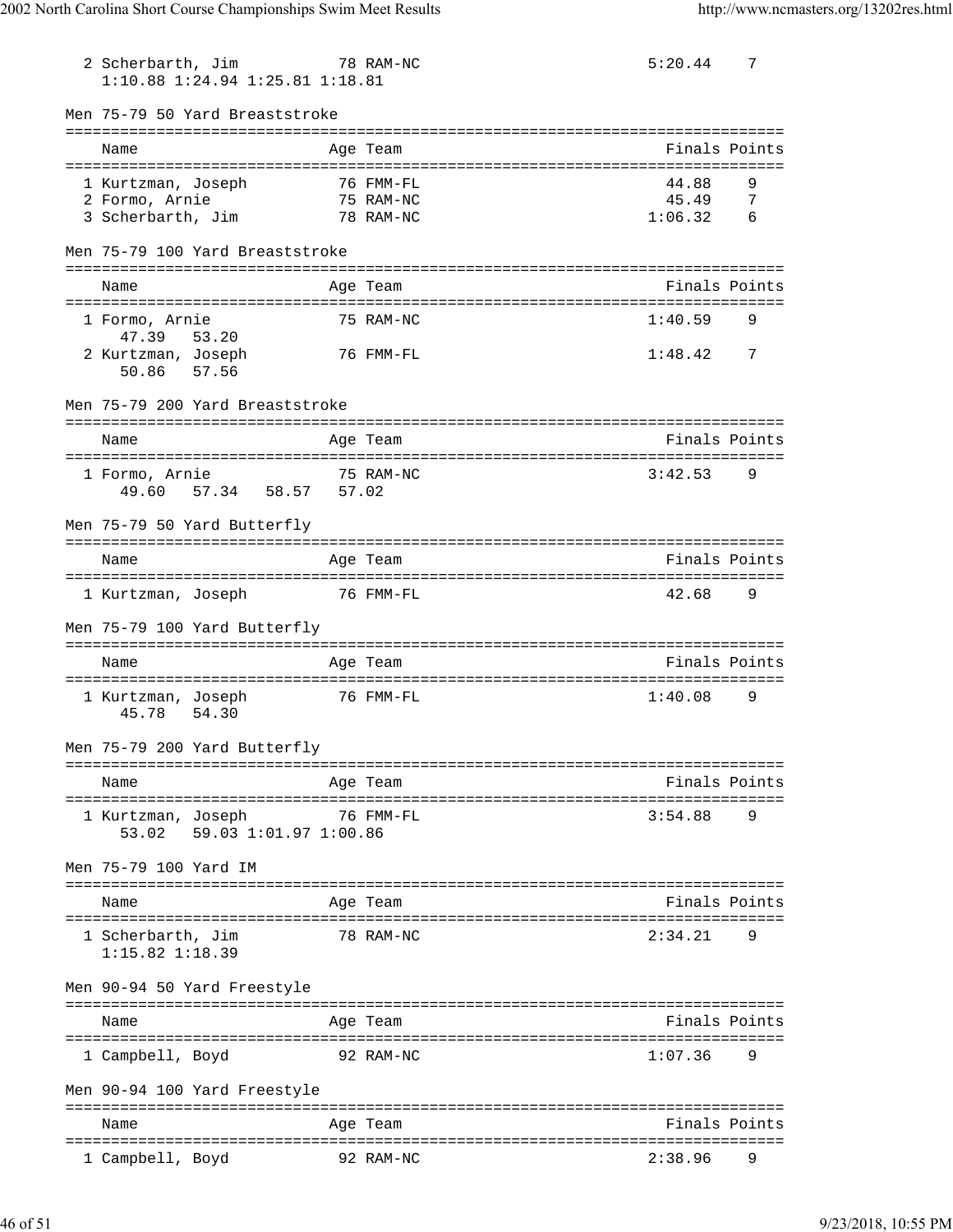1:15.65 1:23.31

Men 90-94 200 Yard Freestyle =============================================================================== Age Team  $\blacksquare$  The Books of the Books of the Books of the Books of the Books of the Books of the Books of the Books of the Books of the Books of the Books of the Books of the Books of the Books of the Books of the Books o =============================================================================== 1 Campbell, Boyd 92 RAM-NC 6:06.71 9 1:21.60 1:36.69 1:36.28 1:32.14 Men 90-94 50 Yard Backstroke =============================================================================== Name **Age Team** Age Team **Finals Points** =============================================================================== 1 Campbell, Boyd 92 RAM-NC Men 90-94 100 Yard Backstroke =============================================================================== Name Age Team Finals Points =============================================================================== 1 Campbell, Boyd 92 RAM-NC 2:47.66 9 1:22.59 1:25.07 Men 90-94 200 Yard Backstroke =============================================================================== Name Age Team Age Team Finals Points =============================================================================== 1 Campbell, Boyd 92 RAM-NC 5:40.92 9 1:23.26 1:26.25 1:28.00 1:23.41 Women 19+ 200 Yard Medley Relay =============================================================================== Team Finals Points =============================================================================== 1 North Carolina Aquatic Masters-NC 'A' 2:14.50 18 1) Hall, Virginia 29 2) Nagle, Cynthia 23 3) Mathews, Barbara 43 4) Geiss, Angelique 37 36.25 34.03 37.22 27.00 Women 25+ 200 Yard Freestyle Relay =============================================================================== Team Finals Points =============================================================================== 1 North Carolina Aquatic Masters-NC 'A' 1:52.36 18 1) Hogan, Patricia 32 2) Geiss, Angelique 37 3) Williams, Heidi 33  $\,$   $\,$  4) Hall, Virginia 29  $\,$  28.59 26.61 30.04 27.12 2 Raleigh Area Masters-NC 'A' 1:55.09 14<br>1) Johnson, Langdon 28 2) Burns, Sara 27<br>2) Pressent 1:55.09 1) Johnson, Langdon 28<br>3) Brown, Laura 25 3) Brown, Laura 25 4) Riley, Jennifer 29 28.89 28.32 30.74 27.14 3 Charlotte Swim Masters-NC 'A' 2:34.04 12 1) Hageman, Heather 31 2) Phillips, Rita 48 3) Miller, Bette 42 4) Sandberg, Janette 28 25.80 49.46 1:18.78 Women 25+ 400 Yard Freestyle Relay =============================================================================== Team Finals Points =============================================================================== 1 North Carolina Aquatic Masters-NC 'A' 1) Geiss, Angelique 37 2) Hogan, Patricia 32 3) Hall, Virginia 29 4) Williams, Heidi 33 30.61 1:02.95 31.13 1:04.76 29.87 1:03.28 28.01 58.64<br>eigh Area Masters-NC 'A' 4:20.40 14 2 Raleigh Area Masters-NC 'A'<br>1) Johnson, Langdon 28 2) Duval, Michelle 32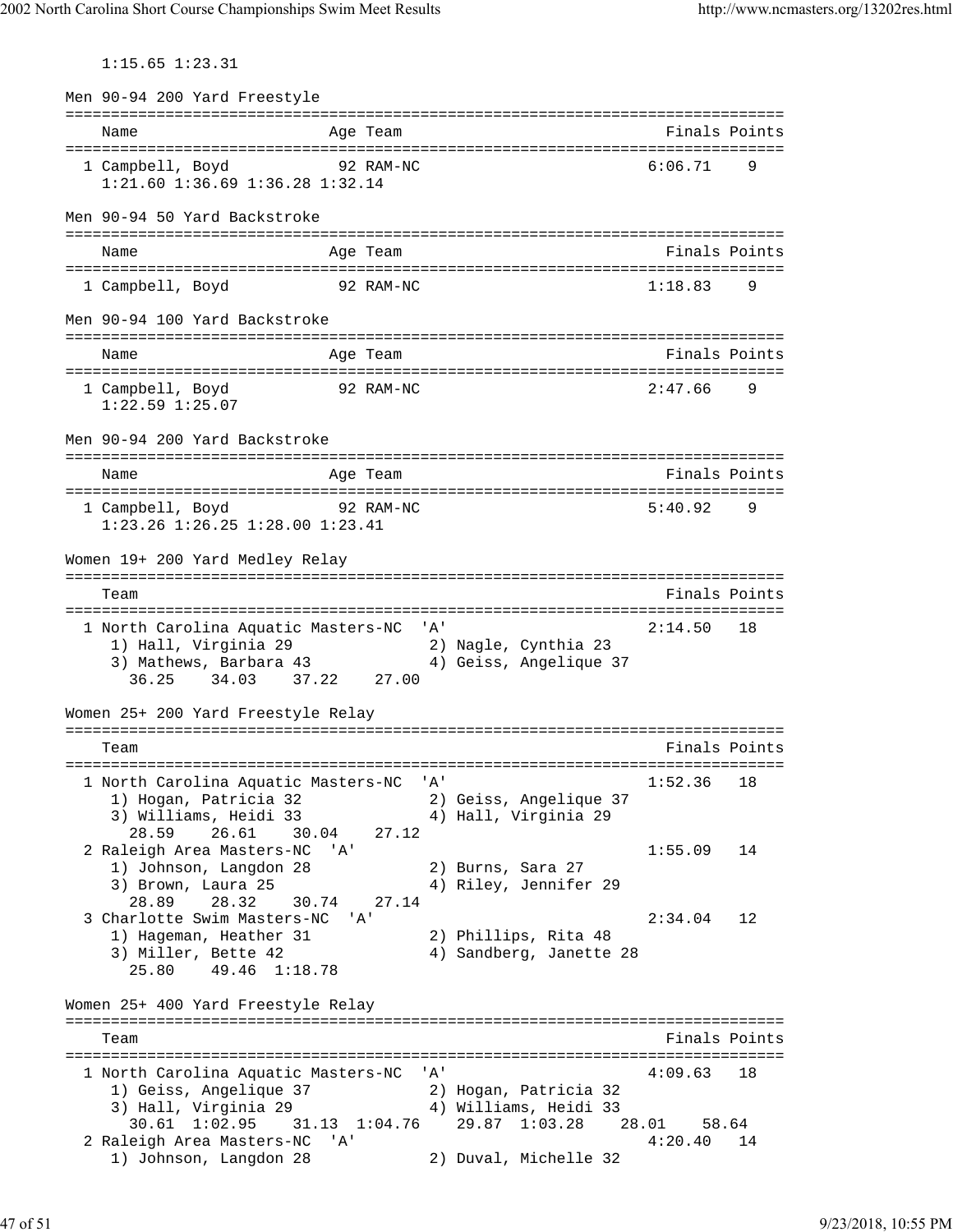3) Pender, Danielle 35 4) Waterson, Adrienne 35 30.96 1:03.59 32.52 1:07.81 29.99 1:04.22 31.10 1:04.78 Women 25+ 200 Yard Medley Relay =============================================================================== Team Finals Points =============================================================================== 1 Raleigh Area Masters-NC 'A' 2:13.16 18 1) Riley, Jennifer 29 2) Springer, Margie 41 3) Wood, Loraine 42 4) Stringer, Jennifer 26 37.42 39.24 30.97 25.53 2 Charlotte Swim Masters-NC 'A' 2:53.98 14 1) Phillips, Rita 48 2) Hageman, Heather 31 3) Miller, Bette 42 4) Sandberg, Janette 28 59.86 44.91 29.11 40.10 Men 19+ 200 Yard Medley Relay =============================================================================== Team Finals Points and the Community of the Community of the Points Points of the Points of the Community of the Community of the Community of the Community of the Community of the Community of the Community of the Communi =============================================================================== 1 Raleigh Area Masters-NC 'A' 1:46.49 18 1) Stringer, Sean 26 2) Su, Billy 28 3) Kurlander, Edward 24 (4) Fletcher, Van 26 26.50 30.77 27.06 22.16 Men 25+ 200 Yard Freestyle Relay =============================================================================== Team Finals Points =============================================================================== 1 Charlotte Swim Masters-NC 'A' 1:38.54 18 1) Petcu, Razvan 28 2) Smith, Jeff 39 3) Glass, Ernie 52 (4) White, Bernie 58 20.74 23.26 25.75 28.79 2 Dynamo Swim Club Masters-GA 'A' 1:48.78 14 1) Cornell, Eric 32 2) Saltzman, Edward 51 3) Shinn, David 26 4) Laughlin, Patrick 47 21.69 28.60 27.47 31.02 Men 25+ 400 Yard Freestyle Relay =============================================================================== Team Finals Points Points Points Points Points Points Points Points Points Points Points Points Points Points Points Points Points Points Points Points Points Points Points Points Points Points Points Points Points Points =============================================================================== 1 Sports Ctr of Morehead Masters-NC 'A' 3:41.34 18 1) Lind, Erik 25 2) Hooker, Brian 28 3) Quinn, Paul 36 4) Winfrey, Eddie 38 26.95 59.66 25.77 54.62 26.69 56.85 24.80 50.21 Men 25+ 200 Yard Medley Relay =============================================================================== Team Finals Points =============================================================================== 1 Sports Ctr of Morehead Masters-NC 'A' 1:52.77 18 1) Hooker, Brian 28 2) Lind, Erik 25 3) Quinn, Paul 36 4) Winfrey, Eddie 38 30.07 31.29 25.83 25.58 2 Raleigh Area Masters-NC 'B' 2:06.52 14 1) Sexauer, Tim 36 2) Allen, Scott 30 3) Carrow, Hill 47 4) Fuchs, Dan 44  $31.62$  36.39 29.74 28.77 3 North Carolina Aquatic Masters-NC 'A' 2:12.64 12 1) Murphy, Lee 46 2) Murphy, Dan 60 3) Crankshaw, Erik 29 4) Van der Horst, Charles 50 37.45 43.76 24.81 26.62 -- Charlotte Swim Masters-NC 'A' DQ 1) Smith, Jeff 39 2) Martelle, John 30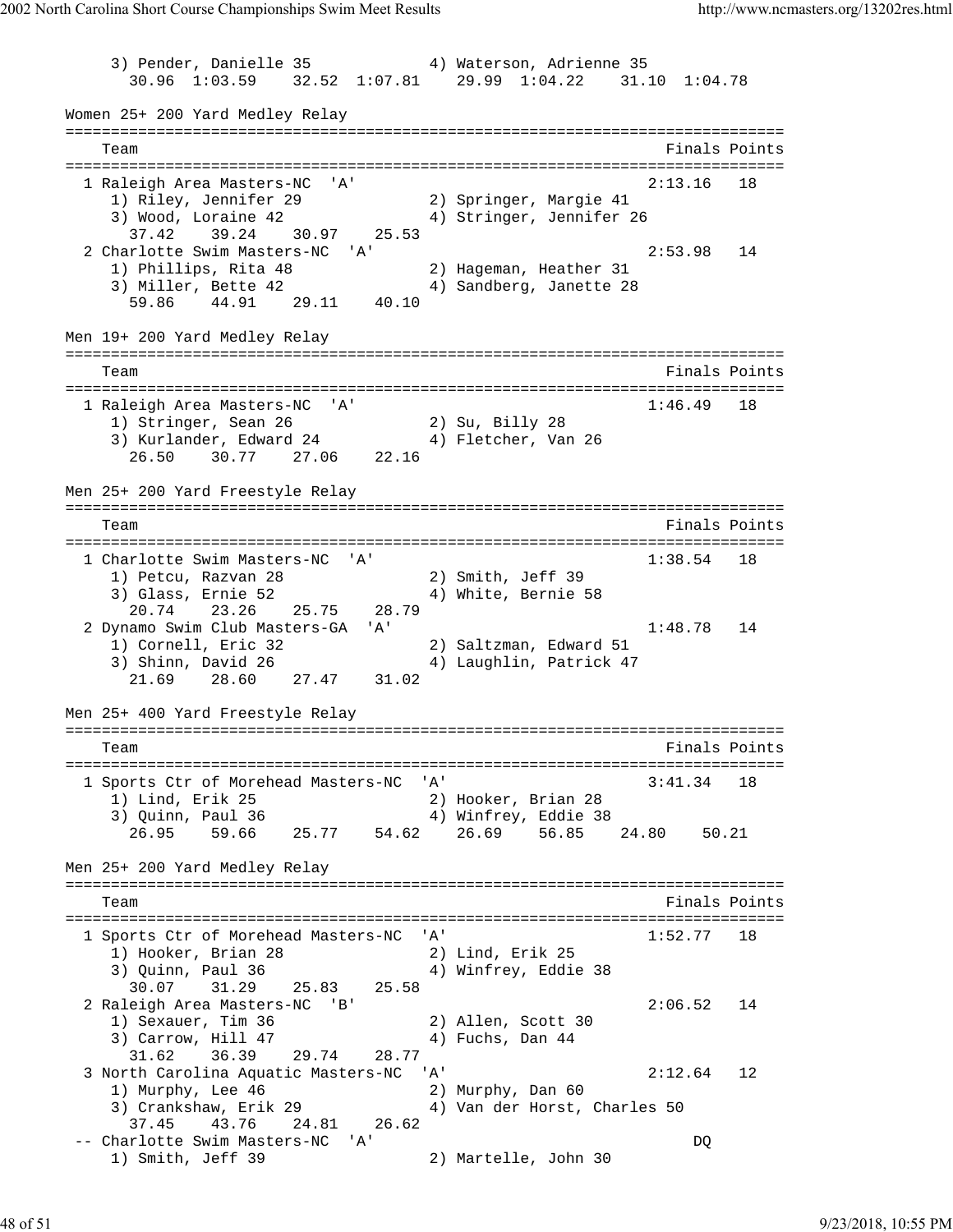3) Green, Marcus 27 (4) Petcu, Razvan 28 28.26 30.65 22.41 22.66 Men 35+ 200 Yard Freestyle Relay =============================================================================== Team Finals Points =============================================================================== 1 Raleigh Area Masters-NC 'B' 1:43.81 18 1) Waldbauer, Eric 43 2) Hinckley, Alan 39 3) Shamlin, David 36 (4) Stewart, Henry 38 26.88 26.78 27.10 23.05 Men 35+ 200 Yard Medley Relay =============================================================================== Team Finals Points =============================================================================== 1 Raleigh Area Masters-NC 'C' 1) Mangrum, John 39 2) Shamlin, David 36 3) Facchine, Kevin 46  $\hskip1cm 4)$  Lee, Brian 51 31.90 34.55 27.88 26.16 Men 45+ 200 Yard Freestyle Relay =============================================================================== Team Finals Points Points and the Community of the Community of the Points Points Points Points Points Points Points and the Community of the Community of the Community of the Community of the Community of the Community of =============================================================================== 1 Raleigh Area Masters-NC 'D' 1:42.62 18 1) Facchine, Kevin 46 2) Houchin, Eddy 45 3) Lee, Brian 51 (4) Godfrey, Alan 45 25.66 25.71 25.19 26.06 Men 45+ 400 Yard Freestyle Relay =============================================================================== Team Finals Points =============================================================================== 1 Raleigh Area Masters-NC 'A' 3:40.90 18 1) Facchine, Kevin 46 2) Lee, Brian 51 3) Houchin, Eddy 45 (4) Godfrey, Alan 45 26.53 54.62 27.22 56.86 26.70 56.39 26.56 53.03 Men 55+ 200 Yard Freestyle Relay =============================================================================== Team Finals Points =============================================================================== 1 Raleigh Area Masters-NC 'C' 2:16.04 18 1) McNairy, Sandy 58 2) Butler, Dave 58 3) Slaughter, James 56  $\hspace{1cm}$  4) Webber, Dick 72 35.32 36.46 31.22 33.04 Mixed 19+ 200 Yard Freestyle Relay =============================================================================== Team Finals Points =============================================================================== 1 Charlotte Swim Masters-NC 'A' 1:37.22 18 1) Petcu, Razvan 28 2) Martelle, John 30 3) Hageman, Heather 31 4) Everett, Vanessa 20 23.22 25.61 27.03 21.36 2 Sports Ctr of Morehead Masters-NC 'A' 1:40.95 14 1) Quinn, Amy 24 2) Hooker, Brian 28 3) Addison, Christine 26 (4) Lind, Erik 25 26.96 24.17 27.45 22.37 3 Raleigh Area Masters-NC 'F' 1:41.42 12 1) Stringer, Jennifer 26 2) Fletcher, Van 26 3) Hall, Christy 24 (4) DeSorbo, Todd 24 23.40 24.79 27.37 25.86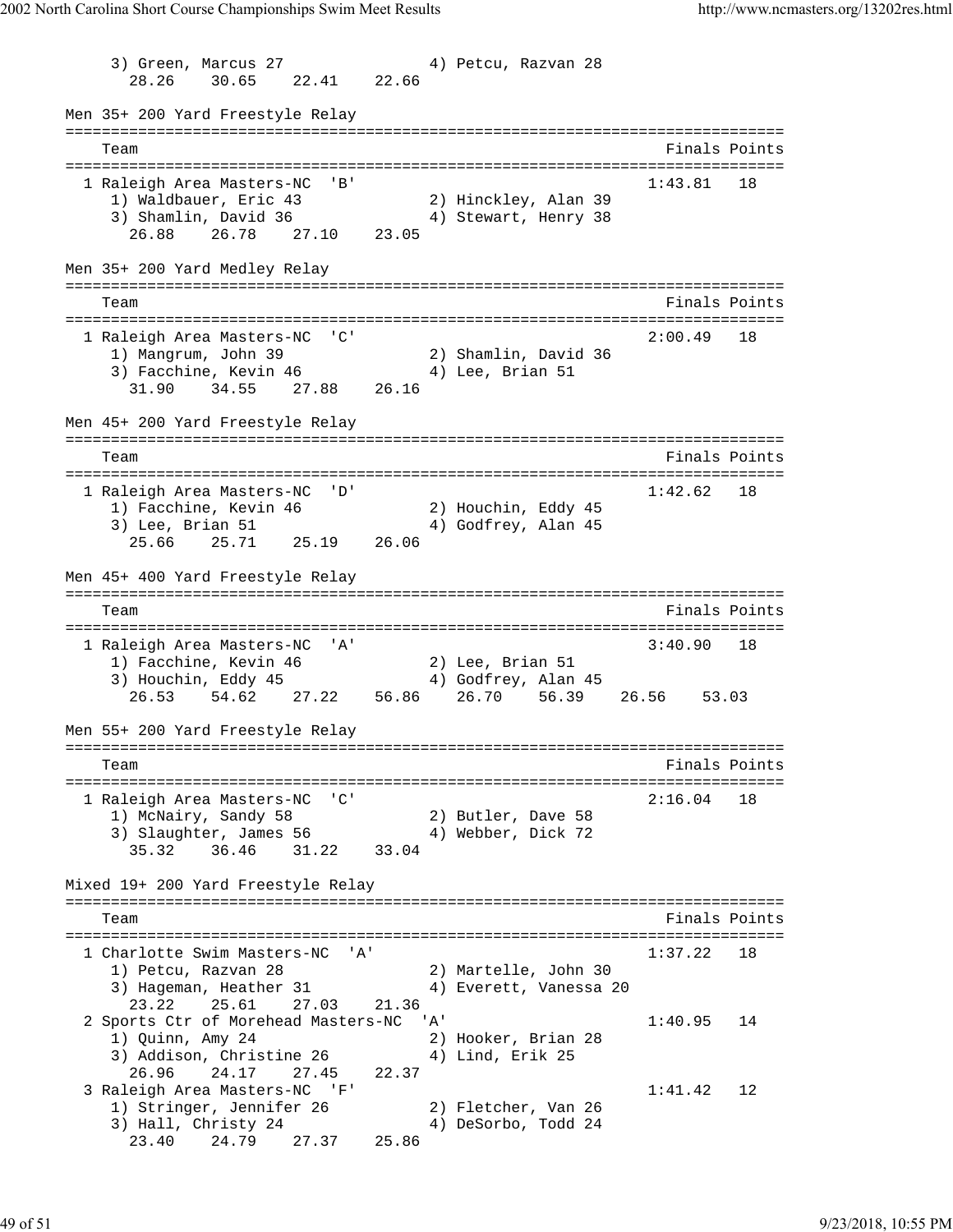Mixed 19+ 200 Yard Medley Relay =============================================================================== Team Finals Points =============================================================================== 1 North Carolina Aquatic Masters-NC 'A' 2:01.15 18 1) Hogan, Patricia 32 2) Nagle, Cynthia 23 3) Crankshaw, Erik 29 4) Van der Horst, Charles 50 35.17 33.99 25.26 26.73 2 Sports Ctr of Morehead Masters-NC 'A' 2:02.60 14 1) Hooker, Brian 28 2) Quinn, Paul 36 3) Nojek, Larissa 29  $\hspace{1cm}$  4) Quinn, Amy 24 31.60 32.66 30.49 27.85 Mixed 25+ 200 Yard Freestyle Relay =============================================================================== Team Finals Points =============================================================================== 1 Raleigh Area Masters-NC 'E' 1:49.79 18 1) Hill, Carla 25 2) Shamlin, David 36 3) Pender, Danielle 35 (4) Hinckley, Alan 39 29.80 26.35 27.55 26.09 2 Raleigh Area Masters-NC 'B' 1:53.92 14 1) Waterson, Adrienne 35 2) Holshouser, Jay 40 3) Johnson, Langdon 28 (4) Allen, Scott 30 29.05 30.67 29.78 24.42 3 Raleigh Area Masters-NC 'A' 1:58.34 12<br>19 1:58.34 12<br>2) Glotzer, Rob 51 1) Brown, Laura 25 2) Glotzer, Rob 51 3) Moore, Wendy 35 4) Hinkley, Scott 41 32.89 27.46 31.25 26.74 4 Charlotte Swim Masters-NC 'B' 2:02.94 10 1) Davis, William 34 2) Vess, Eric 31 3) Sandberg, Janette 28 (4) Tone, Stacey 29 28.82 29.39 39.21 25.52 Mixed 25+ 200 Yard Medley Relay =============================================================================== Team Finals Points =============================================================================== 1 Charlotte Swim Masters-NC 'A' 1:56.28 18 1) Smith, Jeff 39 2) Tone, Stacey 29 3) Hageman, Heather 31 (4) Petcu, Razvan 28 30.31 35.32 27.94 22.71 2 Raleigh Area Masters-NC 'C' 2:01.02 14 1) Inscore, Staci 29 2) Riley, Jennifer 29 3) Godfrey, Alan 45 4) Allen, Scott 30 29.69 35.80 27.73 27.80 3 Raleigh Area Masters-NC 'B' 2:03.27 12 1) Hill, Carla 25 2) Springer, Margie 41 3) Su, Billy 28 4) Fletcher, Van 26 28.71 37.06 27.40 30.10 4 Raleigh Area Masters-NC 'A' 2:09.75 10 1) Brown, Laura 25 2) Burns, Sara 27 3) Holshouser, Jay 40  $\hskip1cm$  4) Stringer, Sean 26 35.49 40.26 28.69 25.31 Mixed 35+ 200 Yard Freestyle Relay =============================================================================== Team Finals Points Points All the Second Second Second Second Second Second Second Second Second Second Second Second Second Second Second Second Second Second Second Second Second Second Second Second Second Second Second =============================================================================== 1 MAC Masters-NC 'A' 1:58.07 18 1) McLuskie, Brenda 35 2) Perley, Fred 43 3) Rensink, Rick 50 4) Coneys, Suzanne 37 29.31 29.81 29.62 29.33 2 Charlotte Swim Masters-NC 'C' 2:25.13 14<br>
1) Miller, Bette 42 2) Phillips, Rita 48 1) Miller, Bette 42